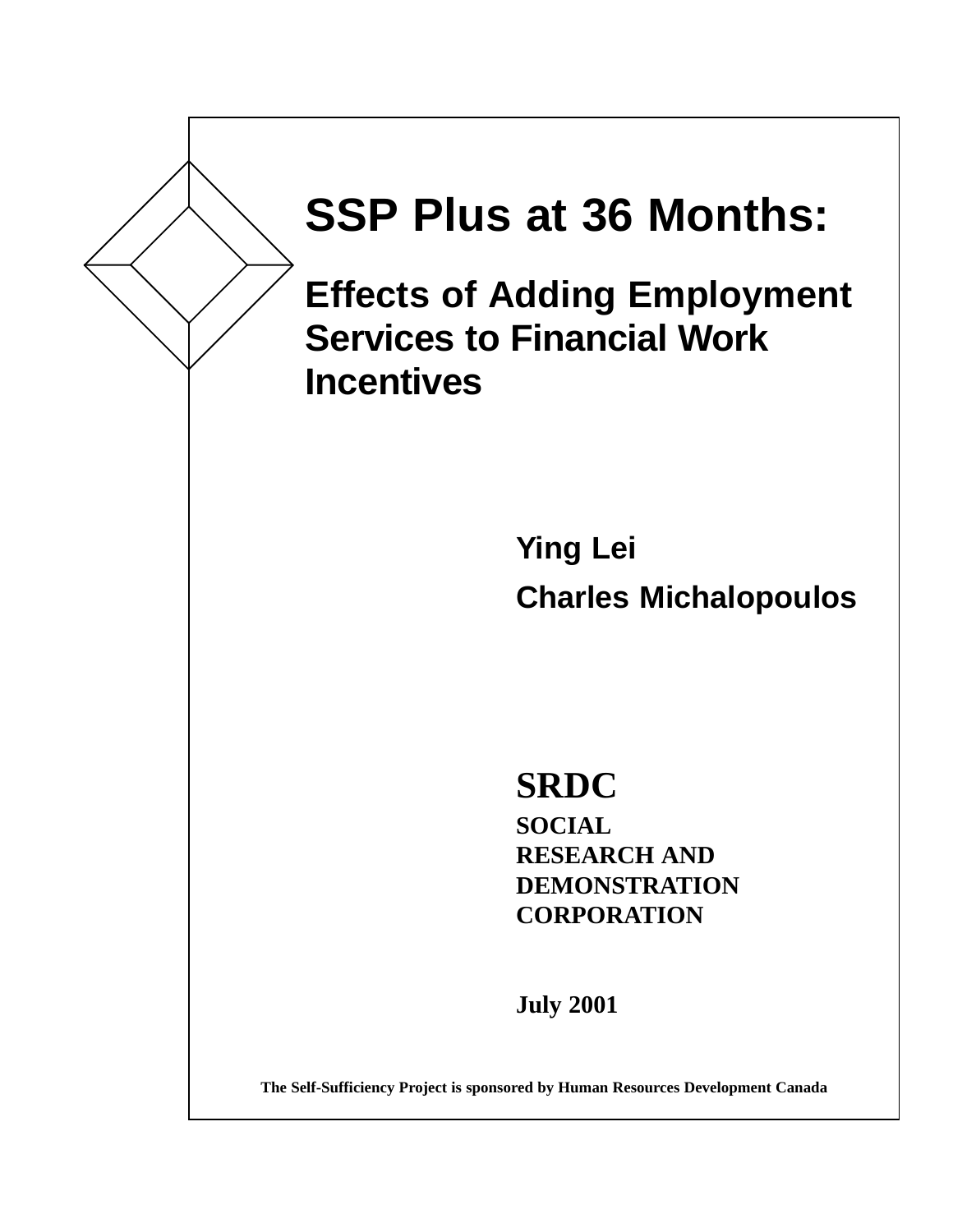The Social Research and Demonstration Corporation (SRDC) is a non-profit organization created in 1991 to develop, field test, and rigorously evaluate social programs designed to improve the well-being of all Canadians, with a special concern for the effects on disadvantaged Canadians. Its mission is to provide policy-makers and practitioners with reliable evidence about what does and does not work from the perspectives of government budgets, program participants, and society as a whole. It accomplishes this mission by evaluating existing social programs and by testing new social program ideas at scale, and in multiple locations, before they become policy and are implemented on a broader basis.

Other SRDC reports on the Self-Sufficiency Project (SSP):

*Creating an Alternative to Welfare: First-Year Findings on the Implementation, Welfare Impacts, and Costs of the Self-Sufficiency Project*. Tod Mijanovich and David Long. December 1995.

*The Struggle for Self-Sufficiency: Participants in the Self-Sufficiency Project Talk About Work, Welfare, and Their Futures*. Wendy Bancroft and Sheila Currie Vernon. December 1995.

*Do Financial Incentives Encourage Welfare Recipients to Work? Initial 18-Month Findings from the Self-Sufficiency Project*. David Card and Philip K. Robins. February 1996.

*When Work Pays Better Than Welfare: A Summary of the Self-Sufficiency Project's Implementation, Focus Group, and Initial 18-Month Impact Reports*. March 1996.

*How Important Are "Entry Effects" in Financial Incentive Programs for Welfare Recipients? Experimental Evidence from the Self-Sufficiency Project*. David Card, Philip K. Robins, and Winston Lin. August 1997.

*Do Work Incentives Have Unintended Consequences? Measuring "Entry Effects" in the Self-Sufficiency Project*. Gordon Berlin, Wendy Bancroft, David Card, Winston Lin, and Philip K. Robins. March 1998.

*When Financial Incentives Encourage Work: Complete 18-Month Findings from the Self-Sufficiency Project*. Winston Lin, Philip K. Robins, David Card, Kristen Harknett, and Susanna Lui-Gurr. September 1998.

*Does SSP Plus Increase Employment? The Effect of Adding Services to the Self-Sufficiency Project's Financial Incentives*. Gail Quets, Philip K. Robins, Elsie C. Pan, Charles Michalopoulos, and David Card. May 1999.

*The Self-Sufficiency Project at 36 Months: Effects of a Financial Work Incentive on Employment and Income*. Charles Michalopoulos, David Card, Lisa A. Gennetian, Kristen Harknett, and Philip K. Robins. June 2000.

*The Self-Sufficiency Project at 36 Months: Effects on Children of a Program That Increased Parental Employment and Income*. Pamela Morris and Charles Michalopoulos. June 2000.

SSP is funded under a contributions agreement with HRDC. The findings and conclusions stated in this report do not necessarily represent the official positions or policies of HRDC.

Copyright © 2001 by the Social Research and Demonstration Corporation.

La version française de ce document peut être obtenue sur demande.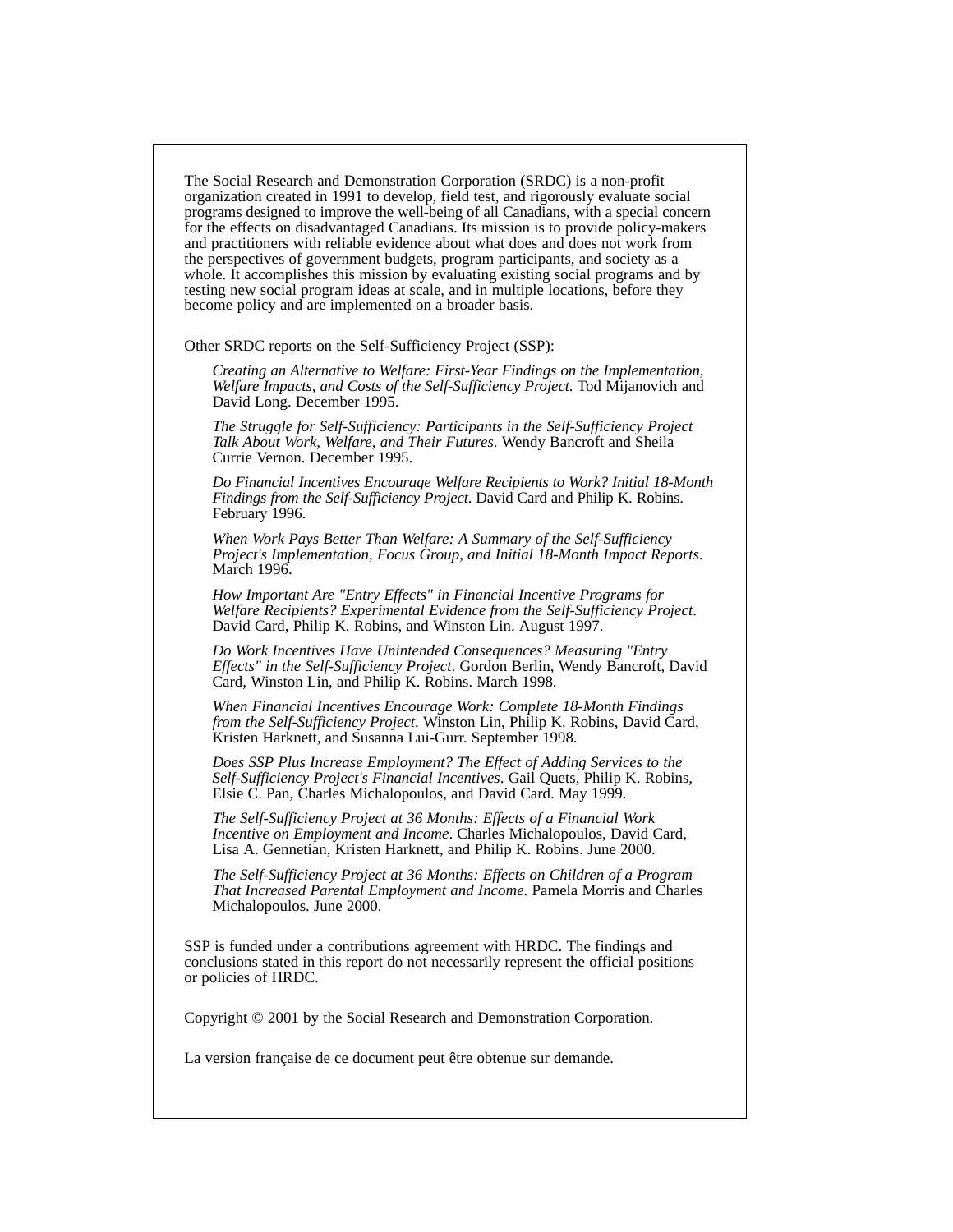# **Table of Contents**

|                  | <b>Tables and Figures</b>                                                                                                                                              | iv                                       |
|------------------|------------------------------------------------------------------------------------------------------------------------------------------------------------------------|------------------------------------------|
| <b>Preface</b>   |                                                                                                                                                                        | V                                        |
|                  | <b>Acknowledgements</b>                                                                                                                                                | vii                                      |
|                  | <b>Introduction</b><br>Findings in Brief                                                                                                                               | $\mathbf{1}$<br>$\mathbf{1}$             |
| $\mathbf{1}$     | <b>Features of the SSP Plus Program</b><br>The Financial Incentive Component<br>The Services Component                                                                 | 3<br>$\mathfrak{Z}$<br>3                 |
| $\boldsymbol{2}$ | <b>The Research Design</b><br>Random Assignment<br>Measuring the Effects of SSP Plus Policies<br>Gauging Whether SSP Plus Made a Difference                            | $\mathfrak s$<br>$\mathfrak s$<br>5<br>6 |
| 3                | <b>Economic and Policy Context</b>                                                                                                                                     | 9                                        |
| 4                | <b>Data Sources and Report Sample</b>                                                                                                                                  | 11                                       |
| 5                | <b>Use of SSP Plus Job Services</b>                                                                                                                                    | 13                                       |
| 6                | <b>Impacts on Employment, Earnings, and Cash Transfers</b><br><b>Supplement Receipt</b><br>Full-Time Employment<br>All Employment<br>Earnings<br><b>Cash Transfers</b> | 17<br>17<br>19<br>24<br>24<br>25         |
| 7                | <b>Other Transfer Payments, Household Income, and Poverty</b>                                                                                                          | 27                                       |
|                  | <b>Conclusions</b>                                                                                                                                                     | 31                                       |
|                  | <b>Appendix: Supplementary Impact Tables</b>                                                                                                                           | 33                                       |
|                  | <b>References</b>                                                                                                                                                      | 41                                       |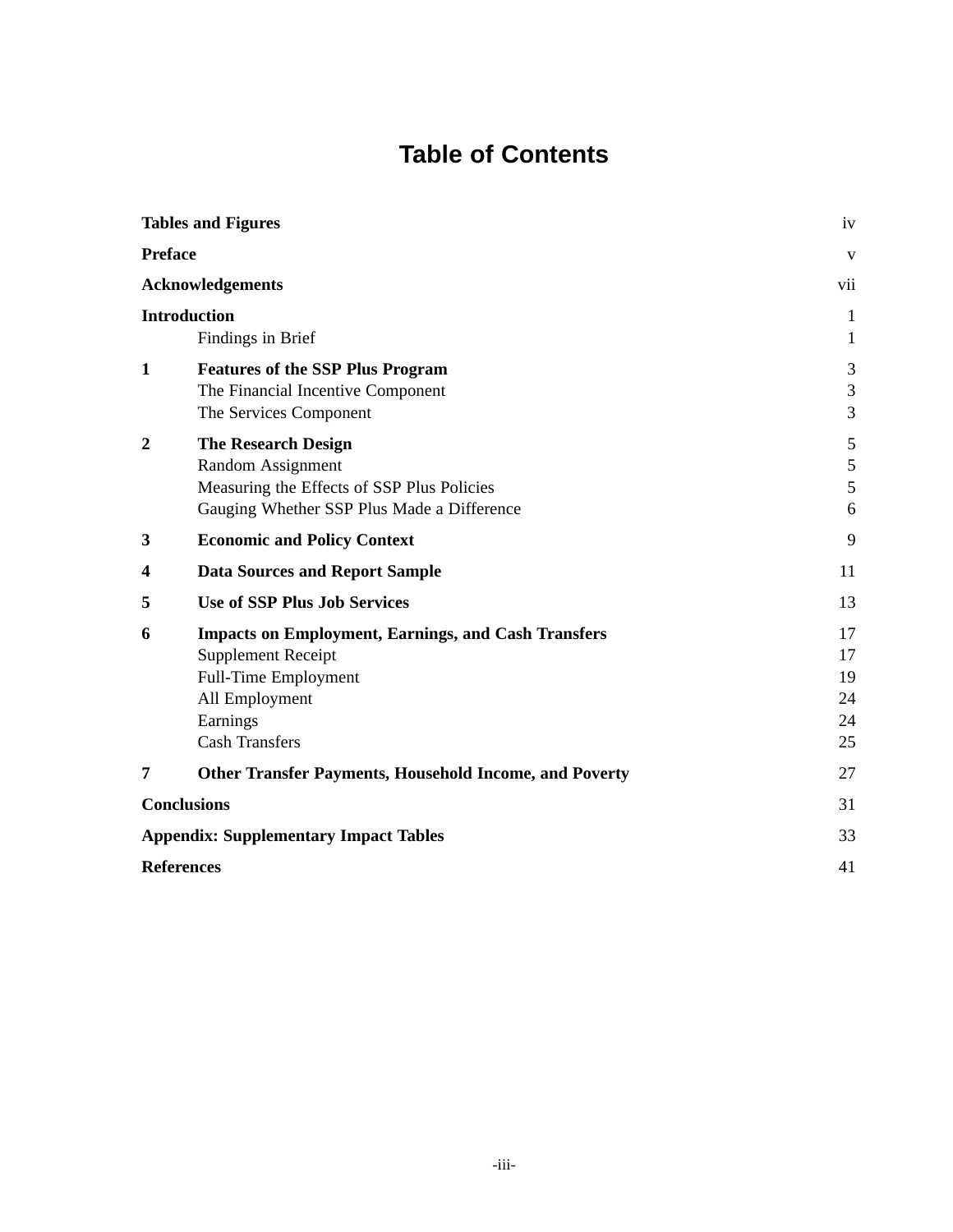# **Tables and Figures**

| <b>Table</b>   |                                                                                                                                        | Page |
|----------------|----------------------------------------------------------------------------------------------------------------------------------------|------|
| $\mathbf{1}$   | Characteristics of Report Sample Members at Random Assignment                                                                          | 12   |
| $\overline{c}$ | Participation in SSP Plus Activities                                                                                                   | 15   |
| 3              | Impacts on Employment, Earnings, and IA/SSP Receipt and Payments<br>for Years 1–3, Regression Adjusted                                 | 23   |
| $\overline{4}$ | Adjusted SSP Plus Impacts on Monthly Income and Net Transfer Payments<br>in the Six Months Prior to the 36-Month Follow-up Interview   | 29   |
| A.1            | Unadjusted SSP Plus Impacts on Employment, Earnings, Income Assistance,<br>and Cash Transfers                                          | 34   |
| A.2            | Unadjusted SSP Plus Impacts on Monthly Income and Net Transfer Payments<br>in the Six Months Prior to the 36-Month Follow-Up Interview | 35   |
| A.3            | Adjusted SSP Plus Impacts on Employment and Earnings, by Quarter                                                                       | 36   |
| A.4            | Adjusted SSP Plus Impacts on Income Assistance and Supplement Receipt<br>and Payments, by Quarter                                      | 38   |
| <b>Figure</b>  |                                                                                                                                        | Page |
| $\mathbf{1}$   | Percentage of SSP Plus and Regular SSP Members Receiving<br><b>SSP Supplement Payments</b>                                             | 18   |
| $\overline{2}$ | Monthly Full-Time Employment Rates Among SSP Plus, Regular SSP,<br>and Control Group Members                                           | 20   |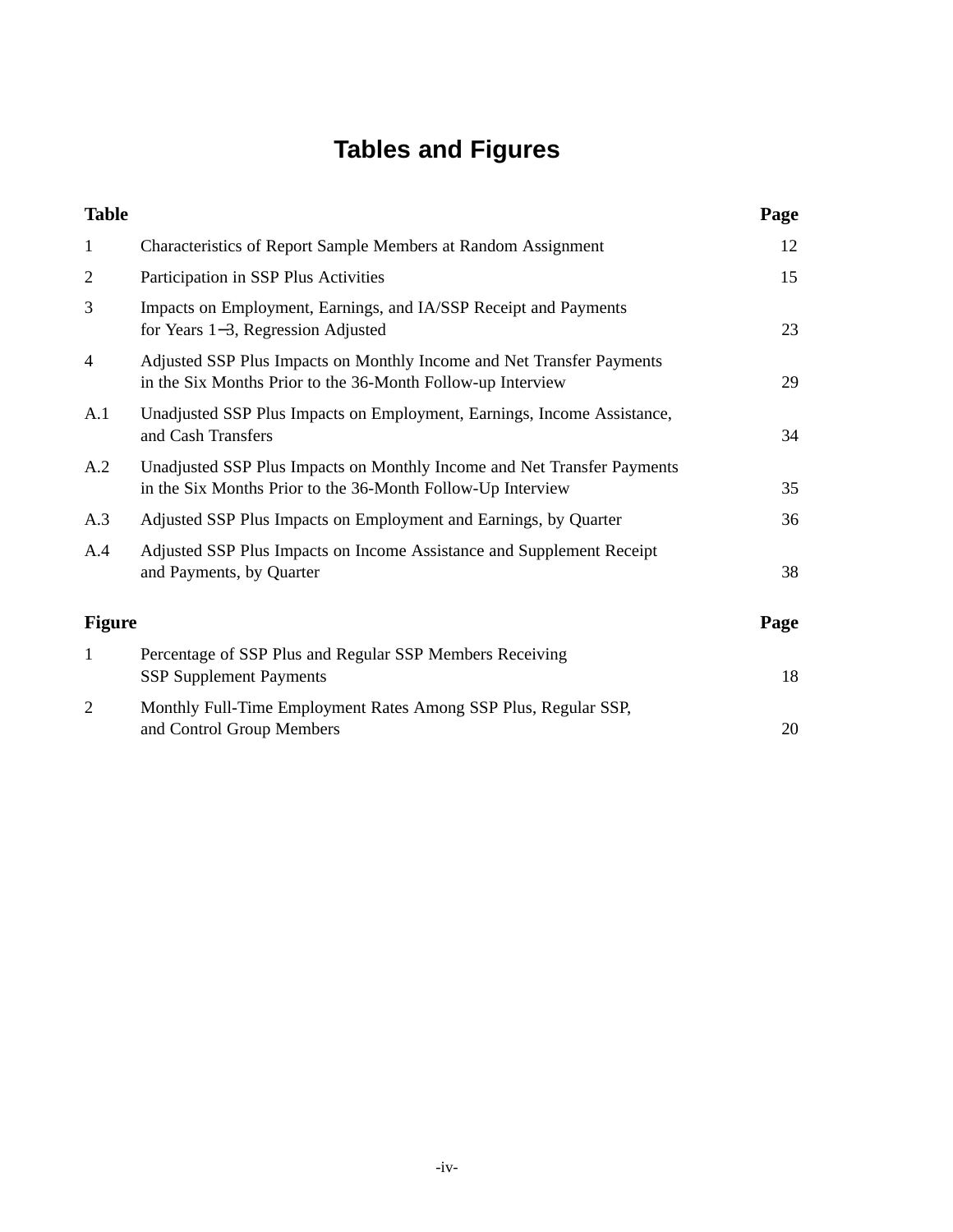## **Preface**

This report provides an update of the findings published in the May 1999 study *Does SSP Plus Increase Employment? The Effects of Adding Services to the Self-Sufficiency Project's Financial Incentives*. The Self-Sufficiency Project is a randomized experiment that is testing an innovative strategy to "make work pay" for lone parents who are long-term recipients of income assistance. The core of the SSP program is a generous financial supplement that "tops up" the earnings of low-wage workers who leave welfare for full-time jobs. One component of this study — SSP Plus — is examining the effects of offering the financial incentive in combination with employment-related services.

The results published previously were based on what happened during the first 18 months after participants became eligible for SSP. We now have information for an additional 18 months, and the longer-term follow-up data show that after three years the program impacts have declined somewhat but remain substantial.

As reported in the previous report, however, most of the effects produced by SSP Plus resulted from the earnings supplement offer. The addition of employment-related services had only small effects on employment, earnings, income, and welfare use. After 36 months, a comparison of the SSP Plus program group with a comparable group that was offered the earnings supplement alone showed little difference in employment outcomes, although there was a small incremental reduction in the likelihood of receiving income assistance and a modest additional increase in income. It also appears that the added effects of the SSP Plus services were growing toward the end of the period discussed in this report. It will be interesting to see whether this trend continues.

The Self-Sufficiency Project is actually made up of three linked research studies. Although the final chapters of the SSP story have not yet been written, the results produced so far have already been making a valuable contribution to social policy development in Canada.

> John Greenwood Executive Director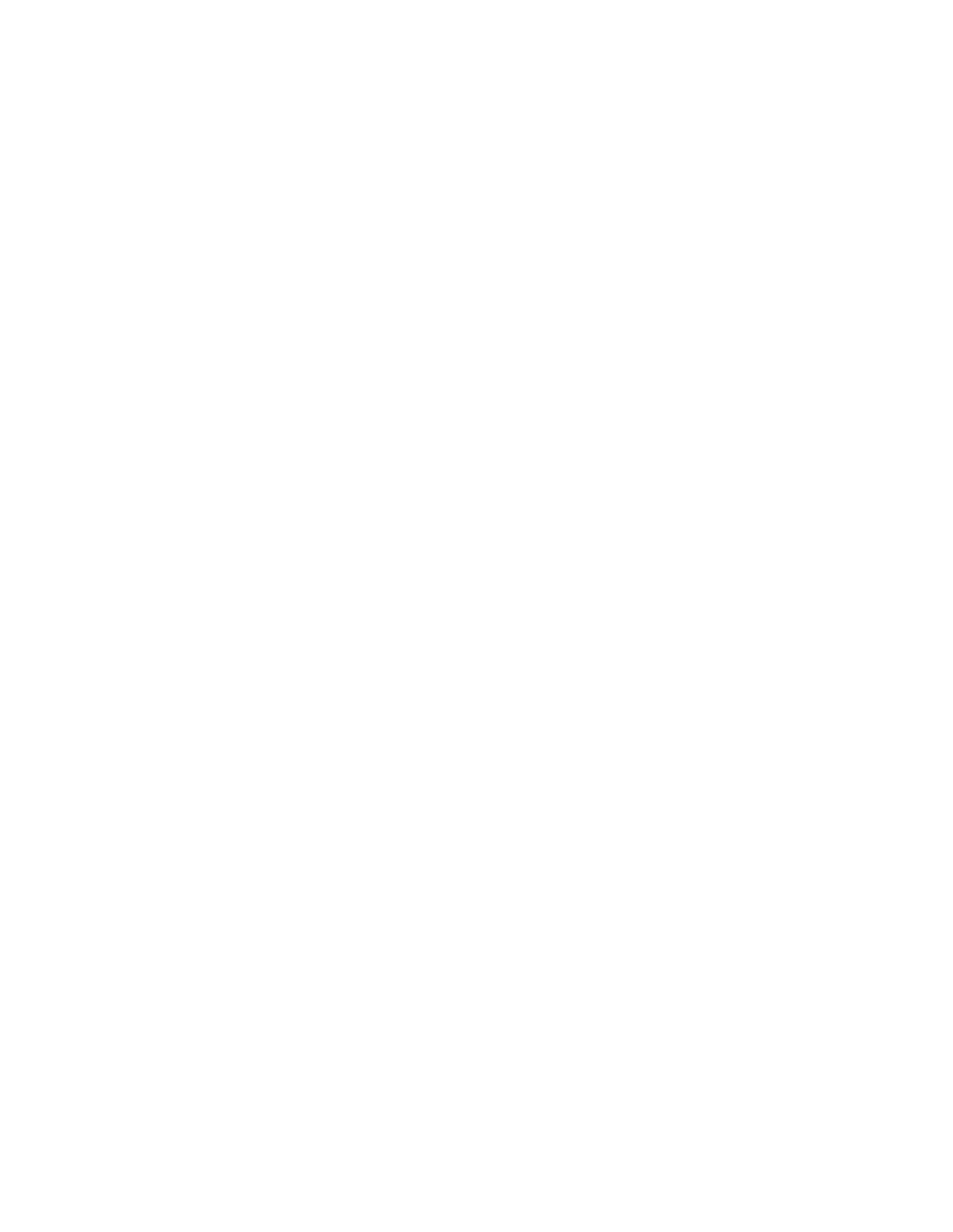# **Acknowledgements**

This report resulted from the collaboration of many people — from the beginning of the SSP evaluation in 1992 through the production of the current report — who have brought a vast range of experience, knowledge, and ability to the effort.

SSP exists only because of the sponsorship and support of Human Resources Development Canada (HRDC), the program's originators. Special thanks go to Jean-Pierre Voyer and Allen Zeesman.

The report's analyses relied on information from many people. Richard Veevers, Ann Brown, and many other staff members at Statistics Canada collected and processed the survey and administrative records for this report. Many staff members throughout the Income Assistance system in New Brunswick have given valuable assistance and support, especially staff at Human Resources Development−New Brunswick. Melony McGuire and Trudy Megeny at EDS Systemhouse Inc. in Nova Scotia maintained the Program Management Information System (PMIS), which kept track of supplement payments and issued supplement cheques.

Shelly Price, Linda Nelson, and their staff at Family Services Saint John, Inc. in New Brunswick helped design the SSP Plus services and made SSP and SSP Plus operational realities.

The report was immeasurably strengthened by the excellent comments given by many reviewers. At SRDC, John Greenwood helped shape the content of the report as the director of the project. Saul Schwartz also closely reviewed an early draft of the report, and Dan Doyle and Susanna Gurr provided valuable information for understanding employment services in SSP Plus. At MDRC, Gordon Berlin and Phil Robins reviewed an early draft and helped us sharpen the analysis and presentation.

Finally, the report could not have been produced without the invaluable support of many people at MDRC. Martey Dodoo was responsible for creation of the data files and statistical programming, with the help of Nkem Dike, who also coordinated document production, created tables and figures, and checked the accuracy of the exhibits and text, with the assistance of Bryan Ricchetti and Debbie Greenberger. Nina Gunzenhauser edited the report with the assistance of Robert Weber, and Stephanie Cowell did the word processing. At SRDC, Brenda Heald oversaw final production of the report.

The Authors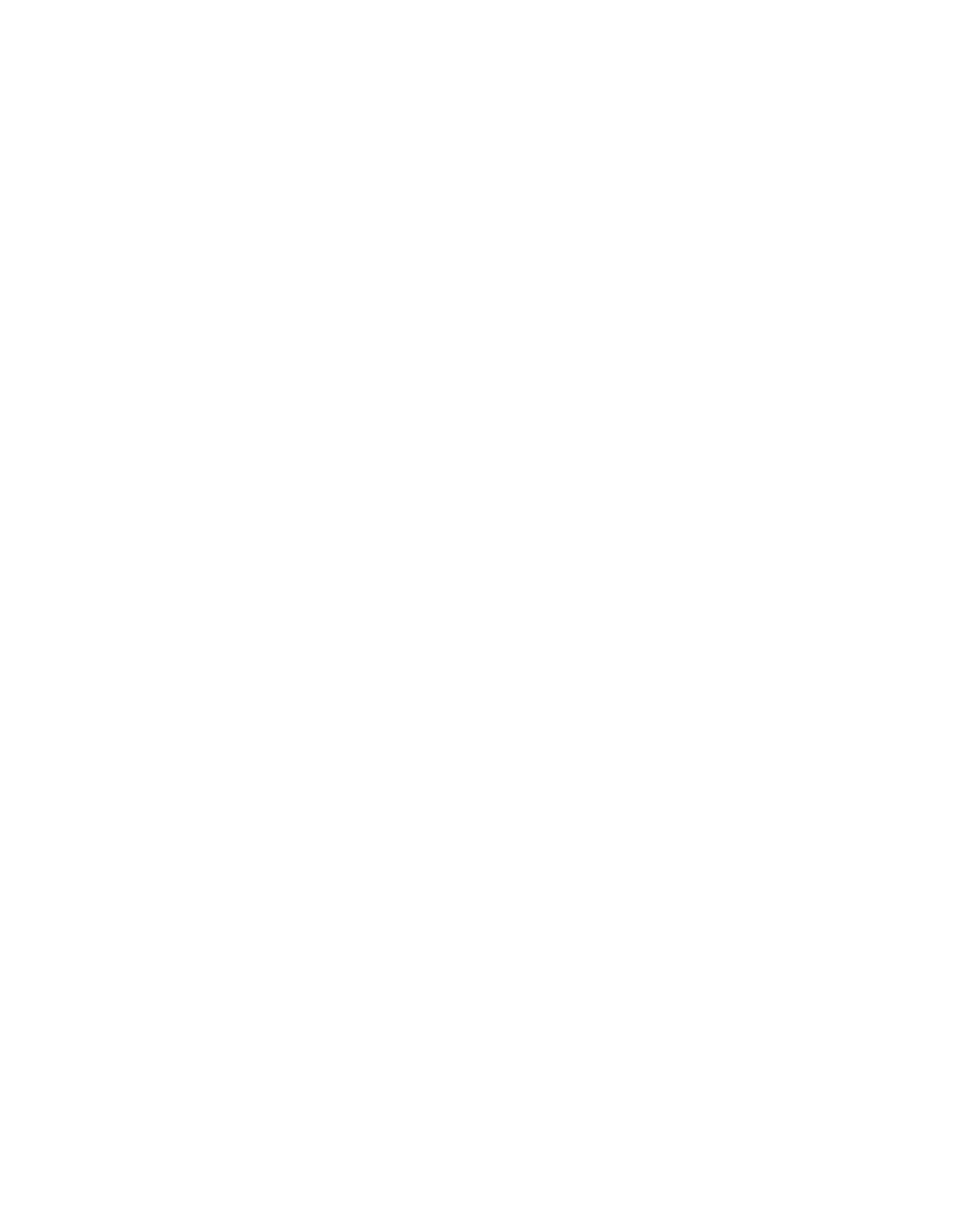## **Introduction**

Since the mid-1990s, welfare caseloads have declined dramatically as the economy has improved and federal and provincial reforms have been implemented to encourage or require welfare recipients to work. When welfare recipients begin working, however, they typically obtain low-wage jobs that make them only slightly better off than they would be under welfare. In addition, many welfare recipients have trouble making the transition from welfare to work.

The Self-Sufficiency Project (SSP) met this challenge head-on. SSP is a research and demonstration project designed to test a policy innovation that makes work pay better than welfare. Conceived and funded by Human Resources Development Canada (HRDC), managed by the Social Research and Demonstration Corporation (SRDC), and evaluated by the Manpower Demonstration Research Corporation (MDRC) and SRDC, SSP offered a temporary earnings supplement to selected long-term income assistance (IA) recipients in British Columbia and New Brunswick. The earnings supplement was a monthly cash payment available to single parents who had been on income assistance for at least one year and who left it for full-time work. The supplement was paid on top of earnings from employment for up to three years, as long as participants continued to work full time and remained off income assistance. While collecting the supplement, single parents received an immediate payoff from work; for those working full time at the minimum wage, total income before taxes was about twice their earnings.

Although SSP's financial work incentives have been found to encourage work for many (Michalopoulos et al., 2000), only about one third of people who were offered its earnings supplement were able to find jobs that allowed them to take up the offer. Many simply failed to find the full-time jobs that would have made it possible for them to participate, which raises the question of whether more of these recipients would have used the earnings supplement if they had been offered job-search and other assistance. Many of the people who did take advantage of the supplement offer soon lost their jobs, raising a second question: Would employmentrelated services help new job takers hold onto their jobs?

The SSP Plus program, which offered both a financial incentive and services, was designed to address these questions. To study the effects of the program, a small group of IA recipients in New Brunswick was offered both the earnings supplement and a range of employment services (SSP Plus), including help finding work, keeping a job, and advancing in a career. A second group was offered the earnings supplement only and a third group was offered neither supplement nor services. People were randomly assigned to one of these three groups.

### **FINDINGS IN BRIEF**

This report describes the effects of the SSP Plus program through three years after random assignment. It presents an update of findings reported by Quets et al. (1999), which provides detailed information on what services the program offered and how the delivery of services was implemented. The current report has three main findings.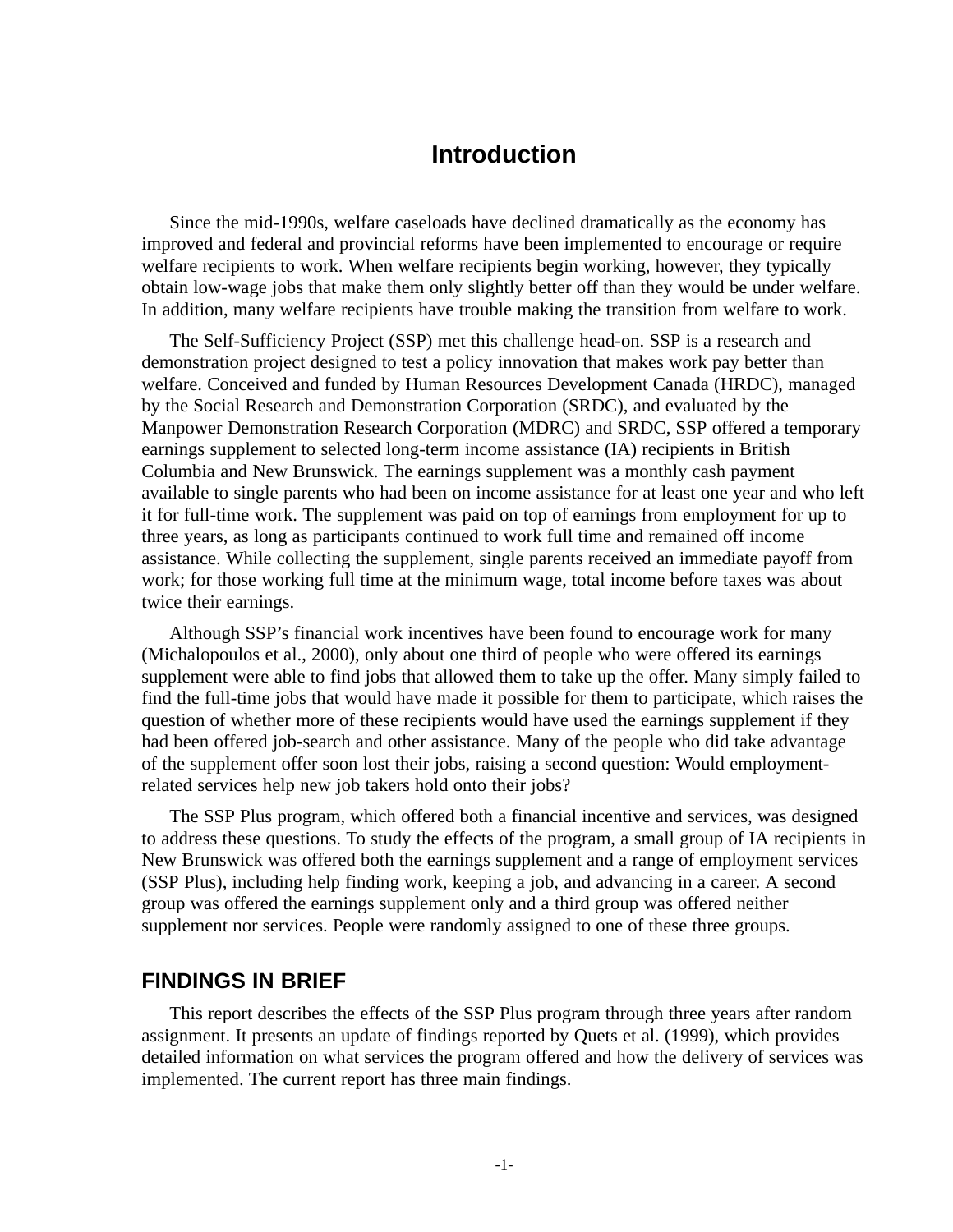- **The addition of services helped a large number of people find full-time work and take advantage of the supplement offer.** About one half of people who were offered both the earnings supplement and employment-related services found full-time work in the year after entering the program and, therefore, qualified to receive the program's earnings supplement. In contrast, only about one third of a comparable group that was offered only the program's earnings supplement was able to find full-time work during this period.
- **The combination of services and earnings supplement generated very large effects.** More than twice as many people who were offered SSP Plus than were offered neither the supplement nor employment services worked full time. In addition, SSP Plus increased earnings by more than \$100 per month and increased income by nearly \$200 per month. At the same time, far fewer of those who were offered the earnings supplement and services remained on income assistance than did those who were offered neither.
- **Most of the effects of SSP Plus stemmed from the supplement offer. Adding services to the program's earnings supplement had small effects on employment, earnings, income, and welfare use.** A comparison of the SSP Plus program group with a comparable group that was offered only the program's earnings supplement revealed few differences in outcomes. The program had scant effects on employment, full-time employment, and cash transfer payments. However, it did reduce the number of people who received income assistance, and it increased income by \$21 per month. The added effects of SSP Plus services appeared to be growing at the end of the period discussed in this report and it remains to be seen whether that trend continues.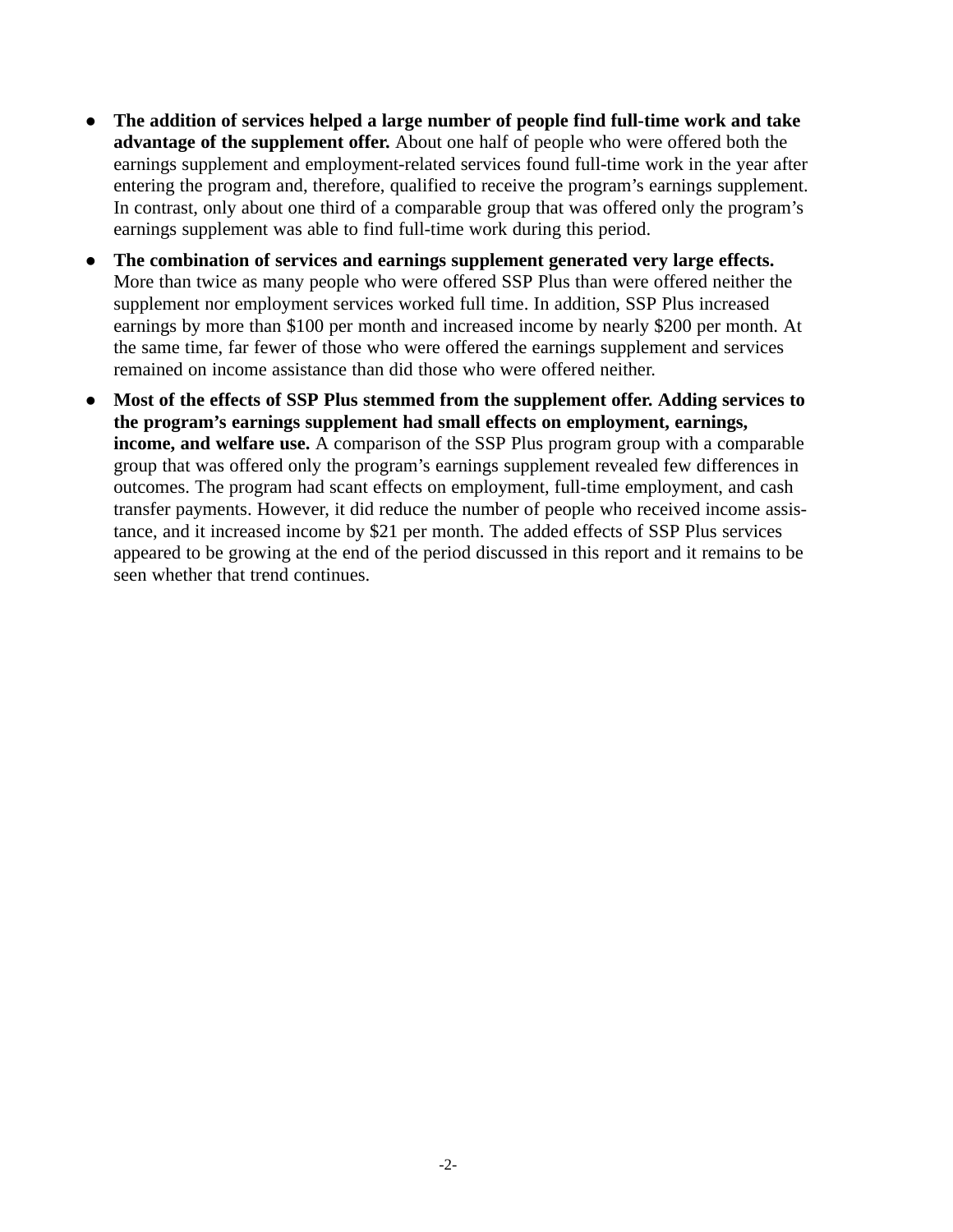# **Chapter 1: Features of the SSP Plus Program**

The SSP Plus program had two components — a financial incentive to encourage people to leave welfare for work and an offer of services to help people find and keep jobs.

#### **THE FINANCIAL INCENTIVE COMPONENT**

SSP offered a supplement to earnings, in the form of monthly cash payments to people who left income assistance and worked full time  $(30 \text{ or more hours per week})$ .<sup>1</sup> The restriction to full-time work limited the extent to which people could receive the supplement without increasing or maintaining their work effort.<sup>2</sup> SSP's supplement offer was made only to single parents who had been on income assistance for at least a year. This restriction targeted SSP benefits to a disadvantaged population that normally experiences difficulty in the labour market. In addition, the SSP supplement varied with individual earnings, rather than family income, and was, therefore, unaffected by family composition, other family members' earnings, or unearned income. Thus, the SSP supplement formula did not penalize single parents who received child support, married, or found a partner. However, because benefits from SSP did not increase with family size, SSP was relatively less generous than income assistance for larger families. Finally, supplement payments were available for a maximum of three calendar years, and only to sample members who initiated SSP payments within 12 months of their initial eligibility.

#### **THE SERVICES COMPONENT**

SSP Plus job-search and other services were designed to help long-term IA recipients find and keep jobs. Program participants (SSP Plus program group members) were offered a range of services: an employment plan, a resumé service, job clubs and other workshops, job coaching, and job leads. The accompanying box describes the services in greater detail. Program participants were never under an obligation to use SSP Plus services. Moreover, program participants could choose from the range of SSP Plus services offered, availing themselves of some services but not others.

SSP Plus services were available to program participants both before and after they took up the supplement offer. After taking up the supplement offer, program participants who lost jobs or sought better opportunities were free to avail themselves of any SSP Plus service that interested them, even if they had not taken advantage of SSP Plus services before. Program

<sup>1</sup> Lin et al. (1998) provides further details on the implementation and impacts of the financial incentive. In brief, SSP's financial supplement paid parents who worked 30 or more hours per week half of the difference between their actual earnings and a target level of earnings. In New Brunswick the target earnings was set at \$30,000 in 1992, although it has been adjusted slightly over time to reflect changes in the cost of living and in the amounts paid by income assistance. By November 1994, when sample members were being randomly assigned to the three research groups for the SSP Plus study, the target earnings was \$30,600.

<sup>2</sup> Program group members could not qualify for the earnings supplement with jobs that were 100 per cent governmentsubsidized. However, positions that were partially subsidized by the federal government or the province of New Brunswick were permitted.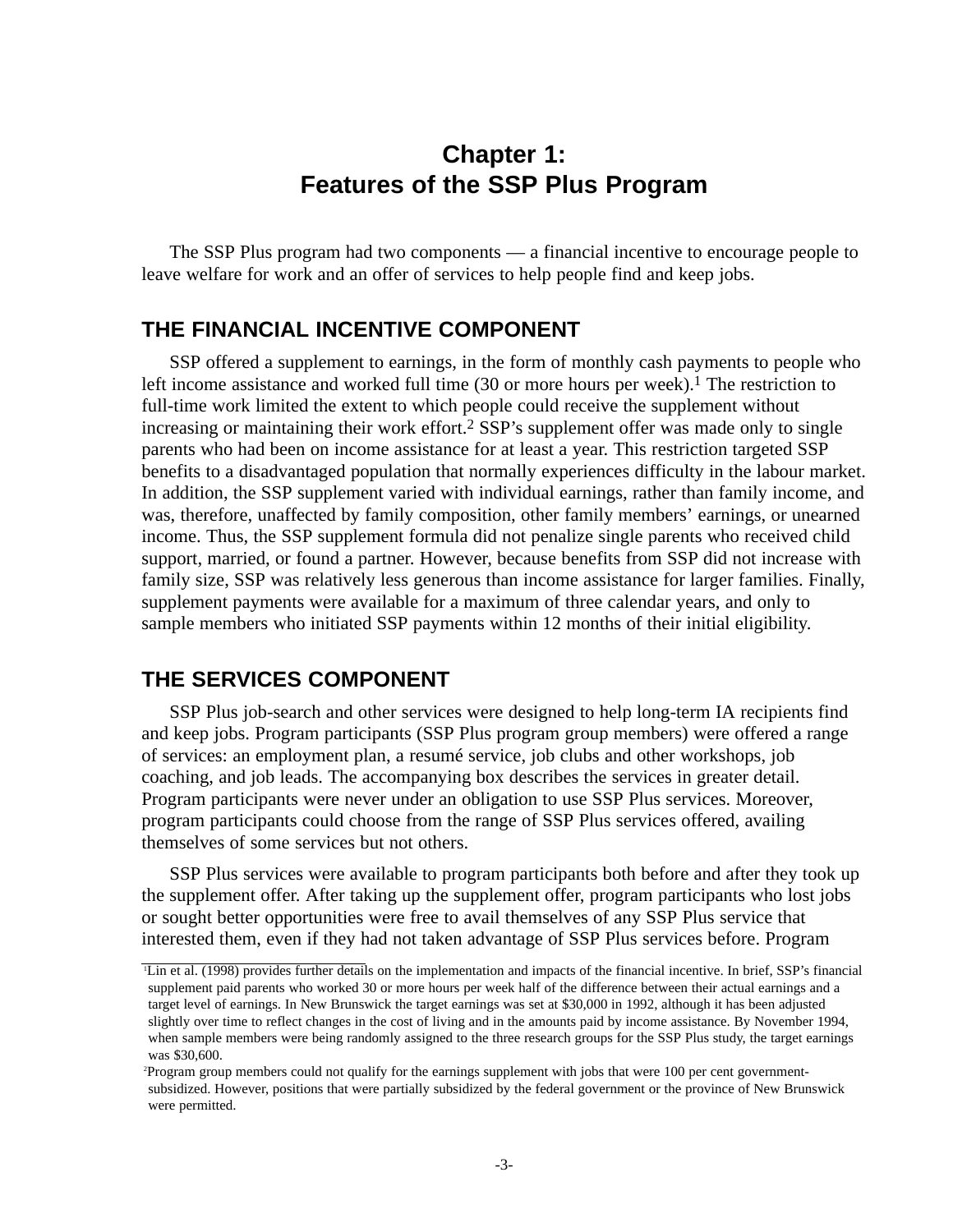participants who remained in the jobs that qualified them initially for the supplement also continued to receive services from SSP Plus program staff.

#### **Services Available to SSP Plus Program Group Members**

**Employment Plan.** A blueprint for self-sufficiency was drawn up for each group member. It included information on employment barriers, goals, and anticipated use of SSP Plus services.

**Resumé Service.** SSP Plus program staff was available to draft, type, format, proofread, and print resumés.

Job Club. Enrolment in job clubs, led by SSP Plus job coaches, was encouraged. Emphasis was on early contact with employers, consistent followup, and the importance of maintaining a positive attitude.

**Job Coaching.** Program group members formed one-on-one relationships with SSP Plus program staff, who offered practical advice and emotional support.

**Job Leads.** SSP Plus program staff collected and distributed news of job openings.

**Self-Esteem Workshop.** Program group members participated in exercises designed to build self-esteem.

**Other Workshops.** Workshops targeted program group members confronting job loss or looking for higher-paying positions.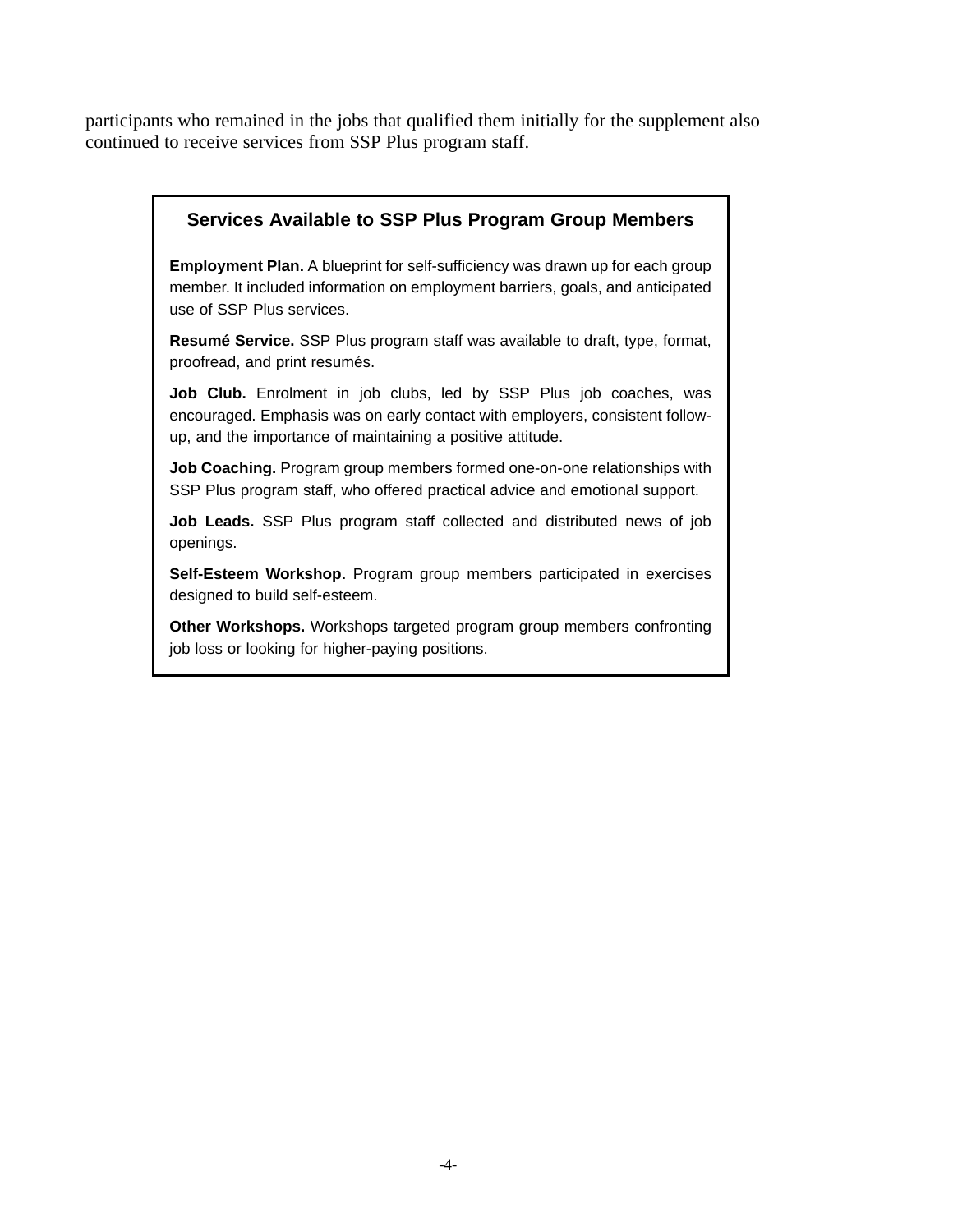# **Chapter 2: The Research Design**

#### **RANDOM ASSIGNMENT**

The goal of the evaluation of SSP Plus is to understand the difference that the combination of the SSP financial incentive and SSP Plus services made in the employment, earnings, income, and welfare receipt of eligible single parents, above and beyond the effects of the financial incentive alone and above and beyond the incentives and services available to families who were not eligible for SSP. To explore these effects, SSP Plus set up three research groups. An SSP Plus program group was offered both the earnings supplement and SSP Plus services, a regular SSP program group was offered only the supplement, and a control group was offered neither the earnings supplement nor SSP Plus services. To make sure that differences between the groups reflected the effects of SSP's policies, IA recipients selected for the study were assigned to program and control groups at random — that is, without regard to their preferences or personal characteristics.

The random assignment of SSP Plus study sample members took place between November 1994 and March 1995. To be eligible for the study, IA recipients had to be single parents at least 19 years old who had received welfare in the current month and in at least 11 of the prior 12 months. Of 892 recipients who were randomly selected and agreed to be part of the study, 293 were assigned to the SSP Plus program group, 296 were assigned to the regular SSP program group, and 303 were assigned to the SSP Plus control group.

### **MEASURING THE EFFECTS OF SSP PLUS POLICIES**

The effects of the SSP Plus policies were determined by comparing outcomes for members of these three groups. Three such comparisons will be made in this report.

The SSP Plus program group was offered both an earnings supplement and the opportunity to use employment-related services. The control group was offered neither. To understand the total effect of the offered supplement and services, therefore, outcomes for the SSP Plus program group will be compared with outcomes for the control group.

In some cases, the effects of the supplement offer by itself will be discussed. Because the regular SSP program group was offered the earnings supplement but not the employmentrelated services, outcomes for the regular SSP program group will be compared with outcomes for the control group in order to understand the effects of incentives alone.

A longer report describes the effects of SSP's incentives alone through three years (Michalopoulos et al., 2000). The focus of this report, therefore, will be on how much the offered employment-related services affected outcomes, over and above the supplement offer. Since the SSP Plus program group was offered both the supplement and services and the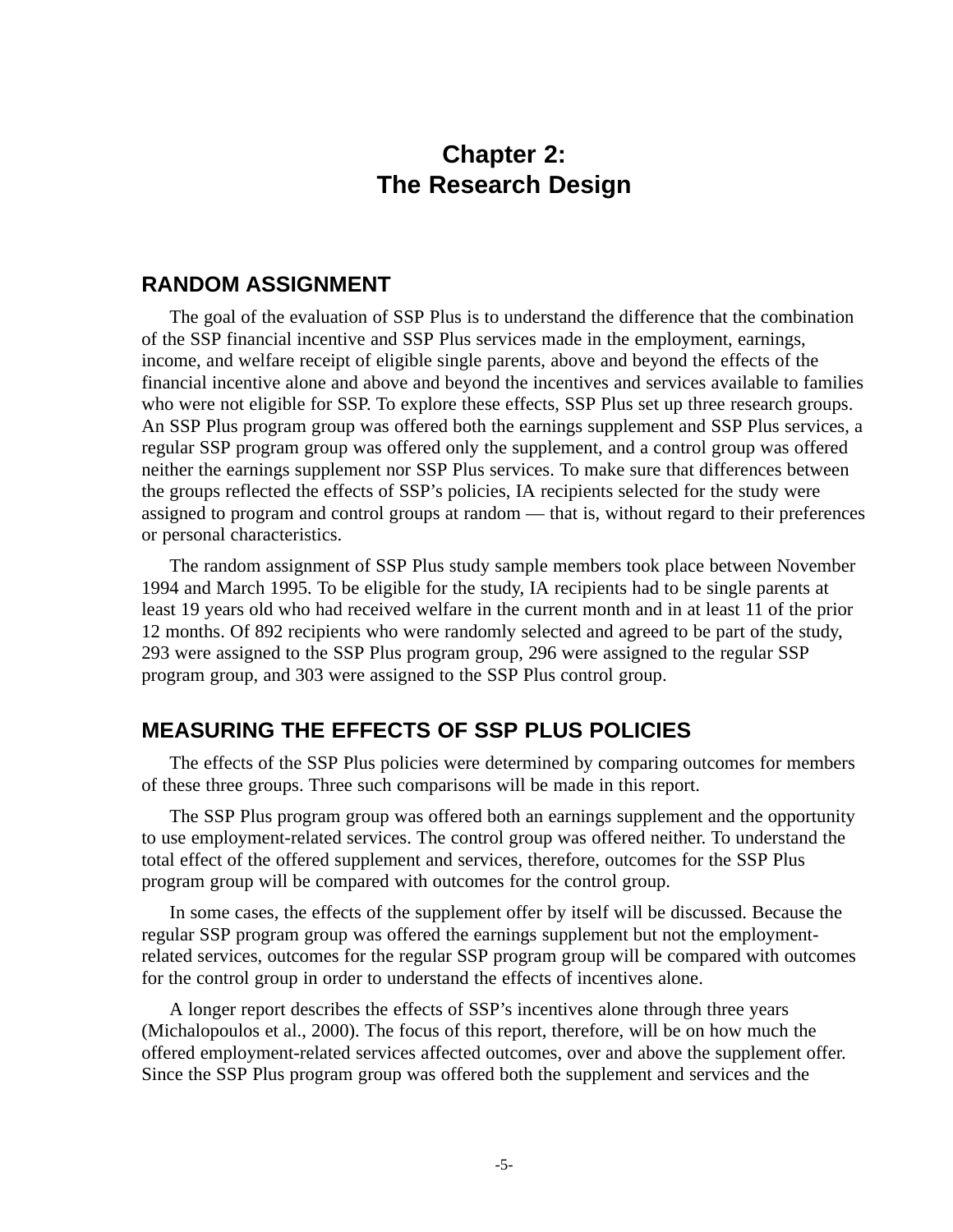regular SSP program group was offered only the supplement, comparing outcomes for the two program groups indicates the incremental impact of services added to the supplement offer.

### **GAUGING WHETHER SSP PLUS MADE A DIFFERENCE**

Random assignment was used to ensure that the three research groups — the SSP Plus program group, the regular SSP program group, and the control group — would not be systematically different from one another prior to entering the evaluation. Even when random assignment works properly, however, no two groups will be identical. Two statistical adjustments are made to account for these chance differences.

The three research groups will have slightly different outcomes, even if the offer of a supplement and services had no effects. It is, therefore, necessary to judge whether differences that do appear across the three groups after random assignment are likely due to the programs being studied or likely to have happened by chance. The concept of statistical significance is used to make this determination. Usually, statistical significance is defined at a certain level. Thus, if a difference is statistically significant at the five per cent level, the implication is that there is only a five per cent chance that the difference is due to chance. In this report (which follows generally accepted practices), the minimum acceptable level of statistical significance is 10 per cent. Any difference with a significance level less than or equal to 10 per cent is described as being statistically significant (or not likely to be due to chance). Any difference with a significance level greater than 10 per cent is described as not statistically significant (or possibly due to chance).

For the most part, the report will focus on statistically significant results because they can most reliably be attributed to policy differences. However, effects that are statistically insignificant are not necessarily those that are small. Moreover, the lack of statistical significance does not imply that the policy did not affect outcomes, but only that the estimated effect is not precise enough to allow such a judgment to be made. This is particularly true in a study such as SSP Plus. Because each research group contained only about 300 people, the effect of employment services in addition to the supplement offer would have to be quite large in order to be statistically significant. For this reason, the report will occasionally discuss statistically insignificant results that may be important or that follow an interesting or consistent pattern across outcomes.

Even when random assignment is done correctly, there will be slight differences in the three research groups prior to random assignment. Quets et al. (1999) noted that there were more differences between the SSP Plus and regular SSP program groups at random assignment than chance alone would predict. In particular, SSP Plus program group members were slightly younger, less likely to have grown up with a single parent or in a welfare-receiving household, and more likely to say that they could find trustworthy child care if they found jobs. SSP Plus program group members were also less likely than regular SSP program group members to say they had not been able to work because they lacked education or work experience. At the same time, SSP Plus program group members were more likely to have three or more children and were more likely to have enrolled in school and to have expressed education or training as their greatest need at random assignment. To adjust for differences across the three research groups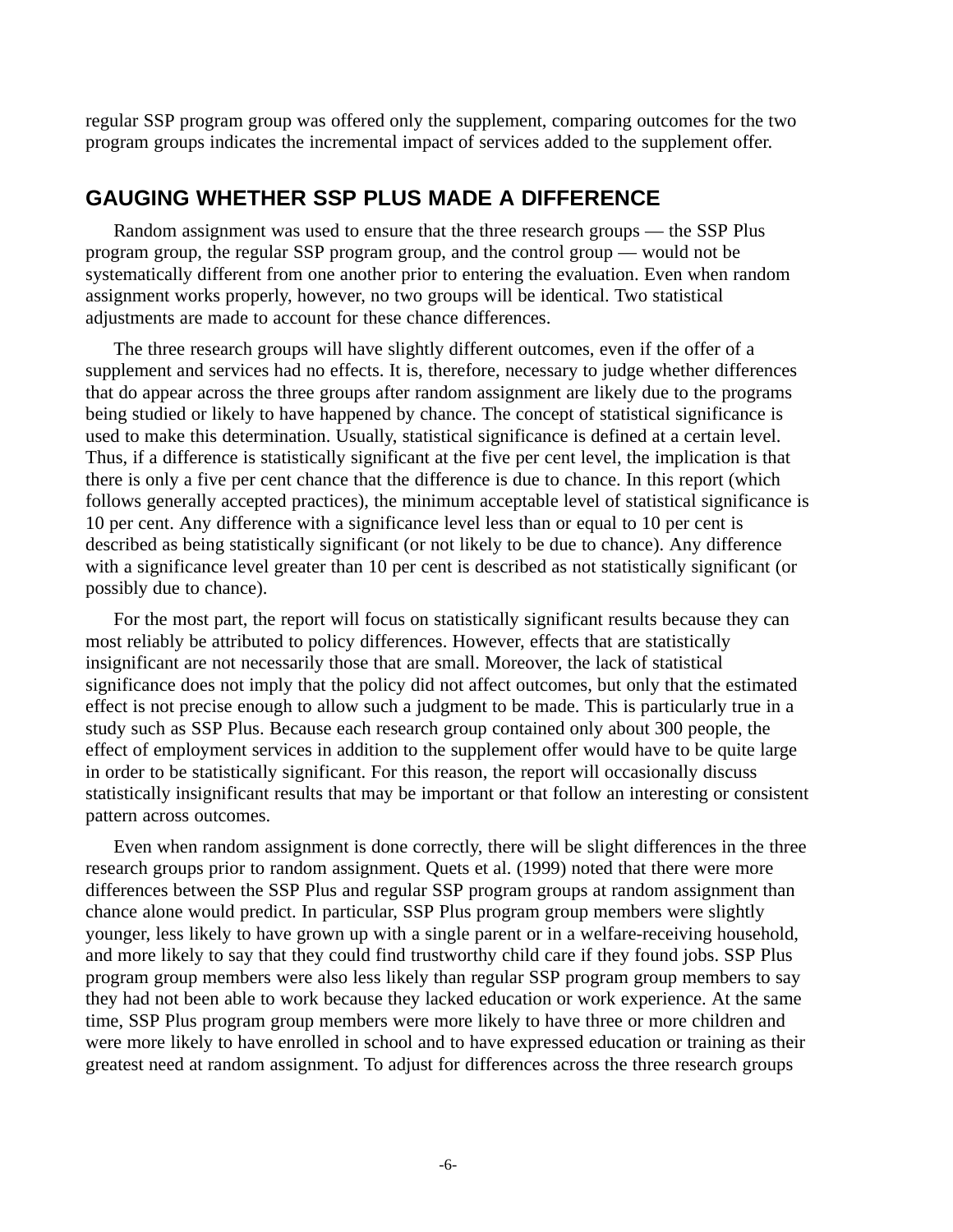prior to random assignment, the impacts presented in this report are based on statistical regression analyses.1

<sup>1</sup> The regression analysis adjusted for 16 baseline characteristics: average monthly IA payments in the four quarters before random assignment, average monthly earnings in the four quarters before random assignment, age, age squared, and indicators for being female, having less than a high school education, whether working at random assignment, whether likes going to work, whether expects to be married in a year, and whether expects to be working in a year. Binary variables were also used to indicate whether a measure was missing. Impacts that are not adjusted for baseline characteristics are presented in the Appendix. The general pattern of the impacts is unaffected by the adjustment.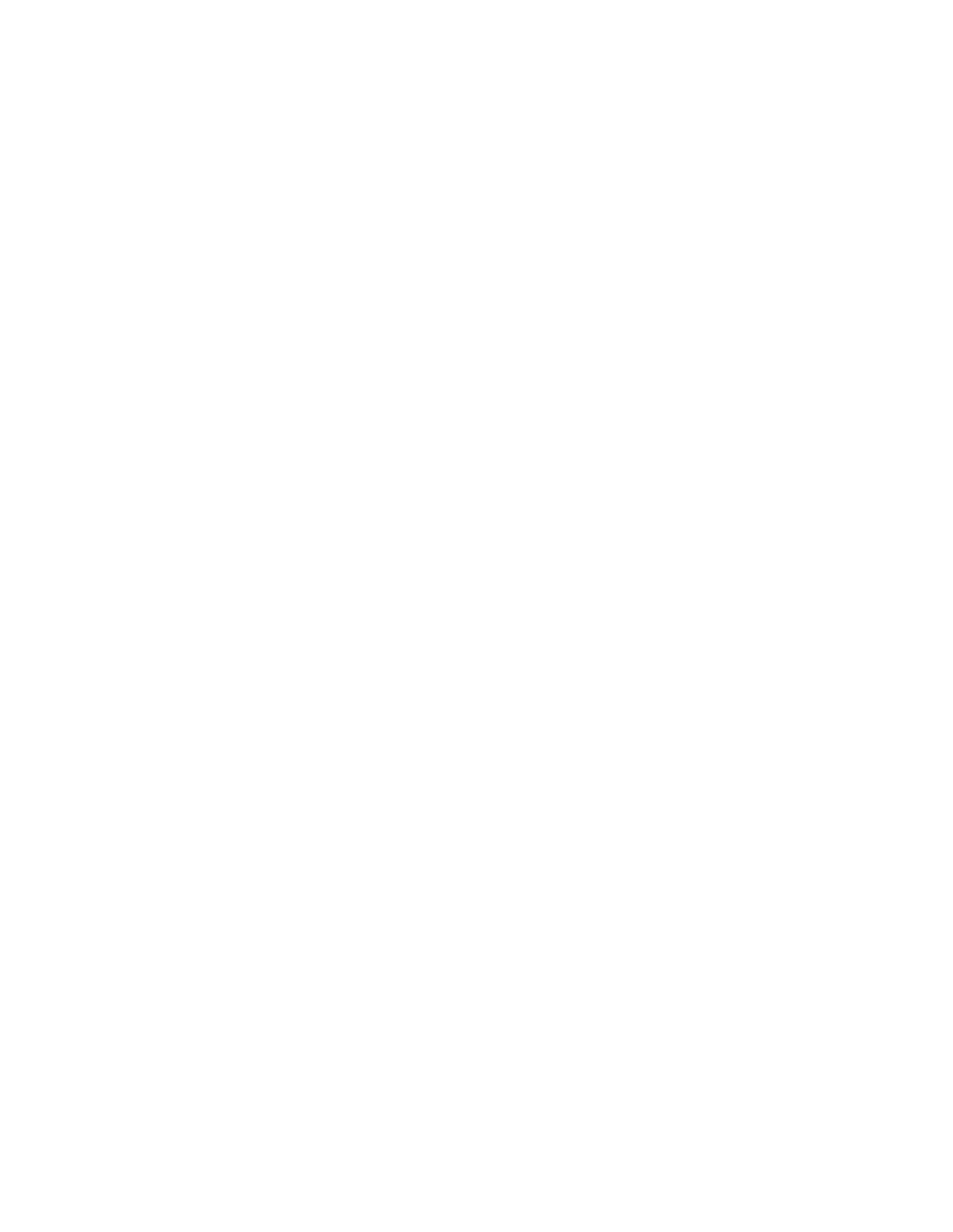# **Chapter 3: Economic and Policy Context**

In New Brunswick the program operated in a region covering roughly the lower third of the province, including the cities of Saint John, Moncton, and Fredericton. Sample members were recruited for the study and randomly assigned between November 1994 and March 1995. The period studied in this report consists of the first 36 months after each sample member was randomly assigned (including the month of random assignment). For example, for the earliest sample members randomly assigned, the period studied is November 1994 to October 1997; for those who were randomly assigned last, the period studied is March 1995 to February 1998. During this time, New Brunswick made a variety of changes to its IA program.1

Starting in September 1995, New Brunswick increased the "earnings disregard," a policy that determines how much earnings an individual can keep while receiving income assistance. As a result, the amount of income that one could obtain by combining work and welfare was increased, and SSP's supplement offer became relatively less generous compared with income assistance.2 The change in the New Brunswick earnings disregard was implemented while a fair number of people could have still taken up the supplement offer; therefore, it might have affected their decision to respond to the supplement offer, especially for those randomly assigned near the end of the intake period.

Over the time covered in this report, economic conditions also changed in New Brunswick. Sample members were offered the supplement at a time when the economy was in the midst of a slow recovery from a recession that hit Canada in the early 1990s. The unemployment rate in New Brunswick was on the decline in 1994 and 1995, rose in 1996, and reached 12.8 per cent in 1997, the same rate as in 1992. In 1998 the unemployment rate in New Brunswick dropped about 0.7 percentage points.3 The unemployment rate was especially high among people with less than 12 years of education.4 Furthermore, there was a shortage of full-time jobs. From 1989 to 1995 the number of part-time workers in New Brunswick increased by 6,000, whereas the number of full-time workers decreased by 1,000. In 1995 about 45 per cent of part-time employment was involuntary, and in 1996 about half of the labour force in New Brunswick was

<sup>&#</sup>x27;Changes to New Brunswick's social policy occurred following a larger federal reform described more fully in Michalopoulos et al. (2000). Briefly, in 1996 the two major federal funding programs for cost-sharing of social expenditures (the Canada Assistance Plan (CAP) and the Established Programs Financing Plan) were abolished and replaced by the Canada Health and Social Transfer (CHST) program, which provided a substantially lower level of funding. Battle (1997) estimates that in 1997–1998, federal expenditures for CHST were 15.2 per cent lower than they would have been for the same year under the previous CAP and Established Programs Financing Plan programs.

<sup>2</sup> Prior to September 1995, IA benefits were not reduced if earnings were \$200 or less in a month, but were reduced dollar-fordollar if earnings were above \$200. After September 1995 a recipient could qualify for an "extended wage exemption" that disregards either \$200 or 35 per cent of earnings, whichever is greater, for six months, and disregards either \$200 or 30 per cent of earnings, whichever is greater, for an additional six months. The extended wage exemption is not automatic, but is implemented at the discretion of a case manager.

<sup>3</sup> The unemployment rates in New Brunswick from 1992 to 1998 are: 12.8 per cent (1992), 12.5 per cent (1993–1994), 11.5 per cent (1995), 11.7 per cent (1996), 12.8 per cent (1997), and 12.1 per cent (1998).

<sup>4</sup> In 1996 the overall unemployment rate in New Brunswick was 11.7 per cent; it was 17.2 per cent for people with less than a Grade 9 education and 14.5 per cent for those with a Grade 9 to 12 education.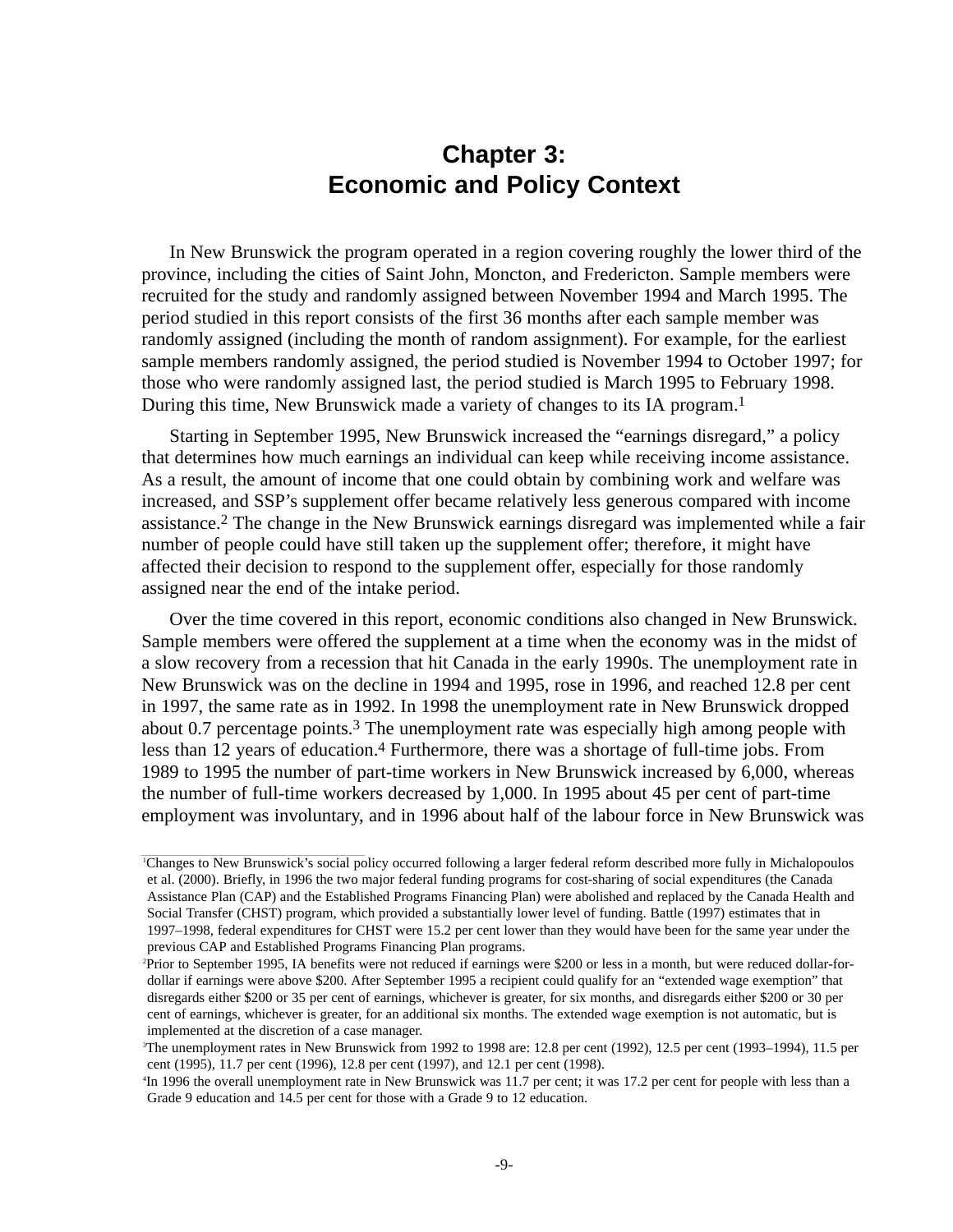employed part time or for only part of the year. These labour market conditions may have made it difficult for SSP Plus to increase full-time employment and thus supplement take-up.

The minimum wage in New Brunswick has been increased on several occasions since the inception of SSP Plus. The minimum hourly wage was \$5.00 in 1994, increasing to \$5.25 at the beginning of 1996 and to \$5.50 in July 1996. It is unclear how these changes in the minimum wage might affect the differences between the SSP Plus, regular SSP, and control groups.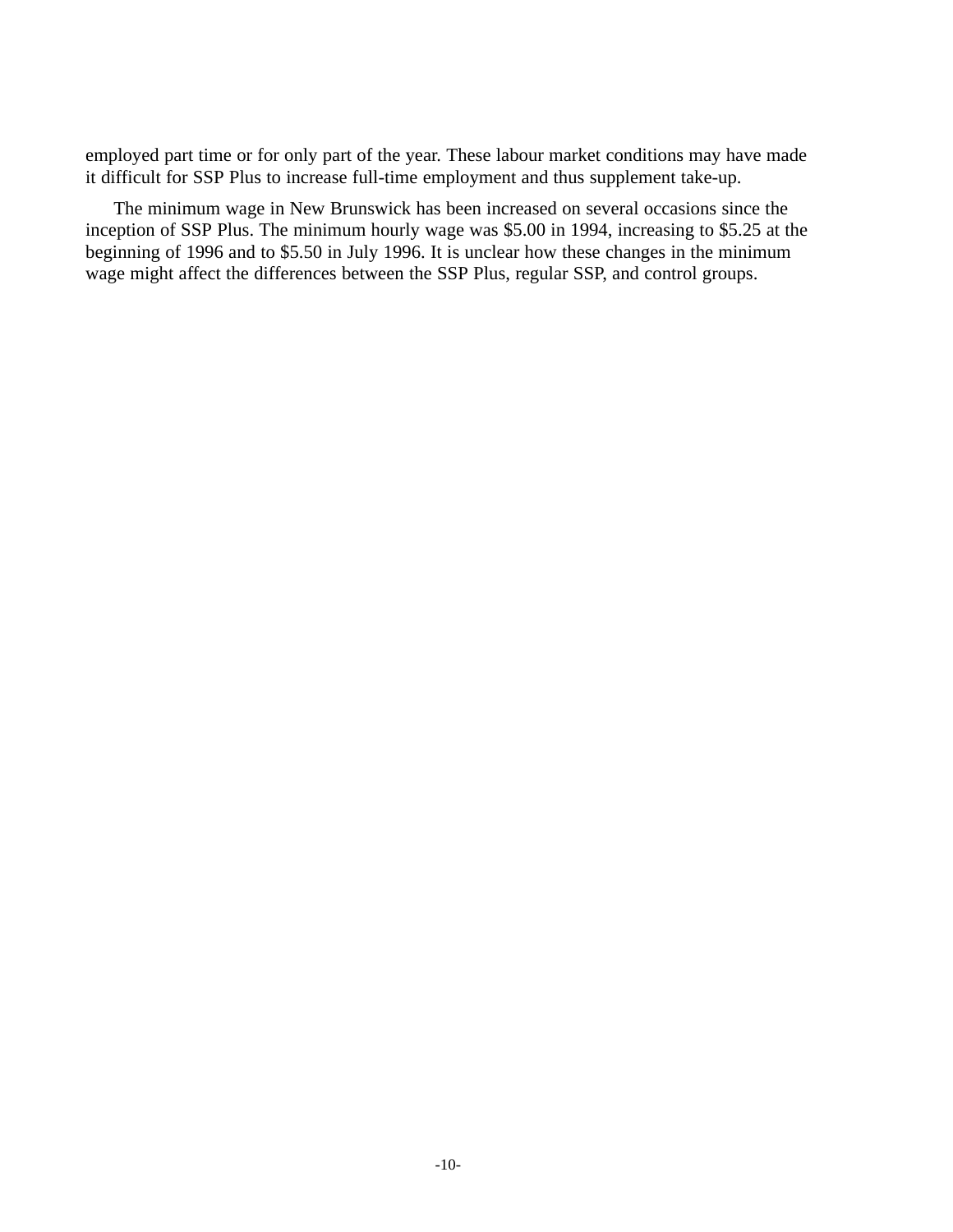# **Chapter 4: Data Sources and Report Sample**

To understand the impacts of SSP Plus, several types of data are used in the current report. A baseline survey was administered to all sample members just prior to random assignment. The survey included questions about respondents' sex, age, race/ethnicity, and other demographic characteristics; household composition and family structure; child care needs; general quality of life; employment and earnings; current income sources and amounts; and attitudes toward work and welfare. Most sample members completed follow-up surveys approximately 18 and 36 months after random assignment. The surveys included questions similar to those that appeared on the baseline survey. Administrative data sources provided monthly information on IA benefits. A Program Management Information System (PMIS), which was designed to help implement and operate SSP, provided information on supplement payments and program participants' contact with SSP staff (for example, attendance at information sessions, phone conversations, visits to program offices, and use of SSP Plus services).

Of the original 293 SSP Plus program group members, 296 regular SSP program group members, and 303 SSP Plus control group members, 820 completed the 36-month survey — 274 in the SSP Plus program group, 270 in the regular SSP program group, and 276 in the control group. In this report, the effects of SSP Plus will be examined using only these individuals, a group called the report sample.

Table 1 describes the report sample at the time of random assignment. In some ways, the table indicates that the long-term, single-parent IA population is rather homogeneous. Nearly all are women. More than 9 out of 10 participants had no more than a high school education. Despite their history of welfare receipt, more than 9 out of 10 had worked at some time in their lives.

All IA recipients selected for SSP Plus had to have received income assistance in the month they were selected and in at least 11 of the prior 12 months. At random assignment, most sample members had received income assistance for many more months. Almost 80 per cent had been receiving it for two or more of the previous three years, and nearly 45 per cent had been receiving it in every month for three years. While more than 90 per cent of the report sample had worked at some time in their lives, less than one quarter of the report sample were working at random assignment, and more than one half were neither working nor looking for work.

Sample members also faced what appeared to be substantial barriers to full-time employment. About one quarter reported an activity-limiting physical condition. Over half had a child under age five in their household. The two most common reasons given for not taking a job in the past four weeks were the respondents' own illness or disability and personal or family responsibilities. Lack of adequate child care was also ranked high among reasons for not taking a job.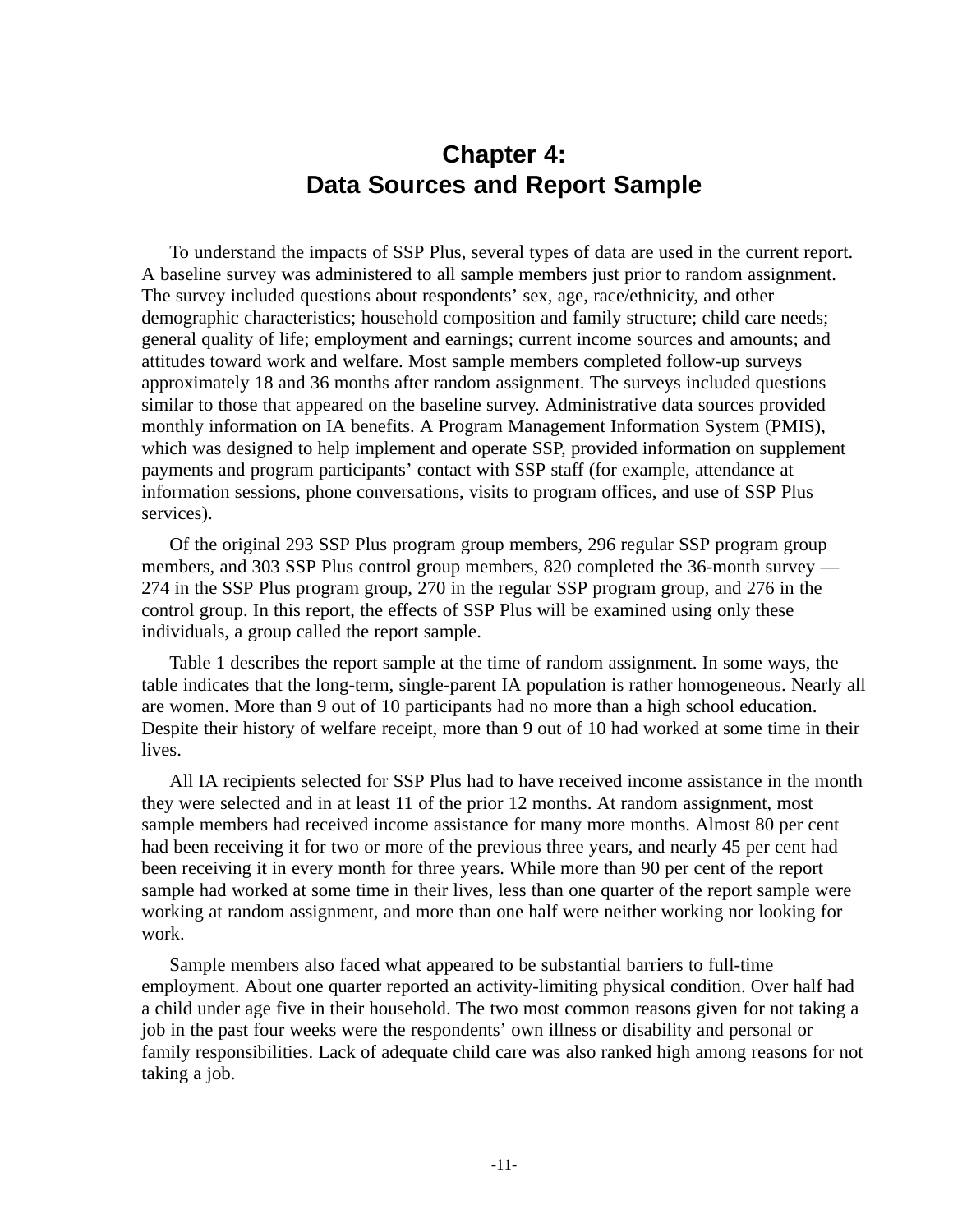|                                                    |              | <b>SSP Plus</b> | <b>Regular SSP</b> | Control      |
|----------------------------------------------------|--------------|-----------------|--------------------|--------------|
| <b>Characteristic</b>                              | Overall      | Group           | Group              | Group        |
| <b>Recent welfare history</b>                      |              |                 |                    |              |
| Number of months on IA in prior 3 years (%)        |              |                 |                    |              |
| $10 - 23$                                          | 20.4         | 21.2            | 19.3               | 20.7         |
| $24 - 35$                                          | 34.9         | 37.2            | 34.4               | 33.0         |
| All 36                                             | 44.8         | 41.6            | 46.3               | 46.4         |
| Average IA payment in prior month (\$)             | 709          | 723             | 703                | 702          |
| Work history and labour force status               |              |                 |                    |              |
| Ever had a paid job (%)                            | 92.8         | 91.2            | 95.9               | 91.3         |
| Average years worked                               | 6.8          | 6.5             | 6.9                | 6.9          |
| Labour force status at random assignment (%)       |              |                 |                    |              |
| Employed 30 hours/week or more                     | 7.9          | 8.0             | 6.7                | 9.1          |
| Employed less than 30 hours/week                   | 15.0         | 13.9            | 13.8               | 17.4         |
| Looking for work, not employed                     | 23.0         | 26.6            | 22.4               | 19.9         |
| Neither employed nor looking for work              | 54.0         | 51.5            | 57.1               | 53.6         |
| Personal characteristics (%)                       |              |                 |                    |              |
| Female                                             | 96.7         | 96.7            | 97.8               | 95.7         |
| Age 19-24                                          | 25.5         | 28.1            | 26.0               | 22.5         |
| Less than high school education                    | 51.8         | 48.9            | 55.9               | 50.7         |
| Completed high school, no post-secondary education | 38.8         | 41.6            | 35.9               | 38.8         |
| Some post-secondary education                      | 9.4          | 9.5             | 8.1                | 10.5         |
| Family received welfare when growing up $(\%)^c$   | 30.8         | 27.9            | 34.5               | 30.0         |
| Reported physical problem <sup>a</sup>             | 25.0         | 24.5            | 24.9               | 25.7         |
| Reported emotional problem <sup>b</sup>            | 7.1          | 6.2             | 9.0                | 6.2          |
| Family structure (%)                               |              |                 |                    |              |
| Number of children under age 19 (%)                |              |                 |                    |              |
| 1                                                  | 59.8         | 58.0            | 61.0               | 60.5         |
| $\overline{c}$                                     | 30.0         | 30.3            | 32.3               | 27.5         |
| 3 or more                                          | 10.1         | 11.7            | 6.7                | 12.0         |
| Divorced, separated, or widowed                    | 41.7         | 40.9            | 42.6               | 41.7         |
| Youngest child under age 5                         | 53.3         | 56.7            | 52.4               | 50.9         |
| Never married                                      | 56.5         | 58.0            | 55.6               | 55.8         |
| Not working and couldn't take a job in prior 4     |              |                 |                    |              |
| weeks because of $(\%)^c$                          |              |                 |                    |              |
| Own illness or disability                          | 13.2         | 12.5            | 14.8               | 12.4         |
| Lack of adequate child care                        | 9.9          | 12.1            | 9.3                | 8.4          |
| Personal or family responsibility                  | 12.1         | 11.0            | 12.2               | 13.1         |
| Going to school                                    | 7.2          | 11.4            | 5.2                | 5.1          |
| No transportation                                  | 5.8          | 6.6             | 5.2                | 5.5          |
| Too much competition                               | 0.1          | 0.0             | 0.0                | 0.4          |
| Not enough education                               | 4.5          | 1.8             | 6.3                | 5.5          |
| Not enough experience or skills                    | 3.5          | 1.5             | 4.8                | 4.4          |
| <b>Opinions and expectations</b>                   |              |                 |                    |              |
| "If I got a job, I could find someone I trust      |              |                 |                    |              |
| to take care of my children"                       |              |                 |                    |              |
| Agree                                              | 65.6<br>14.7 | 70.0<br>13.9    | 65.2<br>13.3       | 61.8<br>16.7 |
| <b>Disagree</b>                                    | 19.7         | 16.1            | 21.5               | 21.5         |
| No care required<br>Sample size $(total = 820)$    | 820          | 274             | 270                | 276          |
|                                                    |              |                 |                    |              |

**Sources:** Calculations from baseline survey data and income assistance (IA) administrative records.

**Notes:** Sample sizes vary for individual measures because of missing values.

 <sup>a</sup> Sample members were considered to have an activity-limiting physical condition if they answered yes to any of the following: "Do you have a long-term physical condition or health problem that limits you in the kind or amount of activity you can do (a) at home? (b) at school? (c) at work? (d) in other activities such as travel, sports, or leisure?" Those who were not working generally did not answer the "at work" part of the question, so their classifications are based on answers to the other parts. The conditions reported were not necessarily permanent. Of the sample members who reported an activity-limiting physical condition at the baseline interview, over one third indicated no such problems at the 36-month follow-up interview.

b<sub>b</sub> <sup>b</sup>Sample members were considered to have an activity-limiting emotional condition if they answered yes to any of the following: "Are you limited in the kind or amount of activity you can do because of a long-term emotional, psychological, nervous, or mental health condition or problem (a) at home? (b) at school? (c) at work? (d) in other activities such as travel, sports, or leisure?" c<sub>c</sub> Multiple responses allowed.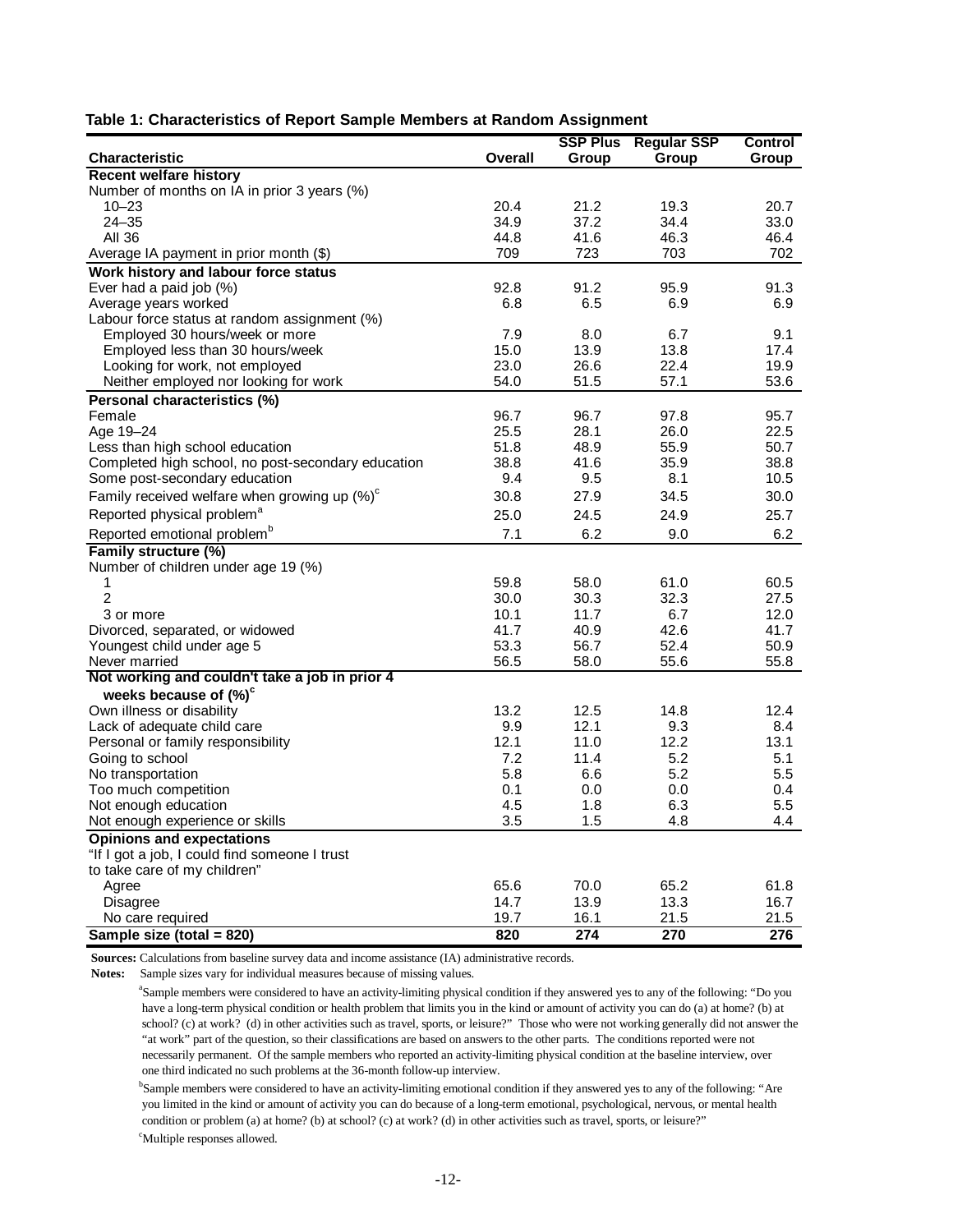# **Chapter 5: Use of SSP Plus Job Services**

SSP Plus program group members were offered a variety of job-search, job retention, and job advancement services, while regular SSP program group members did not have access to those services. They were, instead, offered information (e.g. descriptions, addresses, and contact numbers) about job-search services operated by outside agencies, such as income assistance.

Although SSP Plus program group members were never under an obligation to use SSP Plus services, and regular SSP program group members were free to use outside services, members of the SSP Plus program group did use more services than members of the regular SSP program group. According to Quets et al. (1999), interviews with IA staff and SSP program staff indicated that outside service providers did not make as great an effort to reach members of the regular SSP program group or the control group. The first follow-up survey data indicated that a significantly higher proportion of SSP Plus program group members than the regular SSP or control group members engaged in organized job-search efforts. About 48 per cent of the SSP Plus program group participated in job-search activities, while only about 32 per cent of the regular SSP program group and 27 per cent of the control group did. Field data also indicate that the job-search and other services SSP Plus offered were qualitatively different from those offered by income assistance or other providers. Services focusing on job retention and job advancement were generally unavailable in program group members' communities. The greater use of employment services by the SSP Plus program group was the first step toward increasing their earnings and employment, and reducing their welfare use.

SSP Plus employment services were designed to build a bridge between long-term IA recipients and the world of work. SSP Plus program group members were offered a range of employment services: an employment plan, a resumé service, job club and other workshops, job coaching, and job leads. SSP Plus program staff collaborated with program participants on individual employment plans, outlined the steps that participants could take to find appropriate, supplement-eligible jobs, and followed up to see if progress had been made. They helped participants create effective resumés and cover letters, and taught them how to make credible calls to prospective employers. They counselled them before job interviews and "debriefed" them afterward. They organized and ran job-search clubs and other workshops and offered oneon-one tutorials in job-search methods. All SSP Plus program group members were also assigned a job coach, who was trained to provide coaching in three specific areas: job search, job retention, and job advancement.

After SSP Plus program group members found employment, job coaches focused on job retention **—** recommending child care providers and transportation services, relieving program group members' first-day jitters, and sharing tips for getting along with supervisors and coworkers. When a program group member's attitude seemed to be a problem, job coaches suggested improvement. Supplement takers who held onto the jobs with which they had originally taken up the supplement received a small push in the direction of better jobs and higher wages. Job coaches sent the currently employed "better-paying" job leads. They also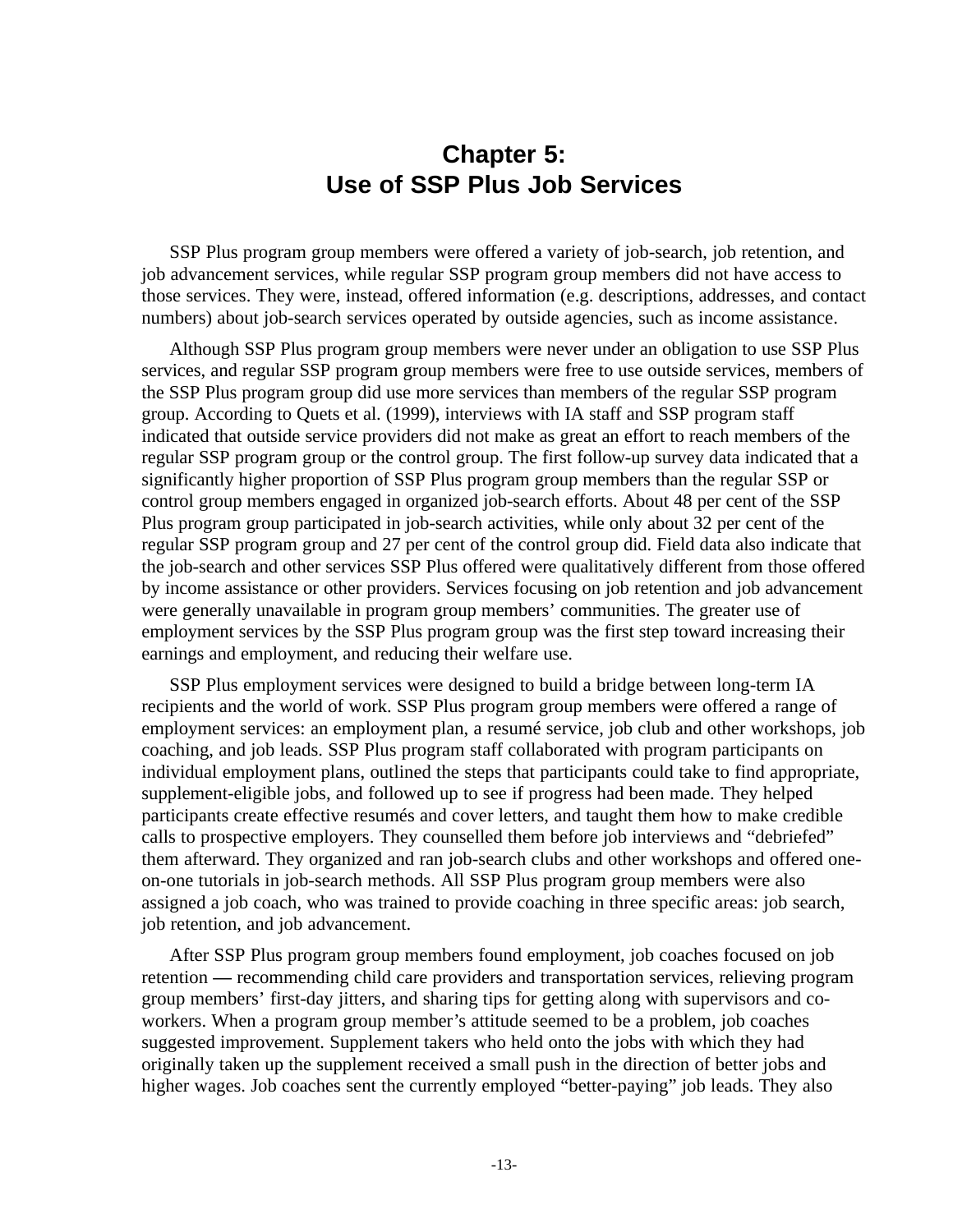encouraged program group members to seek out increased opportunity with current employers and suggested techniques for requesting raises and promotions. Job leavers were encouraged to launch new job-search campaigns as soon as possible. Job coaches offered them job-search help, sent new job leads, and advised job leavers about how they might improve their chances of keeping the next job they found.

Job coaching was often combined with the distribution of job leads; a job coach who called a program group member with a new job lead would inevitably offer some advice about how to pursue the lead or use the opportunity to check on the program group member's job-search progress. SSP Plus program staff estimated that one job out of every three that program group members obtained was the result of an SSP Plus job lead. The SSP Plus program design mandated the distribution of job leads not only to program group members who had not yet found full-time employment but also to those who had taken up the supplement and left their jobs or been laid off or fired. Leads to better-paying jobs were also sent to supplement takers who were currently employed.

Job coaches and other SSP Plus program staff not only responded to SSP Plus program group members' requests for help but also volunteered their help when they sensed a problem or an opportunity. However, in accordance with SSP Plus philosophy, SSP Plus program staff did not pursue program group members who expressed a definite preference for limited contact.

Table 2 summarizes the SSP Plus program group members' activity patterns. Column 1 shows participation rates among all SSP Plus program group members. Columns 2 and 3 show the same outcomes for supplement takers in the SSP Plus program group before and after they took up the supplement.

Column 1 shows that SSP Plus services were both extensively and intensively used by program group members. The employment plan was usually the first service that SSP Plus program group members received, and almost all of them used the service. SSP Plus program group members were entitled to an unlimited use of the resumé service and 69 per cent used the service at least once. A majority of program group members also received job coaching and job leads: approximately 73 per cent received job coaching and about 63 per cent received job leads services, most of which took place over the phone. Job club was the least used service.

The employment plan and resumé service focused on job search rather than job retention and job advancement; hence, they were used more often before the supplement take-up. Column 2 shows that before they took up the supplement about 82 per cent of supplement takers completed an employment plan, and 63 per cent of them used the resumé service. Column 3 indicates that after supplement take-up only about 18 per cent of supplement takers completed an employment plan, and approximately 22 per cent used the resumé service. On the other hand, job coaching was more than a job-search service; it focused on job retention and job advancement, and job coaches made a conscious effort to step up contact with program group members after they found employment.<sup>1</sup> As a result, supplement takers received more job coaching and job leads services than non-takers, and supplement takers received more such services after the supplement take-up than before. Quets et al. (1999) reported that 94 per cent

<sup>1</sup> The job coaching contact field was not added to the PMIS until fall 1995, almost one year after random assignment began. The late addition of this field to the PMIS reflects the fact that job coaching did not begin in earnest until SSP Plus program staff had completed information sessions, money management workshops, and job clubs for most program group members.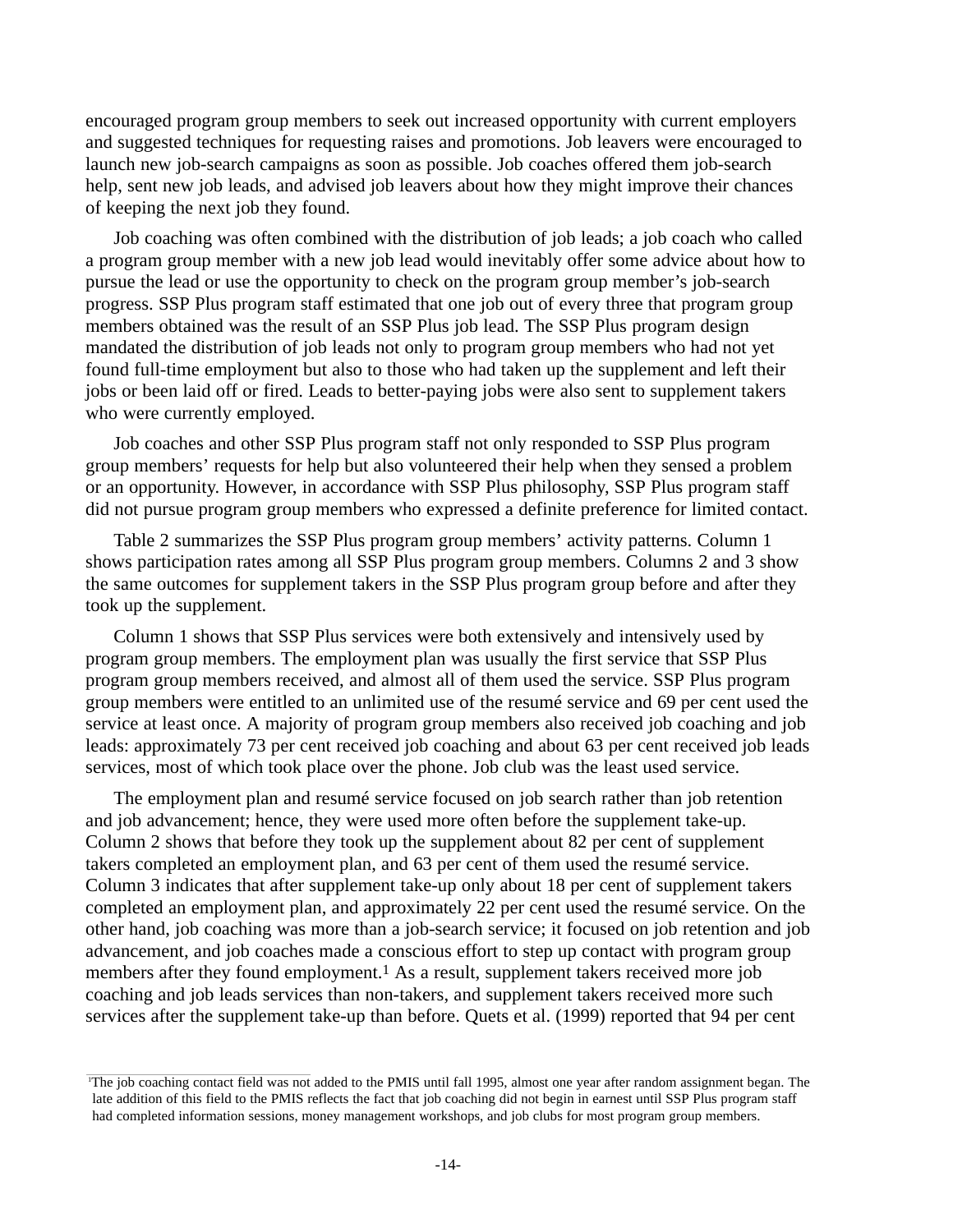of takers received at least one job coach or job lead contact, while only 61 per cent of nontakers did. Among supplement takers, about 90 per cent received job coaching and about 70 per cent received job leads after the supplement take-up compared with only about 19 per cent for both services before the supplement take-up (columns 2 and 3 of Table 2). The intensive use of job coaching and job leads services by supplement takers after the supplement take-up could have some bearing on outcomes such as supplement receipt, employment, and hourly wage after the first year.

|                                    | <b>All SSP Plus</b>  |                          | <b>Supplement Takers</b> <sup>b</sup> |
|------------------------------------|----------------------|--------------------------|---------------------------------------|
|                                    | <b>Program Group</b> | <b>Before Supplement</b> | <b>After Supplement</b>               |
| <b>Activity</b>                    | Members (%)          | Take-Up (%)              | Take-Up (%)                           |
| Completed employment plan          | 95.3                 | 81.5                     | 17.8                                  |
| Used resumé service                | 69.0                 | 63.0                     | 21.5                                  |
| Attended job club                  | 25.5                 | 31.1                     | 4.4                                   |
| Received job coaching <sup>a</sup> | 72.6                 | 18.5                     | 89.6                                  |
| In person                          | 32.5                 | 9.6                      | 35.6                                  |
| By phone                           | 65.0                 | 14.8                     | 85.2                                  |
| Received job leads <sup>a</sup>    | 62.8                 | 18.5                     | 69.6                                  |
| In person                          | 10.9                 | 2.2                      | 9.6                                   |
| By phone                           | 58.8                 | 17.8                     | 62.2                                  |
| By mail                            | 22.6                 | 0.0                      | 45.2                                  |
| Sample size (total = $414$ )       | 274                  | $135^{\circ}$            |                                       |

#### **Table 2: Participation in SSP Plus Activities**

**Source:** Calculations from baseline survey data and income assistance (IA) administrative records.

Notes: <sup>a</sup>Categories are not mutually exclusive; distributions do not add up to 100 per cent.

<sup>b</sup>Some supplement takers used services both before and after the supplement take-up, thus columns 2 and 3 do not add up to column 1.

 <sup>c</sup> Although there are actually 140 SSP Plus takers, four SSP Plus takers are missing a supplement initiation date and one did not participate in any of the eight SSP Plus events, therefore leaving 135 in this data set.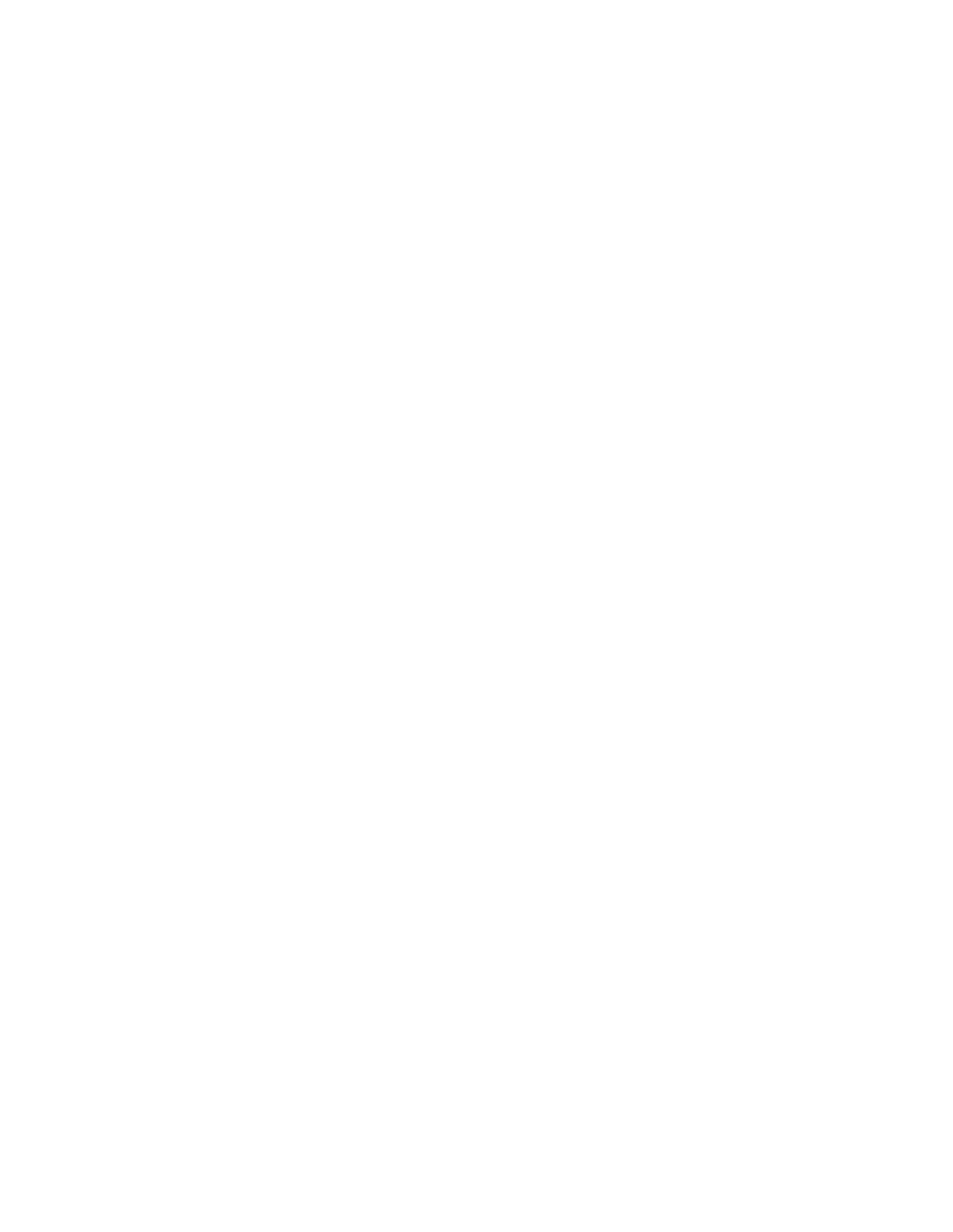# **Chapter 6: Impacts on Employment, Earnings, and Cash Transfers**

#### **SUPPLEMENT RECEIPT**

One measure of the effect of SSP Plus is its impact on supplement receipt. Qualified members in both program groups could receive the supplement in a given month only if they worked full time (in that month). About 50 per cent of the SSP Plus program group received at least one supplement payment, compared with only about 35 per cent of the regular SSP program group (Quets et al., 1999). As mentioned above, the incremental impact of SSP Plus services over and above the effects of the supplement offer is measured by the difference in outcomes between the SSP Plus program group and the regular SSP program group. In this case, it indicates that the addition of services increased the proportion of people who ever received the SSP supplement by 15 percentage points.

Having ever received the supplement does not indicate how regularly it was received, and therefore, does not indicate whether the program continued to have an effect over time. Figure 1 addresses this issue by showing the monthly supplement receipt for the SSP Plus and regular SSP program groups, along with the difference in supplement receipt for the two groups.

According to the figure, supplement receipt increased throughout the first year after random assignment, reaching about 29 per cent for the SSP Plus program group and 26 per cent for the regular SSP program group. Supplement receipt grew during the first year for two reasons. First, people had to find full-time employment in the first year in order to receive the supplement; thus, they were encouraged to take up the supplement quickly. Second, job search takes time, especially for long-term welfare recipients many of whom had not worked recently.

The difference in the proportion of the two research groups receiving the supplement fluctuated from month to month in the first year after random assignment. It was never larger than five percentage points, however, far below the 15 percentage point difference in the cumulative supplement take-up rate. Moreover, the difference in supplement receipt was statistically insignificant in every month of the first year. In other words, even though many more SSP Plus program group members found full-time work and received at least one supplement payment, many of them could not maintain their full-time employment after they initiated the supplement. According to Quets et al. (1999), the most frequently cited reason that members gave for missing or having a reduced payment was that their employers could not give them enough hours of work (more than one third of supplement takers gave this answer).

People who received the supplement in the first year continued to receive an incentive to work for three years. In contrast, people who did not receive the supplement in the first year could never receive it, and the supplement offer ceased to provide an incentive to work. The fact that more people in the SSP Plus program group took up the supplement offer means that more of them continued receiving an incentive to work full time. This leads to the possibility that the incremental effects of services on supplement receipt could be large later in the followup period, even though the effect was relatively small in each month of the first year.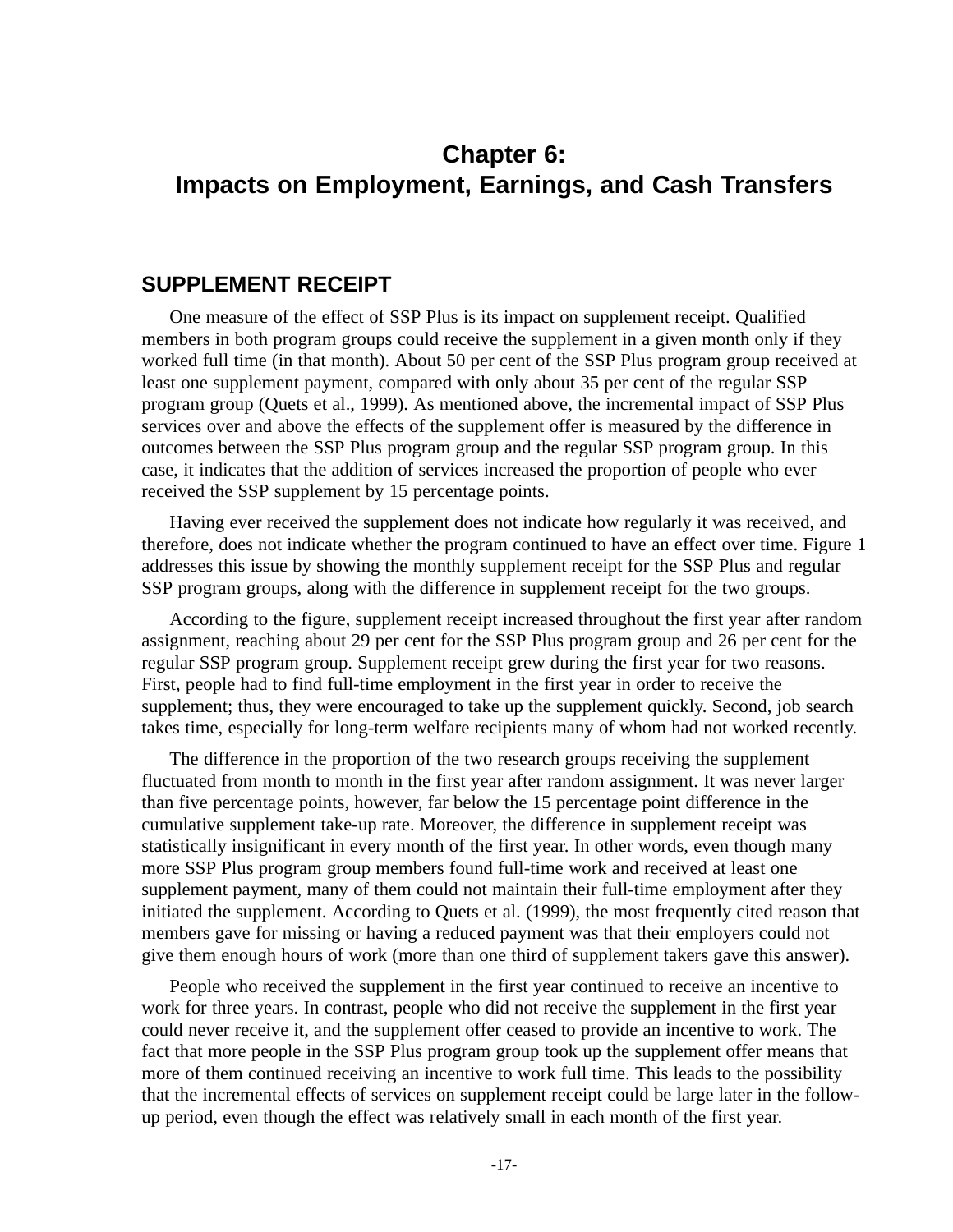

#### **Figure 1: Percentage of SSP Plus and Regular SSP Members Receiving SSP Supplement Payments**

**Sources:** Calculations from payment records from SSP's Program Management Information System (PMIS).

-18-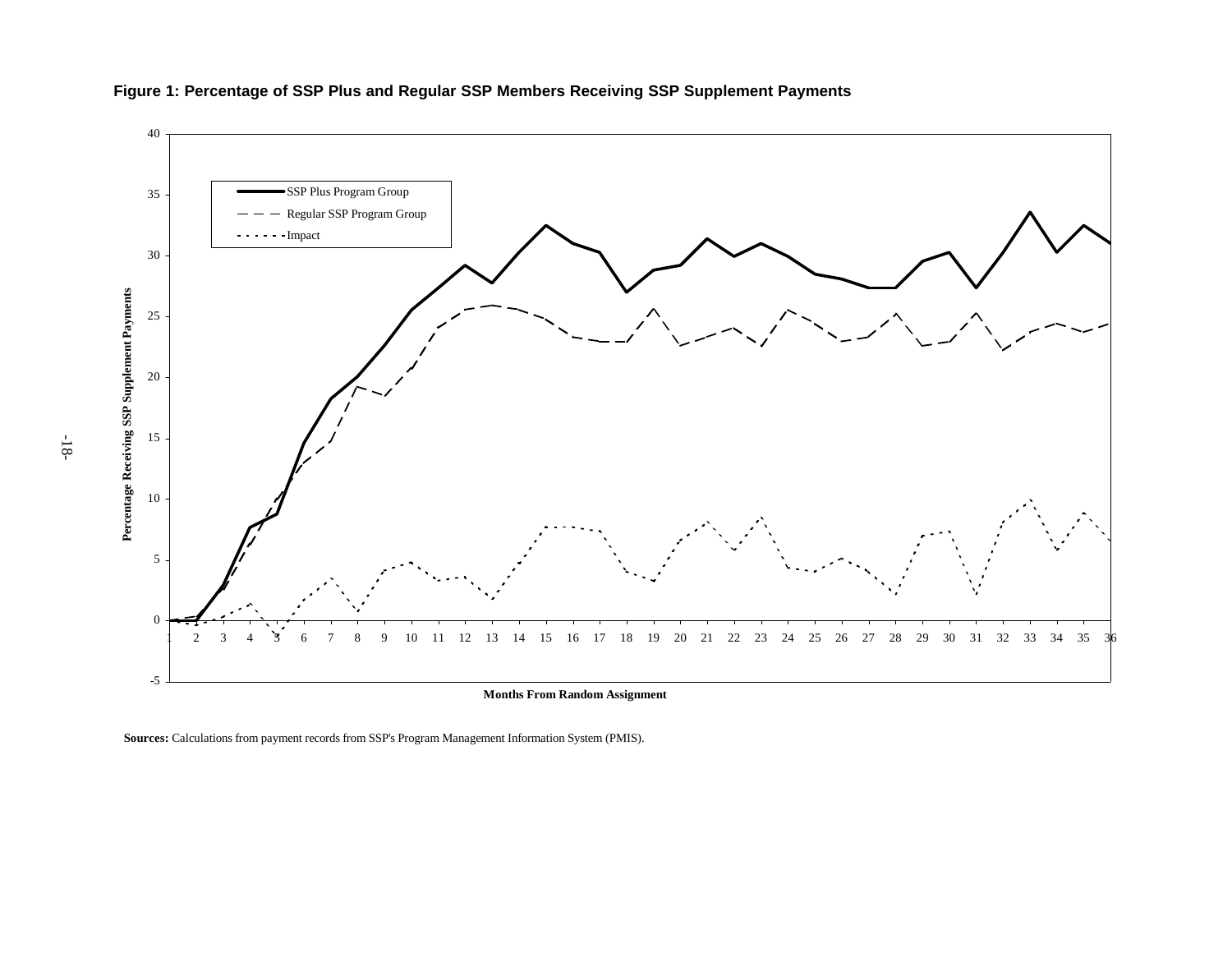Figure 1 shows that in the second and third years the supplement receipt rate for both the SSP Plus and regular SSP program groups fluctuated around 29 per cent and 24 per cent, respectively. The difference between them, however, also fluctuated from month to month, increasing after the first year and peaking at about 10 percentage points in the 33rd month. Figure 1 indicates that the increase was a result of two developments. First, in much of the second and third years, the supplement receipt rate for the SSP Plus program group exceeded the highest level reached at the end of the first year. Second, the supplement receipt rate for the regular SSP program group was generally lower during the second and third years than at the end of the first year. The increase in the supplement receipt in the SSP Plus program group may indicate that a small percentage of supplement takers who lost full-time jobs by the end of the first year did regain full-time employment in later periods. Notably, the differences in the supplement receipt between the two program groups were significant in nearly half of the follow-up months.

Two factors may contribute to the increase in the impact of SSP Plus on supplement receipt after the first year. First, job coaching and job lead contacts intensified after the supplement take-up. According to Quets et al. (1999), SSP Plus program group members received an average of 0.3 job coaching or job lead contacts per month before the supplement take-up (for takers) or the end of the first year (for non-takers), while supplement takers in the SSP Plus program group received an average of 0.5 job coaching or job lead contacts per month after the supplement take-up. Job coaches emphasized job search for job leavers, job attachment for job keepers at risk, and job advancement for job keepers. Therefore, job leavers in the SSP Plus program group may be more likely to regain full-time employment, or regain it in a shorter period than job leavers in the regular SSP program group; and job keepers at risk may be more likely to keep their jobs. Second, labour market conditions improved near the end of the third year; as more people in the SSP Plus program group than in the regular SSP program group took up the supplement, more would be able to take advantage of the enhanced market condition, especially supplement takers who left their jobs earlier.

### **FULL-TIME EMPLOYMENT**

Although members of both program groups received supplement payments because they worked full time, supplement receipt rates do not directly reveal how the SSP Plus or regular SSP programs affected full-time employment. It is possible that all people who received the supplement would have worked full time even without the supplement offer and services in the SSP Plus program group or without the supplement offer in the regular SSP program group. Had this occurred, equal proportions of the sample members from the two program groups as well as the control group would have worked full time, and the impact of both programs would have been zero. If any members responded to the supplement offer by changing their employment from part time to full time, however, or by moving from not working at all to working full time, the programs would have increased full-time employment.

Figure 2 shows the proportion of each research group that was working full time in every month starting 12 months prior to random assignment and ending 34 months after random assignment. As described earlier, two comparisons are of interest. Comparing the SSP Plus program group with the control group indicates the combined effect of the supplement offer and employment-related services. Comparing the SSP Plus program group with the regular SSP program group indicates the incremental effect of adding services to the supplement offer.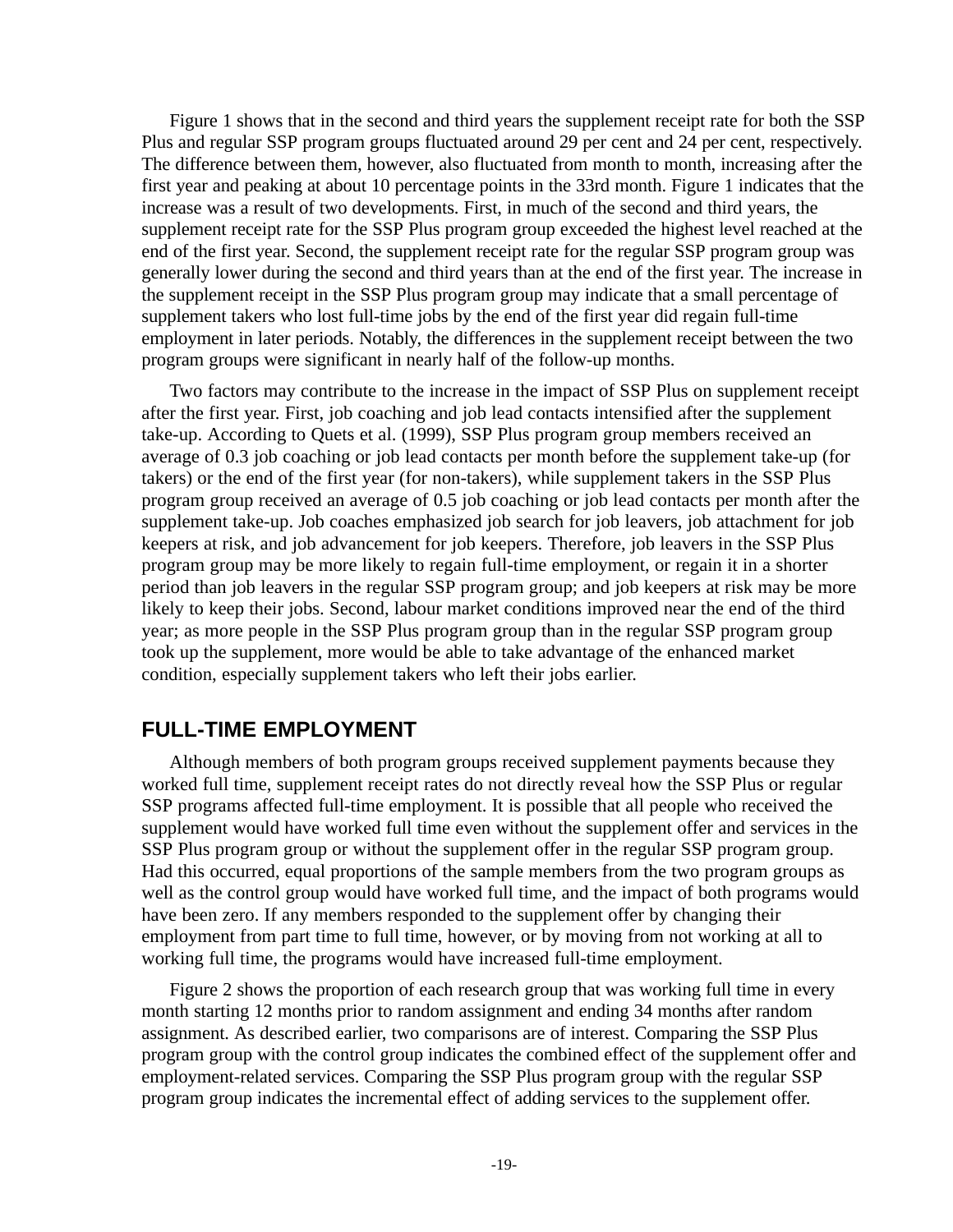

#### **Figure 2: Monthly Full-Time Employment Rates Among SSP Plus, Regular SSP, and Control Group Members**

**Months From Random Assignment**

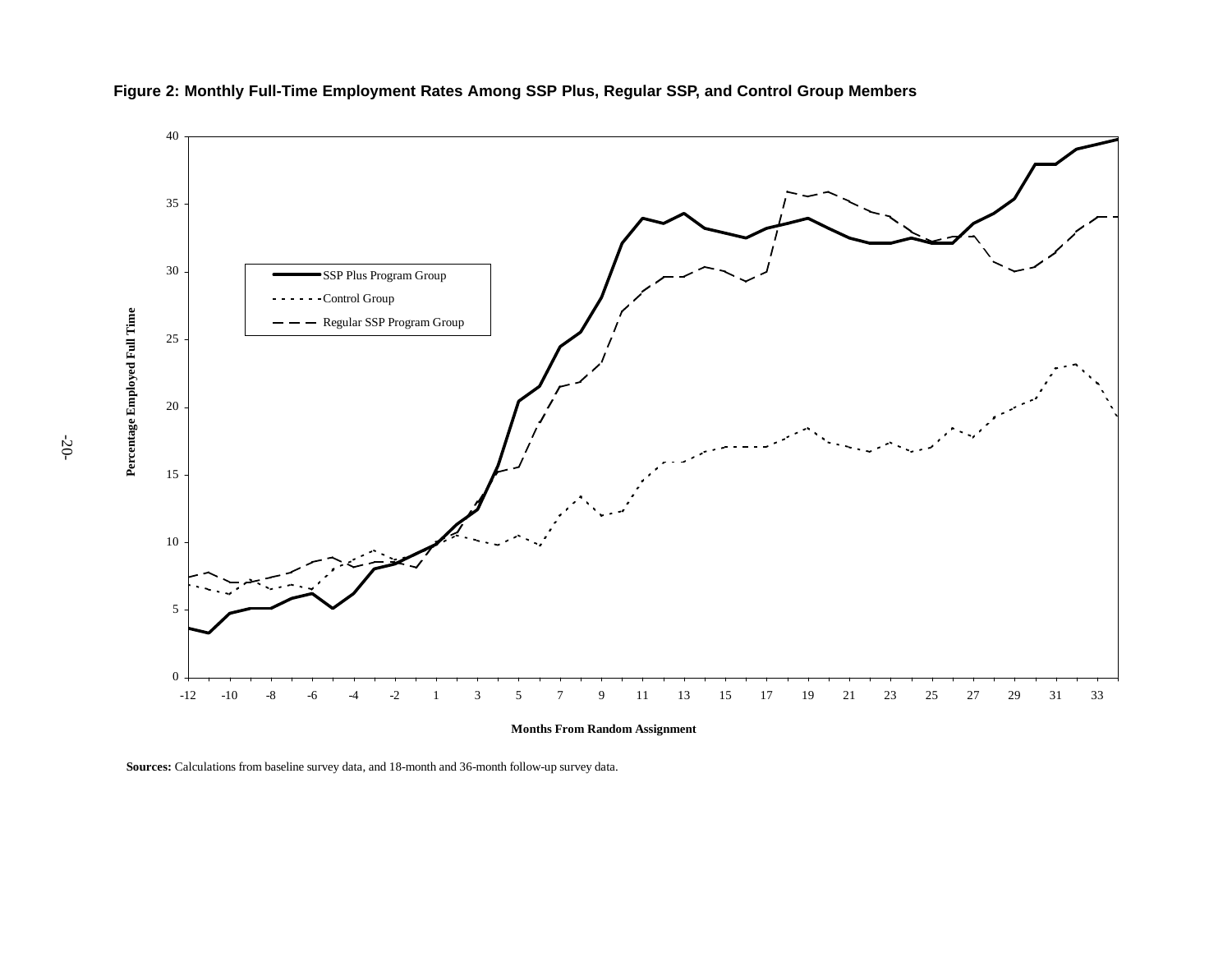The primary focus of this report is on the incremental effects of SSP Plus services. Figure 2 shows that full-time employment for both the SSP Plus program group and the regular SSP program group increased throughout the year after random assignment and fluctuated in the next two years. The difference between them was virtually zero for the first four months and gradually rose in the rest of the year. By the end of the first year, about 35 per cent of SSP Plus program group members were working full time compared with about 30 per cent of regular SSP program group members. In other words, the added services were able to get more people full-time work, but it took a few months for the effect to appear because job search takes time.

Full-time employment fluctuated for both the program groups in the second and third years after random assignment. As a result, the difference between them was small during this period. Although SSP Plus program group members were generally more likely to be working full time during most of this period, the fluctuations sometimes resulted in greater full-time employment for regular SSP program group members. The fluctuations in both the full-time employment rates and the difference between the two program groups may be a consequence of the small number of people involved in the study. As a result, the incremental impacts of SSP Plus services on full-time employment were generally not statistically significant, meaning that they cannot reliably be attributed to the program. This does not mean, however, that SSP Plus definitely did not affect full-time employment. The fact that few people were involved in the study makes it difficult to reliably determine the effects of the program beyond differences due to chance.

However, in the later period, the full-time employment rate rose in both program groups, but increased much more in the SSP Plus program group than it did in the regular SSP program group. This led to a large difference between the two groups. Since more SSP Plus program group members had taken up the supplement, more of them had a constant financial incentive to seek full-time employment, and this may explain the resurgence in the program's effect at the end of Year 3.

Figure 1 shows that a larger proportion of the SSP Plus program group than of the regular SSP program group received the supplement in almost every month of the three-year follow-up period. Moreover, the difference between them was generally significant in the second and third years, suggesting that SSP Plus could have a larger impact on full-time employment than the financial incentive alone. However, Figure 2 shows otherwise. The apparent difference between the two results implies that SSP Plus services helped some people who would have worked full time in the second or third years after random assignment to work full time early enough to receive the earnings supplement. In the second and third years, whenever these people worked full time they would receive the supplement and would be counted as full-time workers and supplement recipients. Their counterparts in the regular SSP program group, who worked full time in the second or third years but not in the first year, never received supplement payments. When they worked full time in the following two years, they had no access to the supplement. As a result, the difference in full-time employment between the two program groups would be smaller than that in supplement receipt after the first year.

Table 3 presents impacts of SSP Plus on employment, earnings, and cash transfer payments for each of the three years in the follow-up period covered by this report. Columns 1 to 3 show the outcomes for the SSP Plus program group, the regular SSP program group, and the control group, respectively. As mentioned earlier, the impacts of SSP's policies can be determined by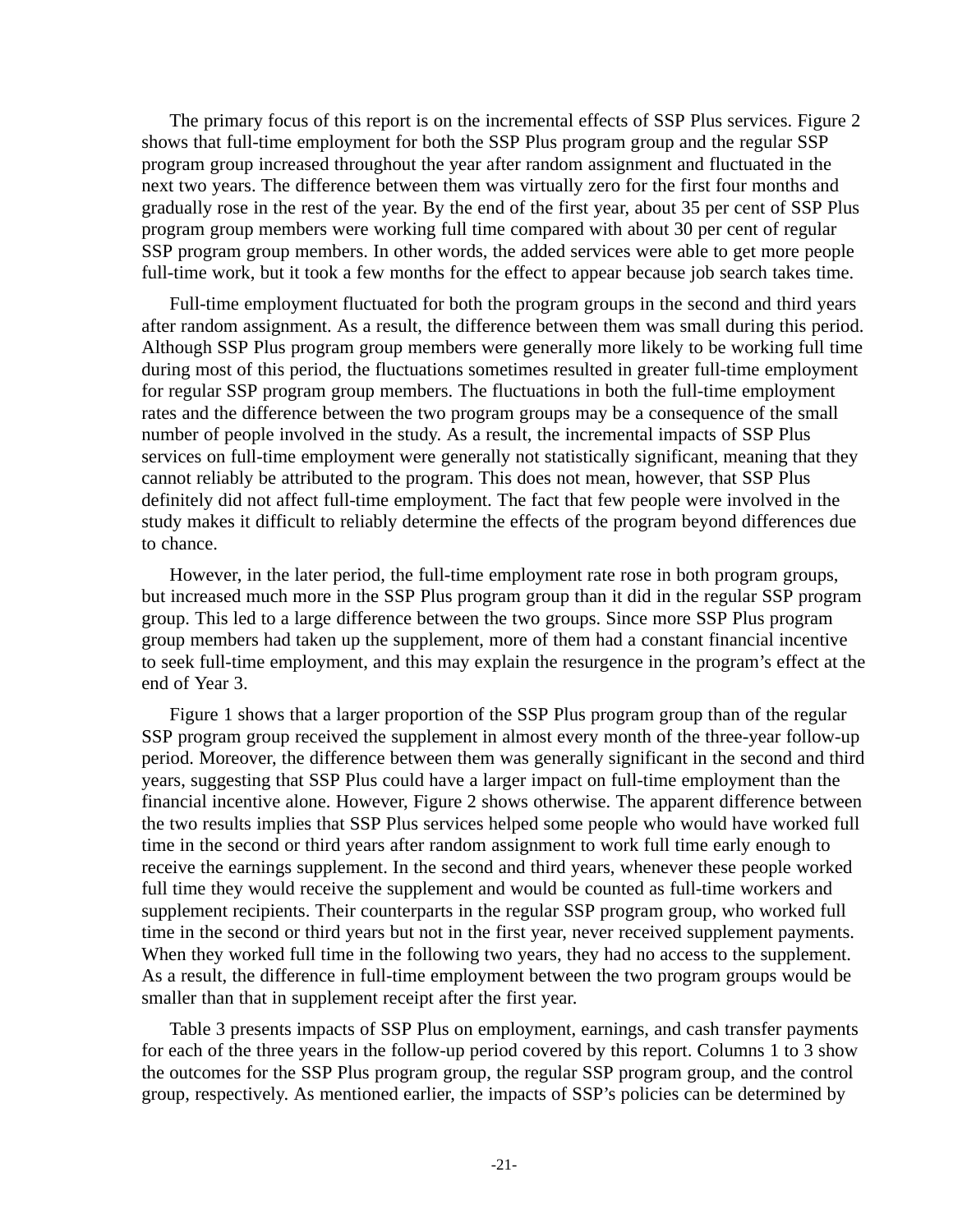comparing these average outcomes. The difference between the SSP Plus program group and the control group indicates the total effect of the supplement offer and employment-related services; this is shown in column 4. The difference between the regular SSP program group and the control group indicates the effect of the supplement offer alone; this is shown in column 6. The difference between the SSP Plus program group and the regular SSP program group indicates the incremental effect of employment-related services when added to the supplement offer; this is shown in column 8.

Asterisks (\*) next to an estimated impact indicate that the estimate is statistically significant, meaning that it is large enough to be regarded as evidence that the program had an impact. Impact estimates without asterisks are not statistically significant and should not be regarded as evidence of an impact. Another means of understanding the likely effects of the program uses the standard error of the estimated impact. The standard error is a measure of the statistical uncertainty associated with the impact estimate. One can be about 95 per cent confident that the actual impact lies within the range defined by the estimated impact, plus or minus two standard errors. In Table 3, standard errors are shown in columns 5, 7, and 9. For further discussion of the interpretation of statistical significance and standard errors, see Appendix A in Lin et al. (1998).

The first panel of the table presents another view of the effect of SSP Plus and regular SSP on full-time employment. It shows that both the SSP Plus and regular SSP programs had a substantial impact on full-time employment over the three-year follow-up period. In the first year of the program, the combination of financial incentive and services doubled the average monthly full-time employment rate: 22.5 per cent of the SSP Plus program group worked full time in an average month, while only 10.7 per cent of the control group worked full time. The financial incentive alone produced an average monthly employment rate of 20.5 per cent in the first year, implying that the supplement offer alone doubled full-time employment.

Over the three-year follow-up period, even without the SSP Plus and regular SSP programs, long-term IA recipients gradually gained full-time employment. However, the financial incentive and services offered by SSP Plus and the financial incentive offered by the regular SSP program resulted in significantly more full-time work in an average month. The impact of both programs on full-time employment peaked in the second year and remained sizable in the third year. In the third year, 19.6 per cent of the control group worked full time in an average month, while 35.0 per cent of the SSP Plus program group and 33.2 per cent of the regular SSP program group did. These results indicate that both programs were successful in promoting fulltime employment, the first step toward self-sufficiency for long-term welfare recipient.

Column 8 indicates that the incremental impact of SSP Plus services over and above the impact of the incentives alone was statistically insignificant in each of the three years, despite the sizable effects of the SSP Plus program. Therefore, SSP Plus services did not have a measurable effect on full-time employment despite their pronounced effect on supplement takeup and moderate impact on average monthly supplement receipt.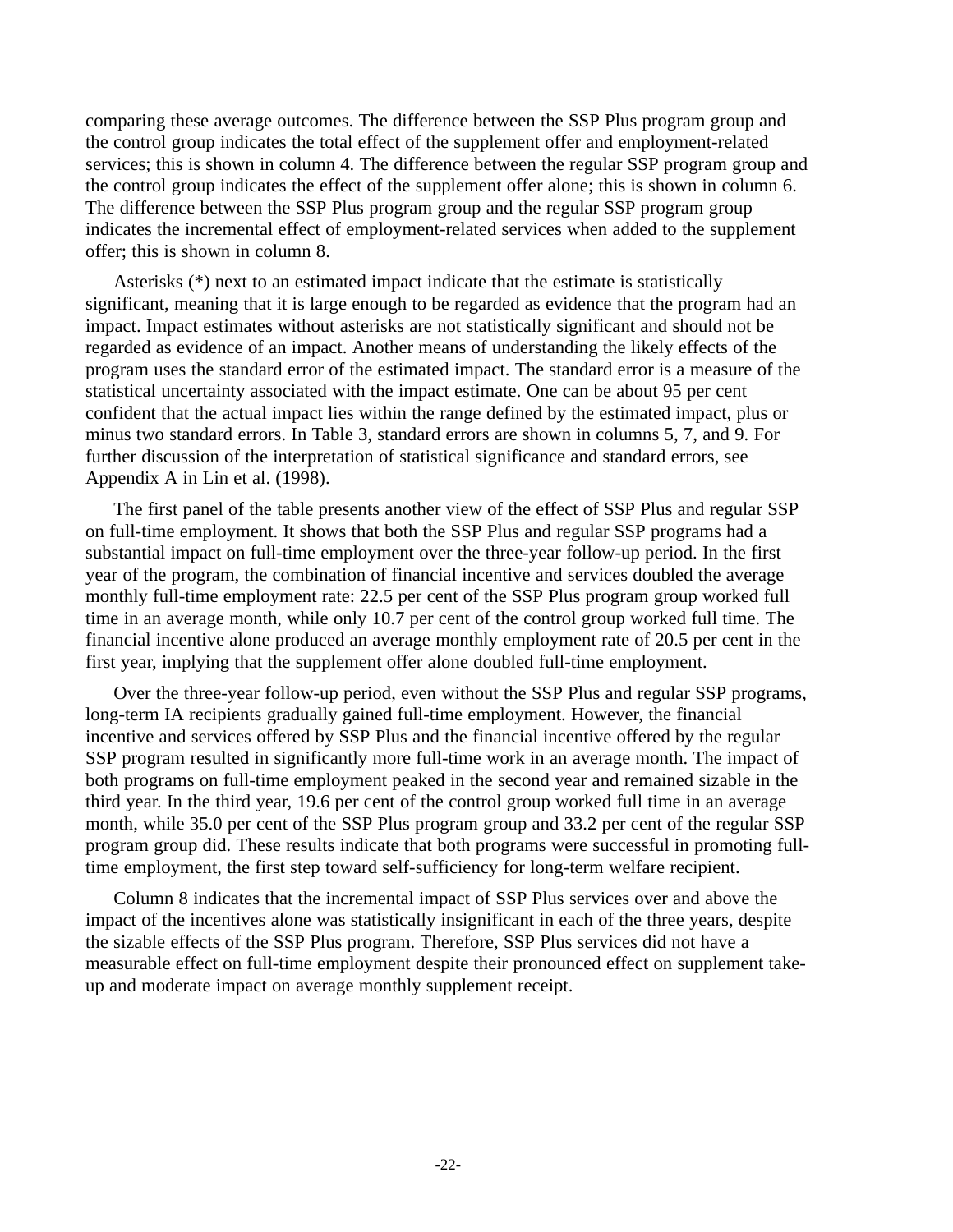|                                                    |                 | <b>Average Outcome Levels</b> |                | <b>SSP Plus vs. Control</b> |                 | <b>Regular SSP vs. Control</b> |                 |                 | <b>SSP Plus vs. Regular SSP</b> |
|----------------------------------------------------|-----------------|-------------------------------|----------------|-----------------------------|-----------------|--------------------------------|-----------------|-----------------|---------------------------------|
|                                                    |                 |                               |                | Impacts of                  |                 | Impacts of                     |                 |                 |                                 |
|                                                    |                 | Regular                       |                | <b>Financial</b>            |                 | <b>Financial</b>               |                 | Added           |                                 |
|                                                    | <b>SSP Plus</b> | <b>SSP</b>                    | <b>Control</b> | Incentive                   | <b>Standard</b> | Incentive                      | <b>Standard</b> | Impacts of      | <b>Standard</b>                 |
|                                                    | Group           | Group                         | Group          | and Services                | Error           | <b>Alone</b>                   | Error           | <b>Services</b> | Error                           |
| <b>Outcome</b>                                     | (1)             | (2)                           | (3)            | (4)                         | (5)             | (6)                            | (7)             | (8)             | (9)                             |
| Monthly full-time employment rate (%) <sup>a</sup> |                 |                               |                |                             |                 |                                |                 |                 |                                 |
| Year 1                                             | 22.5            | 20.5                          | 10.7           | $11.8***$                   | (2.3)           | $9.8***$                       | (2.3)           | 2.0             | (2.3)                           |
| Year <sub>2</sub>                                  | 32.4            | 33.9                          | 16.6           | 15.9 ***                    | (3.0)           | $17.4***$                      | (3.1)           | $-1.5$          | (3.1)                           |
| Year <sub>3</sub>                                  | 35.0            | 33.2                          | 19.6           | 15.5 ***                    | (3.2)           | $13.6***$                      | (3.2)           | 1.8             | (3.2)                           |
| Monthly employment rate (%)                        |                 |                               |                |                             |                 |                                |                 |                 |                                 |
| Year 1                                             | 37.8            | 34.5                          | 27.1           | $10.7***$                   | (2.3)           | $7.4***$                       | (2.3)           | 3.4             | (2.3)                           |
| Year <sub>2</sub>                                  | 46.7            | 46.3                          | 33.9           | $12.7***$                   | (3.2)           | $12.3***$                      | (3.2)           | 0.4             | (3.2)                           |
| Year <sub>3</sub>                                  | 47.7            | 45.9                          | 36.4           | $11.3***$                   | (3.4)           | $9.6***$                       | (3.5)           | 1.7             | (3.5)                           |
| Earnings (\$)                                      |                 |                               |                |                             |                 |                                |                 |                 |                                 |
| Year 1                                             | 2,921           | 2,510                         | 1,745          | $1,176$ ***                 | (257)           | 763 ***                        | (257)           | 411             | (258)                           |
| Year <sub>2</sub>                                  | 4,345           | 4,327                         | 2,952          | $1,393$ ***                 | (403)           | $1,375$ ***                    | (405)           | 18              | (408)                           |
| Year <sub>3</sub>                                  | 5,109           | 4,733                         | 3,703          | $1,406$ ***                 | (494)           | $1,030$ **                     | (491)           | 375             | (498)                           |
| Monthly rate of IA receipt (%)                     |                 |                               |                |                             |                 |                                |                 |                 |                                 |
| Year 1                                             | 81.8            | 83.1                          | 92.0           | $-10.1$ ***                 | (1.9)           | $-8.8$ ***                     | (1.9)           | $-1.3$          | (1.9)                           |
| Year <sub>2</sub>                                  | 57.5            | 61.0                          | 77.8           | $-20.3$ ***                 | (3.3)           | $-16.8$ ***                    | (3.3)           | $-3.6$          | (3.3)                           |
| Year <sub>3</sub>                                  | 51.5            | 58.2                          | 71.9           | $-20.4$ ***                 | (3.4)           | $-13.7$ ***                    | (3.5)           | $-6.7$ *        | (3.5)                           |
| IA payments (\$)                                   |                 |                               |                |                             |                 |                                |                 |                 |                                 |
| Year 1                                             | 7,080           | 7,167                         | 7,875          | $-794$ ***                  | (181)           | $-708$ ***                     | (181)           | $-87$           | (182)                           |
| Year <sub>2</sub>                                  | 5,055           | 5,319                         | 6,755          | $-1,701$ ***                | (305)           | $-1,436$ ***                   | (306)           | $-264$          | (308)                           |
| Year <sub>3</sub>                                  | 4,539           | 5,185                         | 6,266          | $-1,727$ ***                | (324)           | $-1,080$ ***                   | (325)           | $-647**$        | (327)                           |
| Monthly rate of IA or SSP receipt (%)              |                 |                               |                |                             |                 |                                |                 |                 |                                 |
| Year 1                                             | 92.9            | 93.8                          | 91.7           | 1.2                         | (1.4)           | 2.2                            | (1.4)           | $-1.0$          | (1.4)                           |
| Year <sub>2</sub>                                  | 84.1            | 84.7                          | 77.9           | $6.2**$                     | (2.5)           | $6.8***$                       | (2.5)           | $-0.5$          | (2.6)                           |
| Year <sub>3</sub>                                  | 79.9            | 81.7                          | 72.0           | $7.9***$                    | (2.9)           | $9.7***$                       | (2.9)           | $-1.8$          | (2.9)                           |
| IA and SSP payments (\$)                           |                 |                               |                |                             |                 |                                |                 |                 |                                 |
| Year 1                                             | 8,524           | 8,486                         | 7,842          | 682 ***                     | (163)           | 644 ***                        | (164)           | 38              | (165)                           |
| Year <sub>2</sub>                                  | 7,776           | 7,691                         | 6,769          | $1,007$ ***                 | (259)           | 922 ***                        | (259)           | 85              | (261)                           |
| Year <sub>3</sub>                                  | 7,217           | 7,387                         | 6,269          | 948 ***                     | (288)           | $1,118$ ***                    | (289)           | $-170$          | (291)                           |
| Sample size (total = 820)                          | 274             | 270                           | 276            |                             |                 |                                |                 |                 |                                 |

**Table 3: Impacts on Employment, Earnings, and IA/SSP Receipt and Payments for Years 1**−**3, Regression Adjusted**

**Source:** Calculations from 36-month follow-up survey data.

**Notes:** The estimates for quarters 1–5 are calculated by averaging the monthly estimates for the three months within a quarter.

A two-tailed t-test was applied to impact estimates. Statistical significance levels are indicated as:  $* = 10$  per cent;  $** = 5$  per cent; and  $*** = 1$  per cent. Sample sizes vary for individual measures because of missing values.

Rounding may cause slight discrepancies in sums and differences.

<sup>a</sup> Full-time employment" is defined as working 30 hours or more per week in at least one week during the month.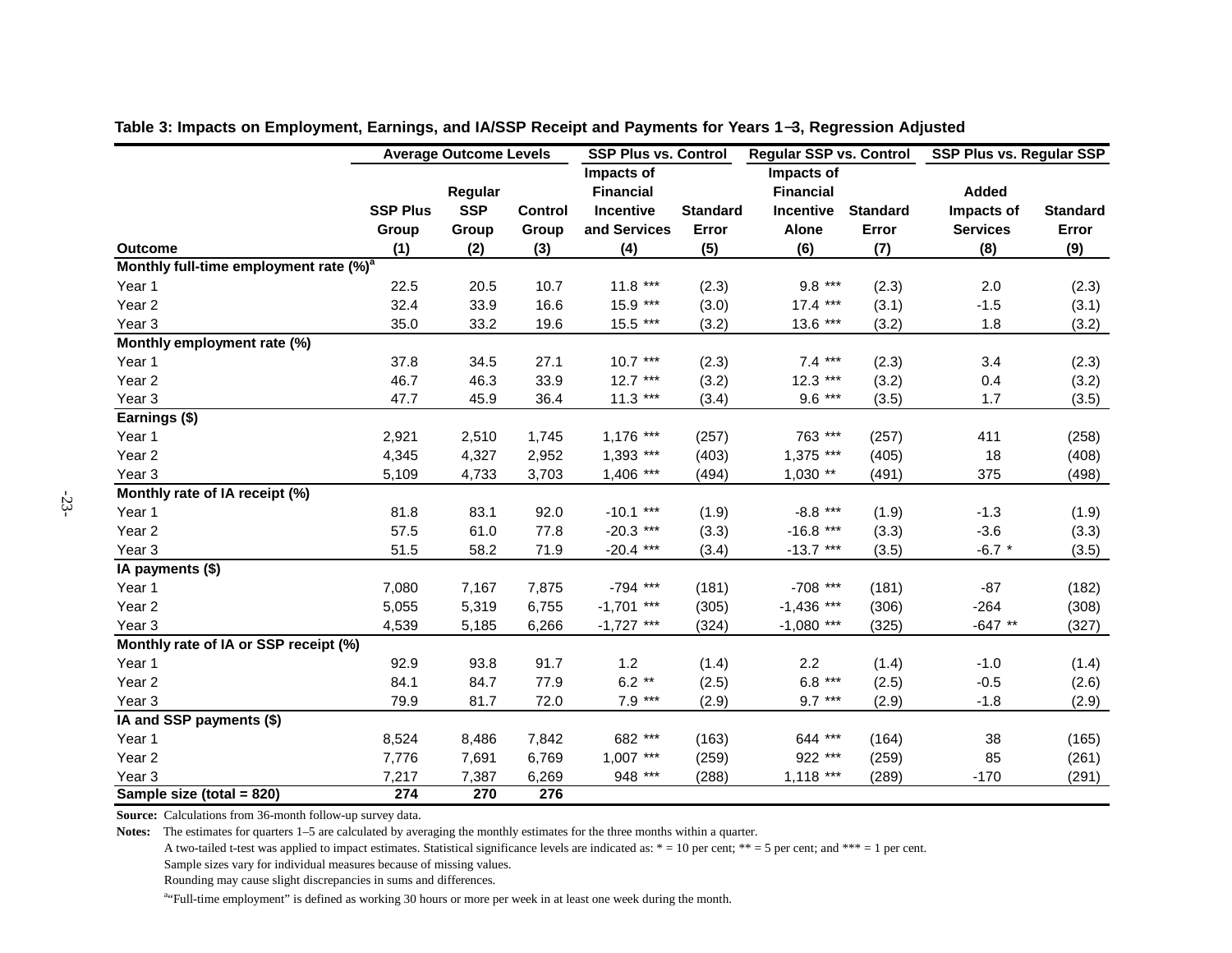#### **ALL EMPLOYMENT**

Although SSP was designed to encourage full-time work, its effects on any work are not as clear. It depends on what the people who are encouraged to work full time would have done in the absence of the program's supplement offer. If they would not have worked at all, but moved to full-time work to take advantage of the supplement offer, then the program would have increased employment by as much as it increases full-time employment. If they would have worked part time without the program, on the other hand, then the program would not have increased employment at all. Instead, it would have decreased part-time employment by as much as it increased full-time employment.

The second panel of Table 3 shows that neither of the two extremes happened. For example, 37.8 per cent of the SSP Plus program group worked in an average month in the first year, as did 34.5 per cent of the regular SSP program group and 27.1 per cent of the control group. Relative to the control group, the combination of financial incentive and services increased the overall employment rate by more than 10 percentage points (37.8 per cent compared with 27.1 per cent), about one percentage point less than the impact on full-time employment. The financial incentive alone increased overall employment by 7.4 percentage points (34.5 per cent compared with 27.1 percent), or about 2.4 percentage points lower than its effect on full-time employment. In other words, the SSP Plus and regular SSP programs increased overall employment mainly by moving people from not working at all to working full time, and the reduction in part-time employment was small.

In years 2 and 3 of the follow-up period, the movement in overall employment mirrored that of full-time employment: the impact of both programs peaked in the second year and remained substantial in the third year. In the third year, 47.7 per cent of SSP Plus program group members were still working in an average month compared with 45.9 per cent of regular SSP program group members and 36.4 per cent of control group members. Nevertheless, the incremental impact of SSP Plus services on overall employment was insignificant in each of the three years, as shown in column 8.

### **EARNINGS**

The third panel of Table 3 reports estimated impacts on average earnings. The averages are taken over all program group members or all control group members, including those who had zero earnings because they did not work. Similar to their impacts on employment, both programs had a large and significant impact on earnings. In the first year, as people began moving to full-time work, the combination of financial incentive and added services increased earnings by \$1,176 per sample member, and the financial incentive alone increased earnings by \$765 per sample member over earnings of \$1,745 per control group member. In the next two years, the average earnings of members in all three research groups rose substantially as more people worked in each month. In the third year, average annual earnings were \$5,109 for SSP Plus program group members, \$4,733 for regular SSP program group members, and \$3,703 for control group members. Relative to the control group, the impact of the SSP Plus program increased each year and peaked at \$1,406 in the third year, while the impact of the regular SSP program peaked at \$1,375 in the second year.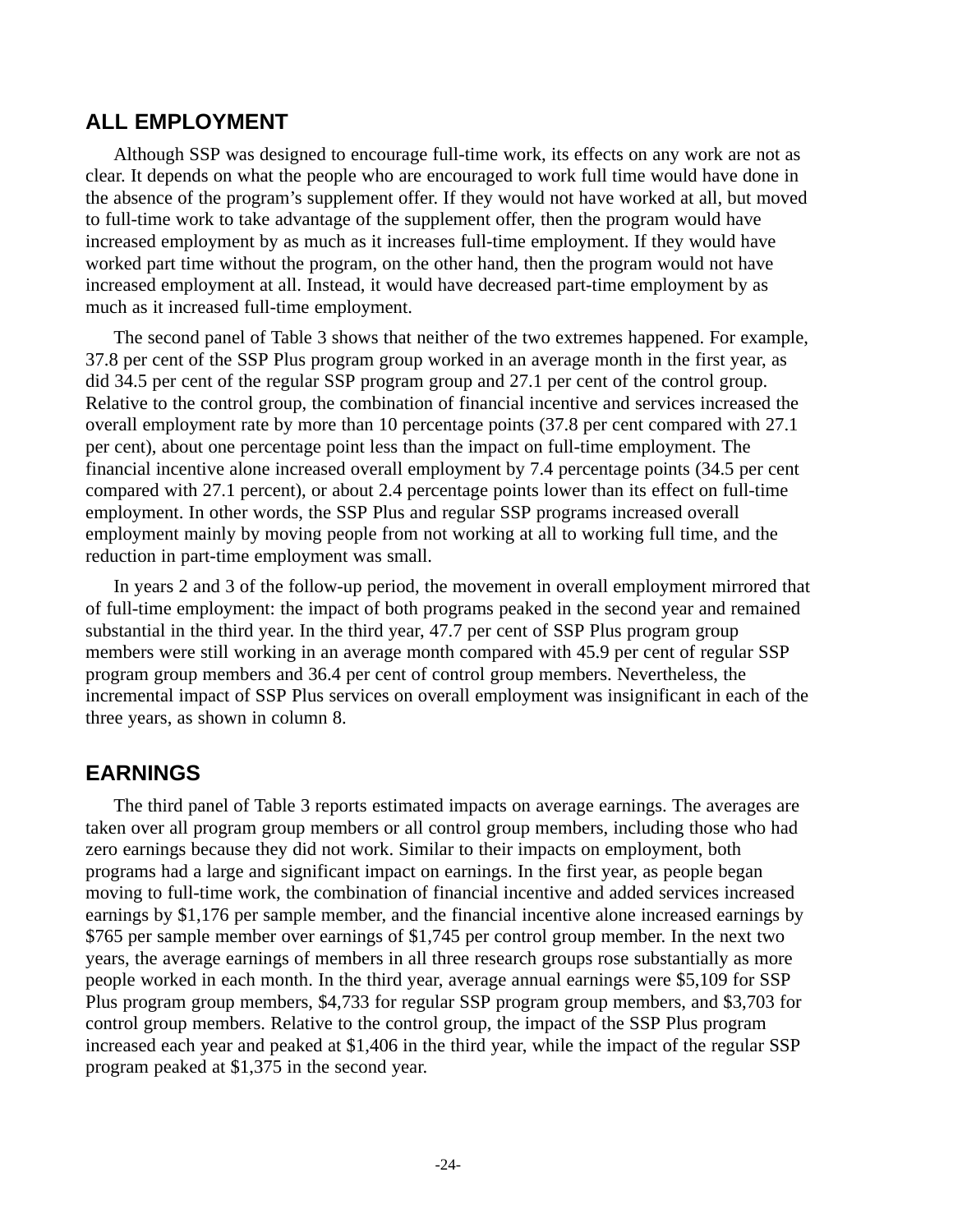The incremental impact on earnings of adding services was more than \$800 over three years, though the effect was not statistically significant. Thus, it is possible that the additional services had a substantial effect, but we cannot reliably attribute the result to the program because so few people were involved in the SSP Plus study. It is also possible that the additional services had very little effect on earnings and that the lack of statistical significance reflects an ineffective program. Without additional information, there is no way to know.

#### **CASH TRANSFERS**

The next four panels of Table 3 report the effect of the SSP Plus program on cash transfer payments. Both the SSP Plus and regular SSP programs were expected to reduce the use of income assistance because supplement takers were required to leave it. The SSP Plus program, combining a supplement offer with employment-related services, should have had a larger impact on IA receipt and payments than the regular SSP program, as SSP Plus was expected to have a larger impact on full-time employment.

The fourth panel shows that relative to the control group, both programs substantially reduced IA receipt. In the first year of the program, 81.8 per cent of the SSP Plus program group and 83.1 per cent of the regular program group received income assistance in an average month compared with 92.0 per cent of the control group. The reduction in IA receipt in both program groups is roughly of the same size as the increase in full-time employment in the first year. In the next two years, SSP Plus doubled its impact on IA receipt (column 4), reaching 20.4 percentage points in the third year. The regular SSP program also generated a large impact on IA receipt relative to the control group after the first year (column 6). The reduction in IA receipt was 16.8 percentage points in the second year and 13.7 percentage points in the third year.

The incremental impact of the added services increased each year and was small and insignificant in the first two years. In the third year, the incremental impact was large (6.7 percentage points) and significant, even though there was no measurable impact on employment and earnings. It is not clear why the addition of services would have reduced use of income assistance even though it did not increase employment or full-time employment. One possibility is that the people who left welfare to receive the supplement because of the additional services in SSP Plus returned to welfare when they left full-time work, while those who left for full-time work because of the financial incentive did not. Once again, it is not clear why this would be the case. A second alternative is that the significant impact in Year 3 was a statistical aberration; when enough statistical comparisons are made, some differences are likely to show up as statistically significant even when no true difference exists.

The SSP Plus program also reduced IA payments. In the year after random assignment, for example, control group members received \$7,875 through income assistance, on average. In comparison, SSP Plus program group members received \$7,080, implying that SSP Plus reduced IA payments by about \$800 in the first year. The effect of SSP Plus on IA payments increased over time, so that the largest effect happened in the third year: on average SSP Plus program members received \$1,727 less in IA payments than control group members.

The incremental effect of added services on IA payments also grew over time. In the first year after random assignment, for example, the added services had virtually no effect: on average SSP Plus program group members received \$7,080 in IA payments, but regular SSP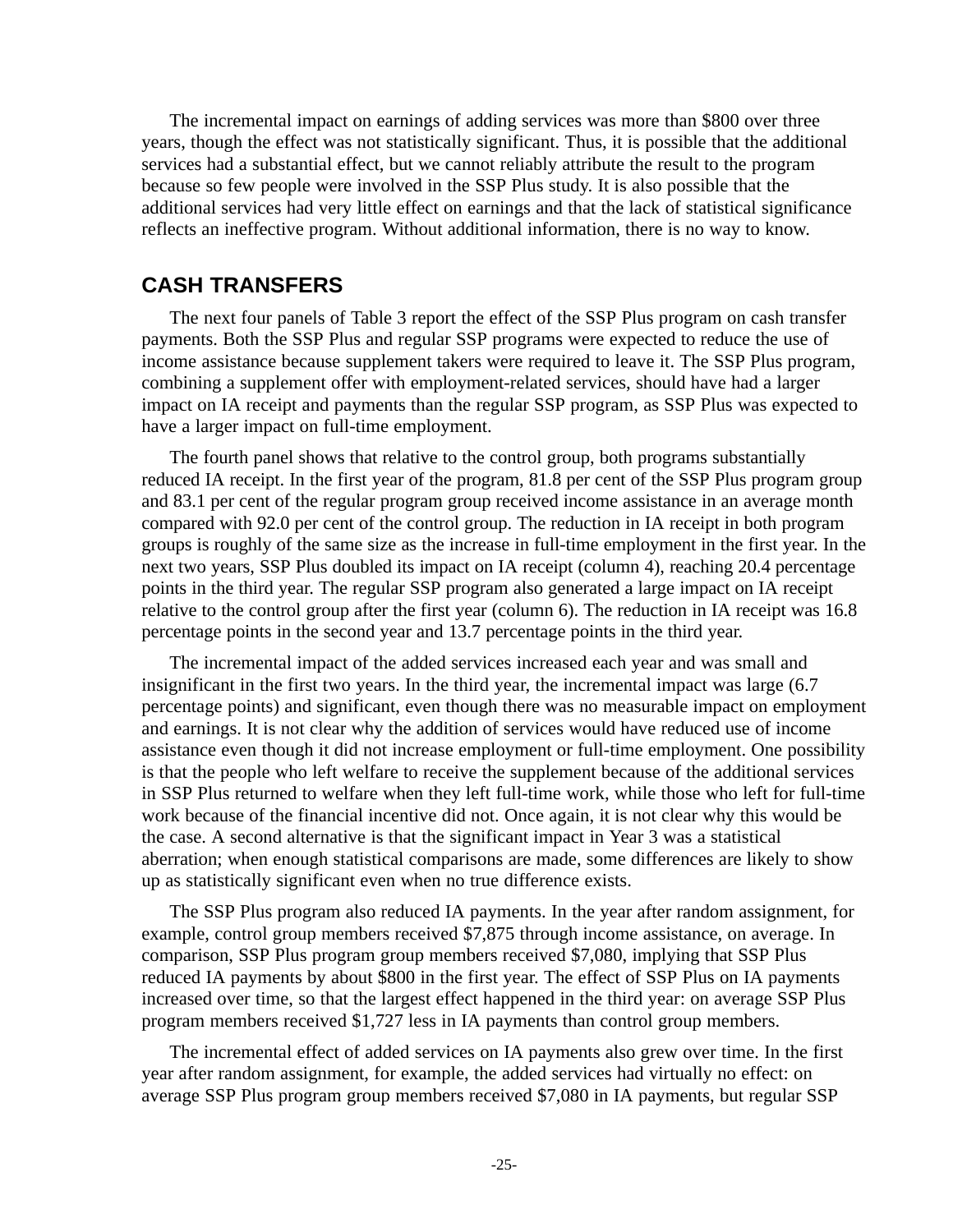program group members received only slightly more (\$7,167). In the third year, in contrast, the added services reduced IA payments by \$647, from \$5,185 for the regular SSP program group to \$4,539 for the SSP Plus program group.

The proportion of each research group receiving either IA or SSP supplement payments is shown in the sixth panel of the table.<sup>1</sup> All people who received the supplement had to leave income assistance when they did so. However, some people left income assistance in order to receive the supplement. Others would have left income assistance anyway, but received the supplement nonetheless because they went to work full time. The extent to which SSP's policies would have increased the proportion of people receiving either IA or supplement payments depends on the size of these two groups. If most people left income assistance solely to receive the supplement, then the reduction in IA use would be about the same as the increase in supplement receipt, and the program would have had little effect on receipt of either IA or supplement payments. On the other hand, if many people who received the supplement would have left income assistance anyway, then the program's effect on receipt of either IA or supplement payments would be much larger than its effects on IA receipt.

The sixth panel indicates that both the SSP Plus and regular SSP programs increased the proportion of members receiving either IA or SSP payments. A large proportion of the control group left income assistance during the follow-up period; 72.0 per cent of control group members were receiving income assistance in the third year. In the two program groups, the percentage receiving either income assistance or SSP supplements did not decline as steeply, because many program group members who left income assistance were receiving the supplement. In the third year, SSP Plus program group members received 7.9 percentage points more in IA or SSP payments and regular SSP program group members received 9.7 percentage points more than control group members. The added services had no measurable impact on the proportion receiving either IA or SSP supplement payments.

Because the proportion receiving either income assistance or the SSP supplement was higher in the SSP Plus program group than in the control group, SSP Plus generated a net increase in cash transfer payments from the government to sample members. For example, in the third year, SSP Plus reduced average annual IA payments by \$1,727 per member, but these savings were more than offset by the monthly supplement payments, leading to a \$948 increase in cash transfer payments. However, results were similar for the regular SSP program, which increased public expenditures by \$1,118 in the third year. Column 8 of the last panel of Table 3 shows that the additional take-up in the SSP Plus program did not lead to any additional cash transfer payments by the government.

<sup>1</sup> For the control group this should be the same as the proportion receiving income assistance, since control group members are not eligible to receive SSP. Because of regression adjustment the proportions are not equal but close.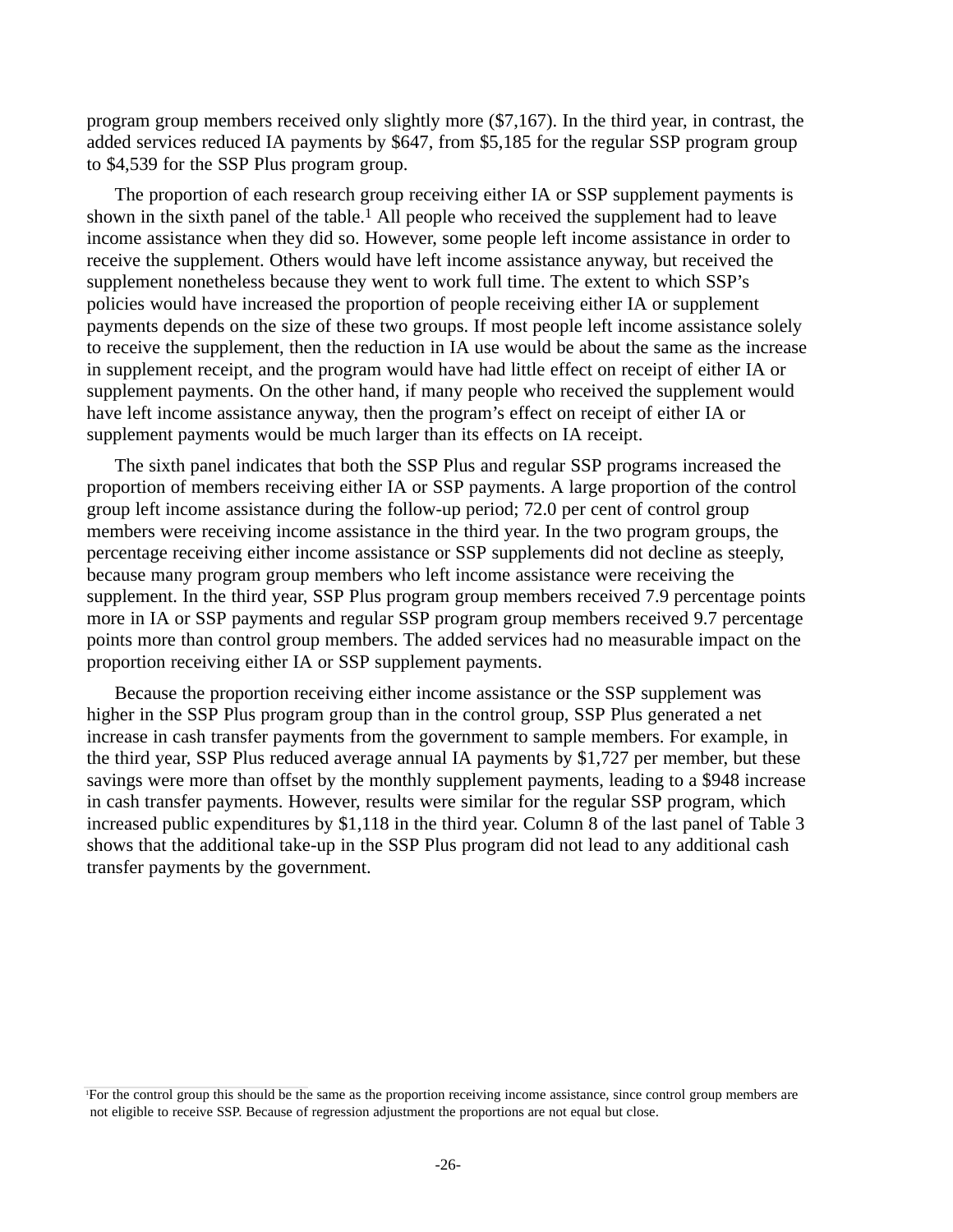# **Chapter 7: Other Transfer Payments, Household Income, and Poverty**

Earnings, IA payments, and SSP supplement payments were the primary sources of income for the SSP Plus research groups. They do not reflect the full financial circumstances of sample members, however, since they do not include income from other household members or income from other sources; moreover, they do not reflect the costs of payroll and income taxes, or the benefits of other government transfer programs. Table 4 presents a fuller picture of household finances in the six months prior to the 36-month interview.

The first few rows of Table 4 repeat the story already covered: SSP Plus had a substantial effect on monthly earnings and IA payments; and the added services of SSP Plus significantly increased monthly earnings and supplement payments, and reduced monthly IA payments. Furthermore, the incremental impacts of added services on SSP supplement payments and IA payments were relatively large and significant during this six-month period. This suggests that the trend noted in Table 3, which showed larger incremental effects in Year 3 than in Year 1 or Year 2, was especially strong in the second half of Year 3.

SSP Plus program group members received \$251 each month on average from other transfer payments (such as Employment Insurance, the Child Tax Benefit, and the Goods and Services Tax Benefit). They also received an additional \$60 per month in other unearned income (such as alimony and child support). This represents a substantial proportion of the income of these households on average. Nevertheless, regular SSP program group and control group members received similar amounts from these sources, implying that the SSP Plus policies did not affect income other than earnings, income assistance, and supplement payments.

The middle panel of Table 4 shows that both SSP Plus and regular SSP program group members paid more taxes than control group members. This is not surprising since both groups earned more. Moreover, the added services did not increase spending on cash transfers after adjustments were made for the amount of taxes paid. The \$64 reduction in IA payments and the \$18 increase in taxes resulting from the addition of SSP Plus services almost exactly paid for the \$38 increase in SSP supplement payments and the \$31 increase in other transfer payments resulting from the additional services.

The lower panel of Table 4 summarizes the impacts of both programs on personal and household income. Both programs increased total individual before-tax and after-tax incomes by large amounts. The SSP Plus program increased total individual after-tax income by nearly 18 per cent (\$195/\$1,090), while the regular SSP program increased total individual after-tax income by about 11 per cent (\$119/\$1,090). The two programs also generated larger family incomes for program group members than for control group members, leading to a larger reduction in poverty.

The SSP Plus program also had moderate and significant incremental impacts on total individual before-tax and after-tax incomes relative to the regular SSP program. The total average income for SSP Plus program group members was \$1,381 per month, \$93 higher than for regular SSP program group members. After taxes, the increase in income due to SSP Plus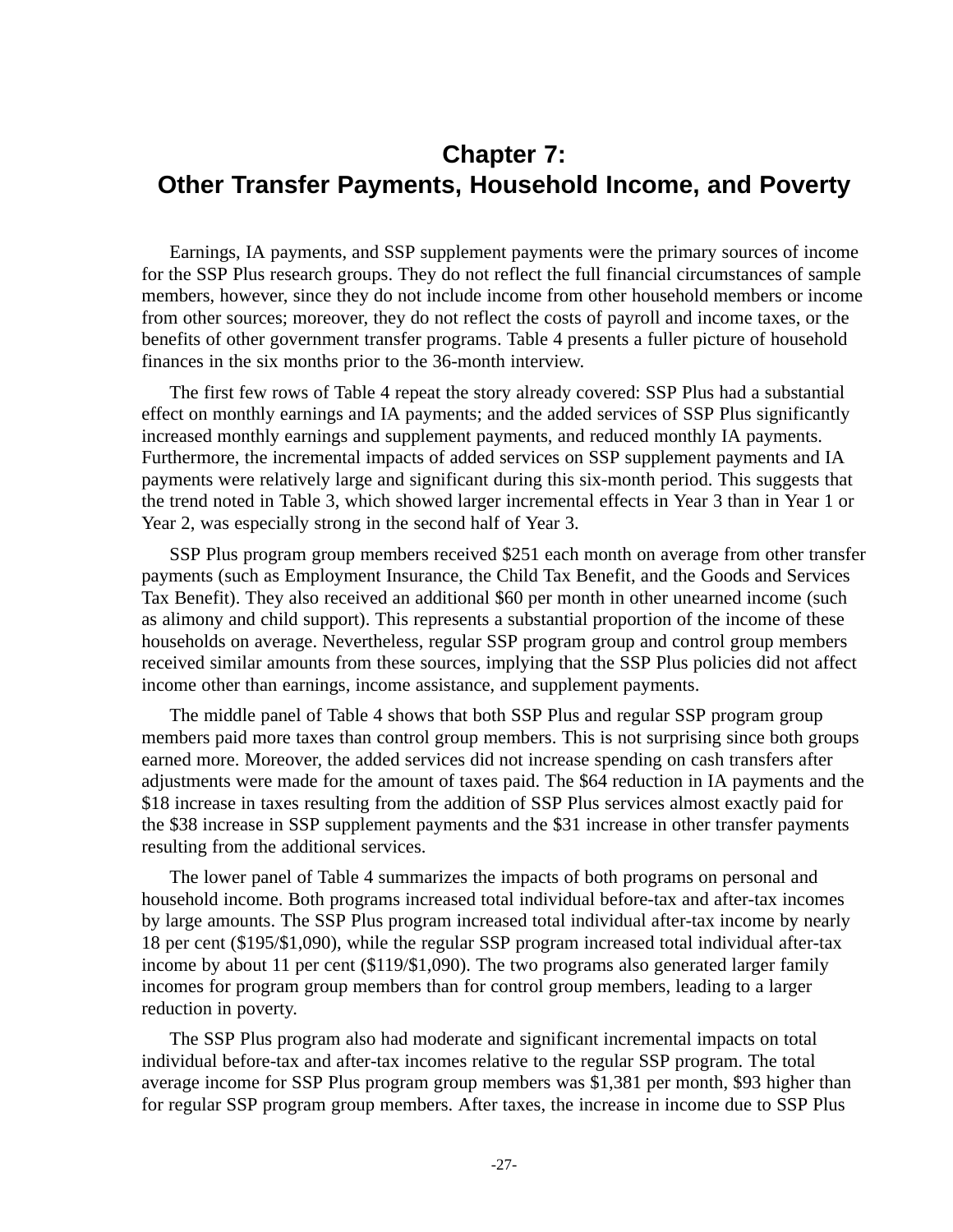services was slightly less, at \$75 per month. On average, SSP Plus program group members had \$123 more in total family income per month than regular SSP program group members, \$30 of which came from other family members.<sup>1</sup>

The extra family income generated by both programs led to substantial reductions in the number of families with income below Statistics Canada's low income cut-off (LICO) during this six-month period. While 88.5 per cent of the control group had low income in the six months prior to the 36-month interview, only 71.4 per cent of the SSP Plus program group and 74.9 per cent of the regular SSP program group had low income. The SSP Plus program further reduced the proportion of families with low income by 3.5 percentage points (not significant) compared with the regular SSP program.

About 41 per cent of the extra \$123 of family income generated by the SSP Plus services was spent on groceries, eating out, clothing, rent, and child care (results not shown). There were no measurable differences on hardship and savings between the two program groups since the SSP Plus program generated only limited impacts on earnings and employment. However, SSP Plus program group members had substantially more debt than regular SSP program group and control group members.

<sup>1</sup> What this means for the earnings of other family members is not clear. SSP Plus does not directly affect the wages of other family members, but may increase, decrease, or leave unchanged the earnings of other family members as it increases the earnings of SSP Plus sample members. Family members may feel encouraged to work more (or the same) as the sample member works more because there is a reduction in the leisure time they can spend together. On the other hand, family members may feel free to work less since the sample member is now bringing additional income into the family. Or family members may work less because they provide child care for the newly employed sample member.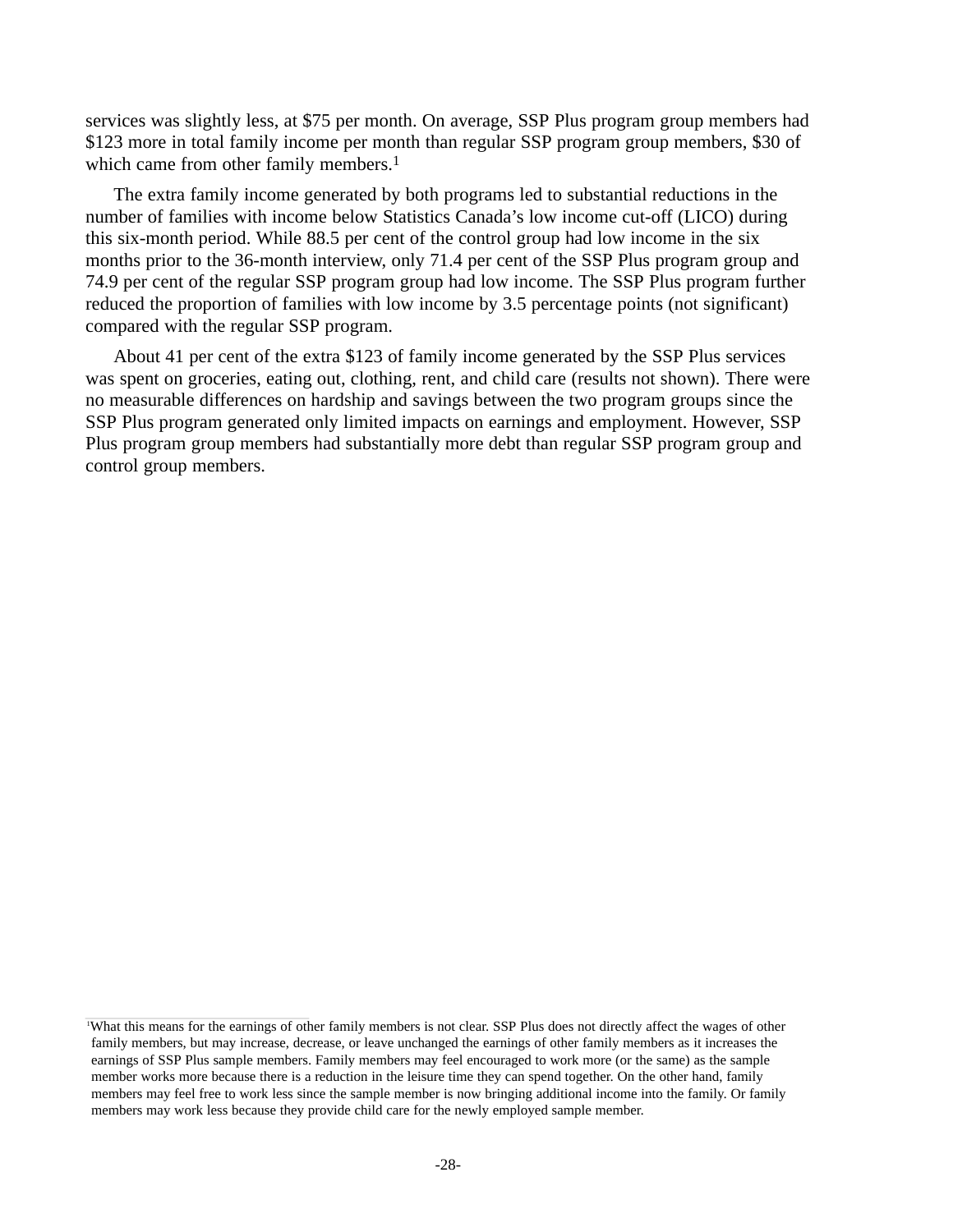|                                                   |                          | <b>Average Outcome Levels</b>  |                         | <b>SSP Plus vs. Control</b>                                         |                          | <b>Regular SSP vs. Control</b>                                      |                          | <b>SSP Plus vs. Regular SSP</b>               |                          |
|---------------------------------------------------|--------------------------|--------------------------------|-------------------------|---------------------------------------------------------------------|--------------------------|---------------------------------------------------------------------|--------------------------|-----------------------------------------------|--------------------------|
|                                                   | <b>SSP Plus</b><br>Group | Regular<br><b>SSP</b><br>Group | <b>Control</b><br>Group | Impacts of<br><b>Financial</b><br><b>Incentives</b><br>and Services | <b>Standard</b><br>Error | Impacts of<br><b>Financial</b><br><b>Incentives</b><br><b>Alone</b> | <b>Standard</b><br>Error | <b>Added</b><br>Impacts of<br><b>Services</b> | <b>Standard</b><br>Error |
| <b>Outcome</b>                                    | (1)                      | (2)                            | (3)                     | (4)                                                                 | (5)                      | (6)                                                                 | (7)                      | (8)                                           | (9)                      |
| Sources of individual income (\$)                 |                          |                                |                         |                                                                     |                          |                                                                     |                          |                                               |                          |
| Earnings                                          | 467                      | 412                            | 329                     | $***$<br>137                                                        | (46)                     | $82*$                                                               | (46)                     | 55                                            | (46)                     |
| SSP supplement payments                           | 219                      | 181                            | 0                       | 219 ***                                                             | (22)                     | 182 ***                                                             | (22)                     | $38$ $^{\star}$                               | (22)                     |
| Income assistance payments                        | 365                      | 429                            | 505                     | $-139$<br>$***$                                                     | (28)                     | $-76$<br>$***$                                                      | (28)                     | $-64$ **                                      | (28)                     |
| Other transfer payments                           | 251                      | 220                            | 235                     | 15                                                                  | (16)                     | $-15$                                                               | (16)                     | $31 *$                                        | (17)                     |
| <b>Employment Insurance</b>                       | 43                       | 27                             | 38                      | 5                                                                   | (13)                     | $-11$                                                               | (13)                     | 16                                            | (13)                     |
| <b>Child Tax Benefit</b>                          | 170                      | 156                            | 157                     | 13                                                                  | (9)                      | $-1$                                                                | (9)                      | 14                                            | (9)                      |
| Goods and Services Tax Credit                     | 37                       | 37                             | 39                      | $-2$ *                                                              | (1)                      | $-2$ *                                                              | (1)                      | 0                                             | (1)                      |
| Other unearned income                             | 60                       | 43                             | 56                      | 4                                                                   | (14)                     | $-13$                                                               | (14)                     | 17                                            | (14)                     |
| Alimony and child support                         | 45                       | 27                             | 40                      | 5                                                                   | (12)                     | $-13$                                                               | (12)                     | 19                                            | (12)                     |
| Income from roomers and boarders                  | 7                        | 6                              | 6                       | $\overline{c}$                                                      | (4)                      | 0                                                                   | (4)                      |                                               | (4)                      |
| Other reported income                             | 8                        | 10                             | 10                      | -3                                                                  | (6)                      | $\Omega$                                                            | (6)                      | -3                                            | (6)                      |
| Projected taxes and net transfer<br>payments (\$) |                          |                                |                         |                                                                     |                          |                                                                     |                          |                                               |                          |
| Projected income taxes <sup>a</sup>               | 97                       | 80                             | 40                      | 57 ***                                                              | (12)                     | 40 ***                                                              | (12)                     | 18                                            | (12)                     |
| Net transfer payments <sup>b</sup>                | 755                      | 752                            | 706                     | 49                                                                  | (31)                     | 46                                                                  | (31)                     | 3                                             | (31)                     |
| <b>Total individual and family income</b>         |                          |                                |                         |                                                                     |                          |                                                                     |                          |                                               |                          |
| Total individual income (\$)                      | 1,381                    | 1,289                          | 1,130                   | 252 ***                                                             | (49)                     | 159 ***                                                             | (49)                     | 93 *                                          | (50)                     |
| Total individual income net of taxes (\$)         | 1,284                    | 1,209                          | 1,090                   | 195 ***                                                             | (40)                     | 119 ***                                                             | (40)                     | 75 *                                          | (41)                     |
| Total family income $(\text{$\$})^c$              | 1,616                    | 1,493                          | 1,268                   | 348 ***                                                             | (75)                     | 225 ***                                                             | (73)                     | 123                                           | (75)                     |
| Percentage with income below the low              |                          |                                |                         |                                                                     |                          |                                                                     |                          |                                               |                          |
| income cut-off <sup>d</sup>                       | 71.4                     | 74.9                           | 88.5                    | $-17.2$ ***                                                         | (3.7)                    | $-13.7***$                                                          | (3.7)                    | $-3.5$                                        | (3.8)                    |
| Sample size (total = 820)                         | 274                      | 270                            | 276                     |                                                                     |                          |                                                                     |                          |                                               |                          |

**Table 4: Adjusted SSP Plus Impacts on Monthly Income and Net Transfer Payments in the Six Months Prior to the 36-Month Follow-Up Interview**

Sources: Calculations from 36-month follow-up survey data, income assistance (IA) administrative records, and SSP Program Management Information System (PMIS) payment records.

Notes: Sample sizes vary for individual measures because of missing values. This may cause slight discrepancies in sums and differences.

Two-tailed t-tests were applied to differences in outcomes between the program and control groups. Statistical significance levels are indicated as: \* = 10 per cent; \*\* = 5 per cent; and  $*** = 1$  per cent.

Rounding may cause slight discrepancies in sums and differences.

<sup>a</sup>Includes projected Employment Insurance premiums and Canada Pension Plan premiums deducted at payroll and projected income taxes. Payroll deductions and income taxes were projected from federal and provincial tax schedules and data on earned and unearned income, and SSP supplement payments; the actual taxes paid by sample members may differ from these projections.

<sup>b</sup>Includes public expenditures on SSP, IA payments, and other transfers, net of income tax revenue.

cFamily income is measured by the sum of the sample member's income and the labour earnings of any other members of that person's family.

<sup>d</sup>Calculated by comparing annualized family income with the low income cut-off defined by Statistics Canada for the sample member's location and family size.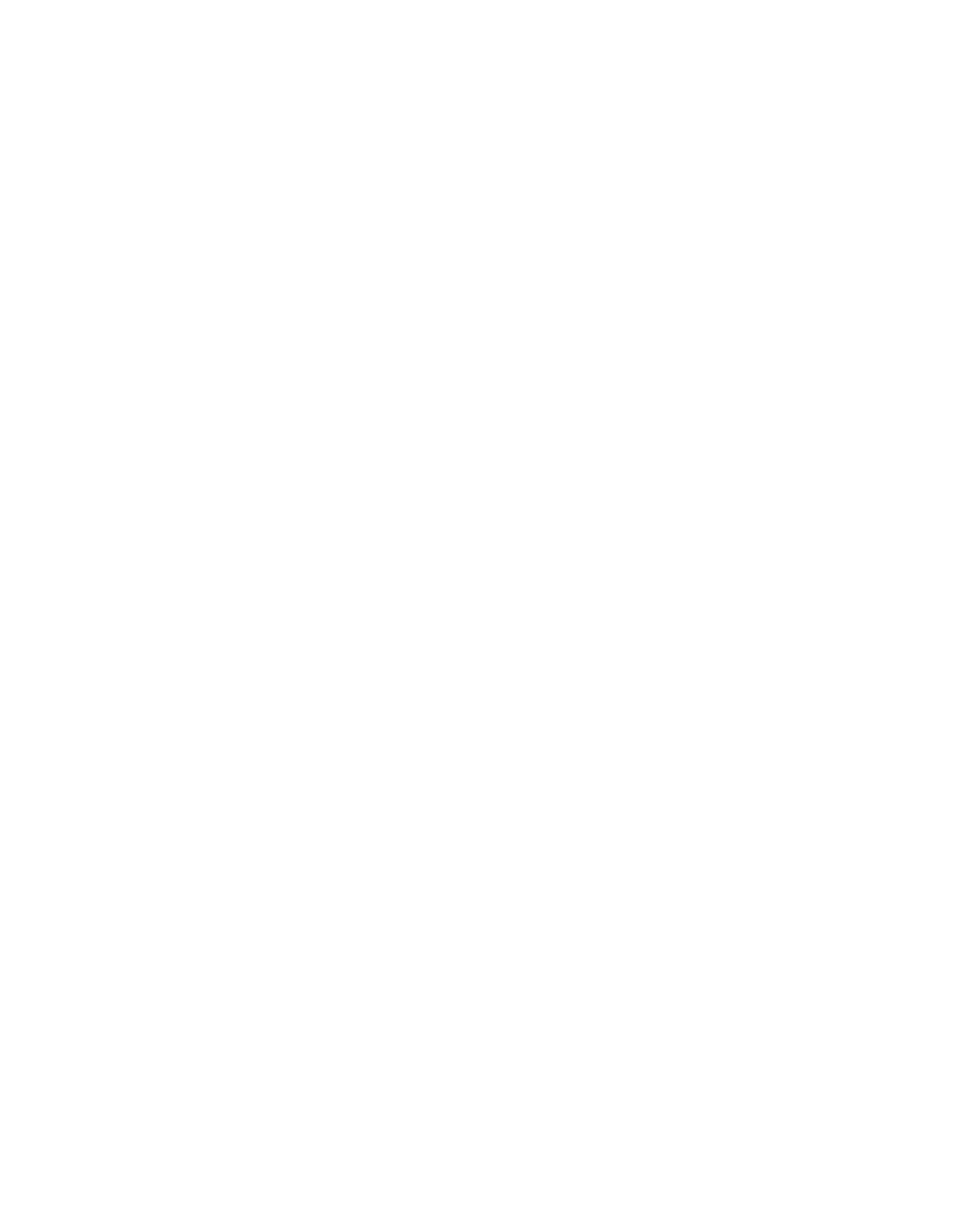# **Conclusions**

The Self-Sufficiency Project (SSP) was designed to test a policy innovation that makes work pay better than welfare. As a part of the project, the SSP Plus study tested whether adding voluntary employment-related services to the SSP supplement would improve the participation in SSP and help participants maintain supplement receipt and full-time employment compared with the regular SSP program.

According to the analysis in this report, the combination of financial work incentives and employment-related services had substantial effects. For example, they approximately doubled full-time employment. However, most of the effects of SSP Plus stem from the program's earnings supplement. SSP Plus substantially increased the supplement take-up and had moderate impact on supplement receipt in the second and the third years compared with the regular SSP program. Despite this success, SSP Plus had no measurable impact on full-time employment or on all employment and, therefore, no measurable impact on earnings, although earnings and employment were generally higher under SSP Plus than under the regular SSP program. Moreover, SSP Plus reduced IA receipt and payments more than the regular SSP program, and it did not appear to result in any further increase in cash transfer payments.

Although many SSP Plus program group members were able to take advantage of the supplement offer, the combination of the generous earnings supplement and employmentrelated services in SSP Plus is not a panacea. About one half of the people offered the supplement and employment services were not able to find full-time work and take advantage of the supplement offer. About 40 per cent of people who never received the supplement said they were unable to find jobs (Quets et al., 1999). Health problems and disabilities were the second most commonly cited reasons, and personal and family responsibilities also ranked high as reasons for not taking up the supplement. Thus, services offered through SSP Plus were insufficient to overcome the difficulties in finding work for everyone, and these barriers may require services beyond those offered by SSP Plus.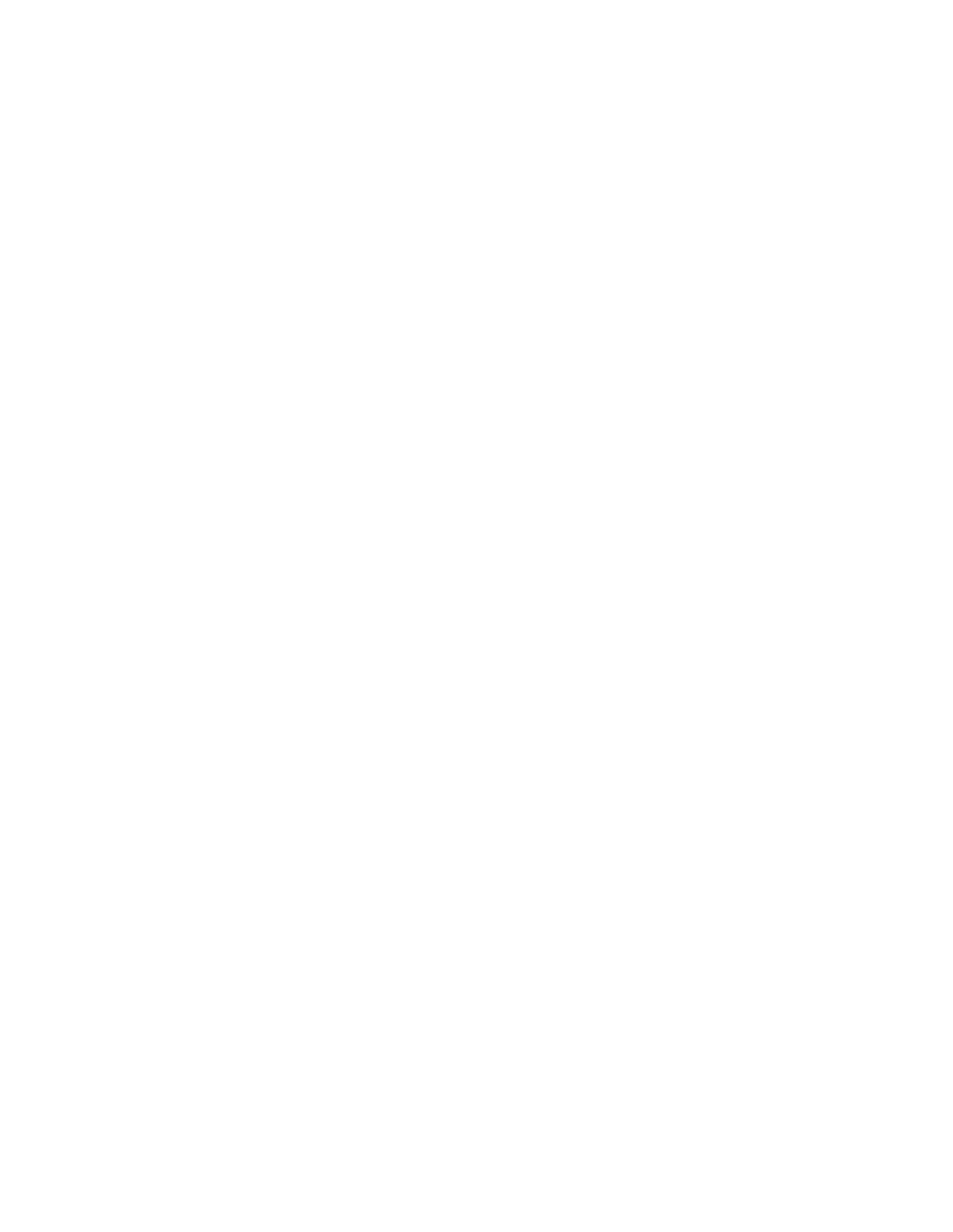# **Appendix: Supplementary Impact Tables**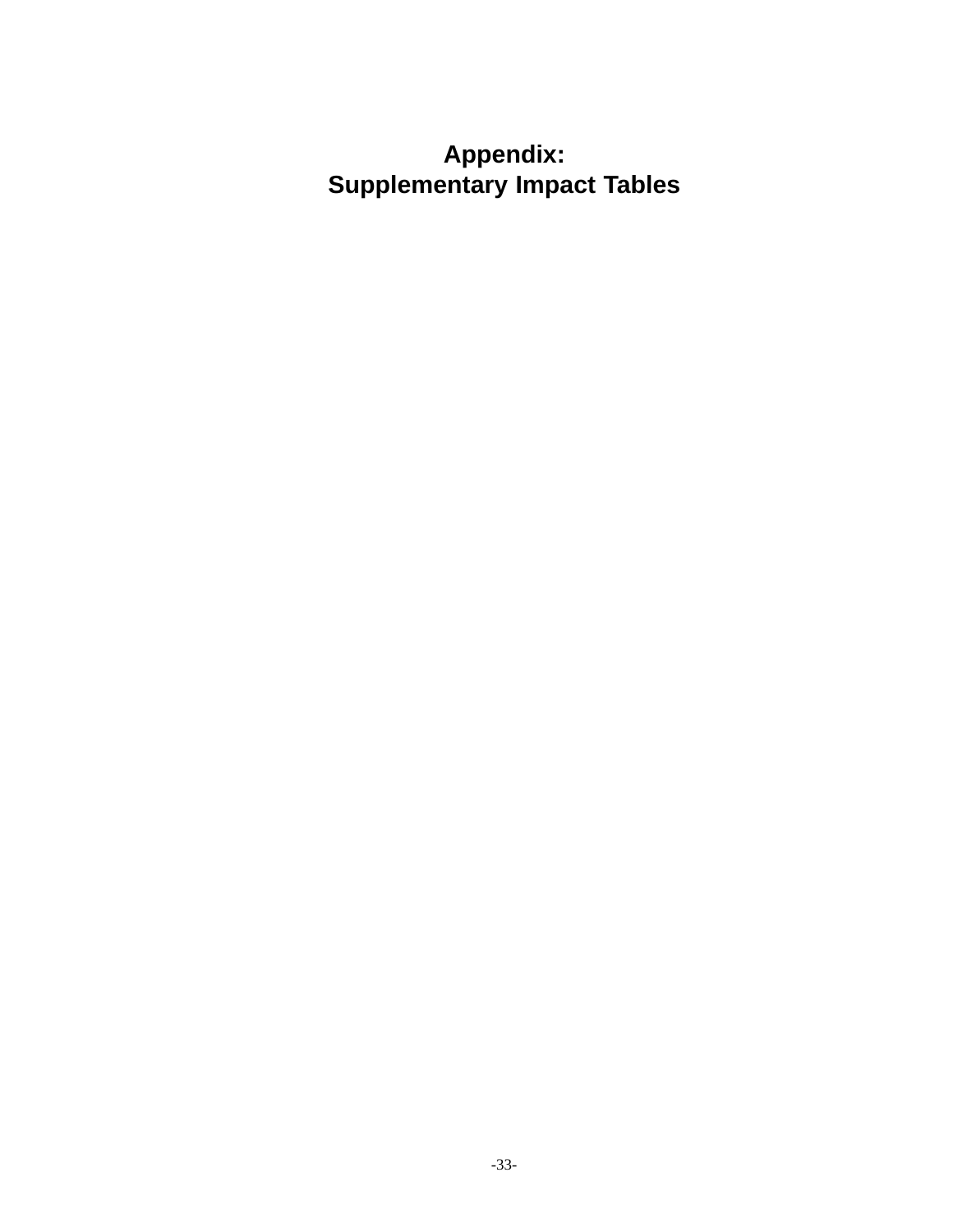|                                                    |                 | <b>Average Outcome Levels</b> |                | <b>SSP Plus vs. Control</b> |                 |                  | Regular SSP vs. Control |                 | SSP Plus vs. Regular SSP |
|----------------------------------------------------|-----------------|-------------------------------|----------------|-----------------------------|-----------------|------------------|-------------------------|-----------------|--------------------------|
|                                                    |                 |                               |                | Impacts of                  |                 | Impacts of       |                         |                 |                          |
|                                                    |                 | Regular                       |                | <b>Financial</b>            |                 | <b>Financial</b> |                         | <b>Added</b>    |                          |
|                                                    | <b>SSP Plus</b> | <b>SSP</b>                    | <b>Control</b> | <b>Incentive</b>            | <b>Standard</b> | Incentive        | <b>Standard</b>         | Impacts of      | <b>Standard</b>          |
|                                                    | Group           | Group                         | Group          | and Services                | Error           | <b>Alone</b>     | Error                   | <b>Services</b> | Error                    |
| <b>Outcome</b>                                     | (1)             | (2)                           | (3)            | (4)                         | (5)             | (6)              | (7)                     | (8)             | (9)                      |
| Monthly full-time employment rate (%) <sup>a</sup> |                 |                               |                |                             |                 |                  |                         |                 |                          |
| Year 1                                             | 22.4            | 19.6                          | 11.7           | $10.7***$                   | 2.5             | $7.9***$         | 2.5                     | 2.8             | 2.5                      |
| Year <sub>2</sub>                                  | 33.0            | 32.8                          | 17.1           | $15.9***$                   | 3.3             | $15.7***$        | 3.3                     | 0.2             | 3.3                      |
| Year <sub>3</sub>                                  | 35.8            | 31.9                          | 20.1           | $15.7***$                   | 3.4             | $11.8***$        | 3.4                     | 3.9             | 3.4                      |
| Monthly employment rate (%)                        |                 |                               |                |                             |                 |                  |                         |                 |                          |
| Year 1                                             | 37.4            | 32.4                          | 29.6           | $7.9**$                     | 3.4             | 2.8              | 3.4                     | 5.1             | 3.4                      |
| Year <sub>2</sub>                                  | 47.1            | 44.4                          | 35.3           | $11.8***$                   | 3.7             | $9.1**$          | 3.7                     | 2.7             | 3.7                      |
| Year <sub>3</sub>                                  | 48.1            | 44.1                          | 37.8           | $10.3***$                   | 3.8             | 6.3 $*$          | 3.8                     | 4.0             | 3.8                      |
| Earnings (\$)                                      |                 |                               |                |                             |                 |                  |                         |                 |                          |
| Year 1                                             | 2,921           | 2,369                         | 1,885          | $1,036$ ***                 | 316             | 484              | 318                     | 552 *           | 317                      |
| Year <sub>2</sub>                                  | 4,443           | 4,110                         | 3,065          | $1,379$ ***                 | 448             | $1,045$ **       | 451                     | 333             | 451                      |
| Year <sub>3</sub>                                  | 5,280           | 4,429                         | 3,835          | $1,445$ ***                 | 539             | 594              | 538                     | 851             | 540                      |
| Monthly rate of IA receipt (%)                     |                 |                               |                |                             |                 |                  |                         |                 |                          |
| Year 1                                             | 81.2            | 84.1                          | 91.6           | $-10.4$ ***                 | 2.0             | $-7.5$ ***       | 2.0                     | $-2.9$          | 2.0                      |
| Year <sub>2</sub>                                  | 55.7            | 63.0                          | 77.6           | $-21.9$ ***                 | 3.5             | $-14.7$ ***      | 3.6                     | $-7.3$ **       | 3.6                      |
| Year <sub>3</sub>                                  | 50.3            | 60.0                          | 71.4           | $-21.0$ ***                 | 3.7             | $-11.4$ ***      | 3.8                     | $-9.7**$        | 3.8                      |
| IA payments (\$)                                   |                 |                               |                |                             |                 |                  |                         |                 |                          |
| Year 1                                             | 7,076           | 7,268                         | 7,780          | $-704$ ***                  | 234             | $-512**$         | 235                     | $-192$          | 235                      |
| Year <sub>2</sub>                                  | 4,942           | 5,513                         | 6,678          | $-1,737$ ***                | 341             | $-1,165$ ***     | 342                     | $-571$ *        | 343                      |
| Year <sub>3</sub>                                  | 4,462           | 5,354                         | 6,177          | $-1,715$ ***                | 358             | $-823**$         | 360                     | $-891**$        | 360                      |
| Monthly rate of IA or SSP receipt (%)              |                 |                               |                |                             |                 |                  |                         |                 |                          |
| Year 1                                             | 92.4            | 94.4                          | 91.6           | 0.7                         | 1.5             | $2.8*$           | 1.5                     | $-2.0$          | 1.5                      |
| Year <sub>2</sub>                                  | 83.2            | 86.0                          | 77.6           | $5.5**$                     | 2.6             | $8.4***$         | 2.6                     | $-2.8$          | 2.6                      |
| Year <sub>3</sub>                                  | 79.1            | 83.1                          | 71.4           | $7.8***$                    | 3.0             | $11.7***$        | 3.0                     | $-4.0$          | 3.0                      |
| IA and SSP payments (\$)                           |                 |                               |                |                             |                 |                  |                         |                 |                          |
| Year 1                                             | 8,537           | 8,536                         | 7,780          | 757 ***                     | 194             | 756 ***          | 195                     | 1               | 195                      |
| Year <sub>2</sub>                                  | 7,741           | 7,819                         | 6,678          | $1,063$ ***                 | 270             | $1,141$ ***      | 271                     | $-78$           | 272                      |
| Year <sub>3</sub>                                  | 7,179           | 7,520                         | 6,177          | $1,002$ ***                 | 302             | $1,343$ ***      | 303                     | $-341$          | 304                      |
| Sample size (total = 820)                          | 274             | 270                           | 276            |                             |                 |                  |                         |                 |                          |

**Table A.1: Unadjusted SSP Plus Impacts on Employment, Earnings, Income Assistance, and Cash Transfers**

**Source:** Calculations from 36-month follow-up survey data.

**Notes:** The estimates for quarters 1–5 are calculated by averaging the monthly estimates for the three months within a quarter.

A two-tailed t-test was applied to impact estimates. Statistical significance levels are indicated as:  $* = 10$  per cent;  $** = 5$  per cent; and  $*** = 1$  per cent.

Sample sizes vary for individual measures because of missing values.

Rounding may cause slight discrepancies in sums and differences.

<sup>a</sup>"Full-time employment" is defined as working 30 hours or more per week in at least one week during the month.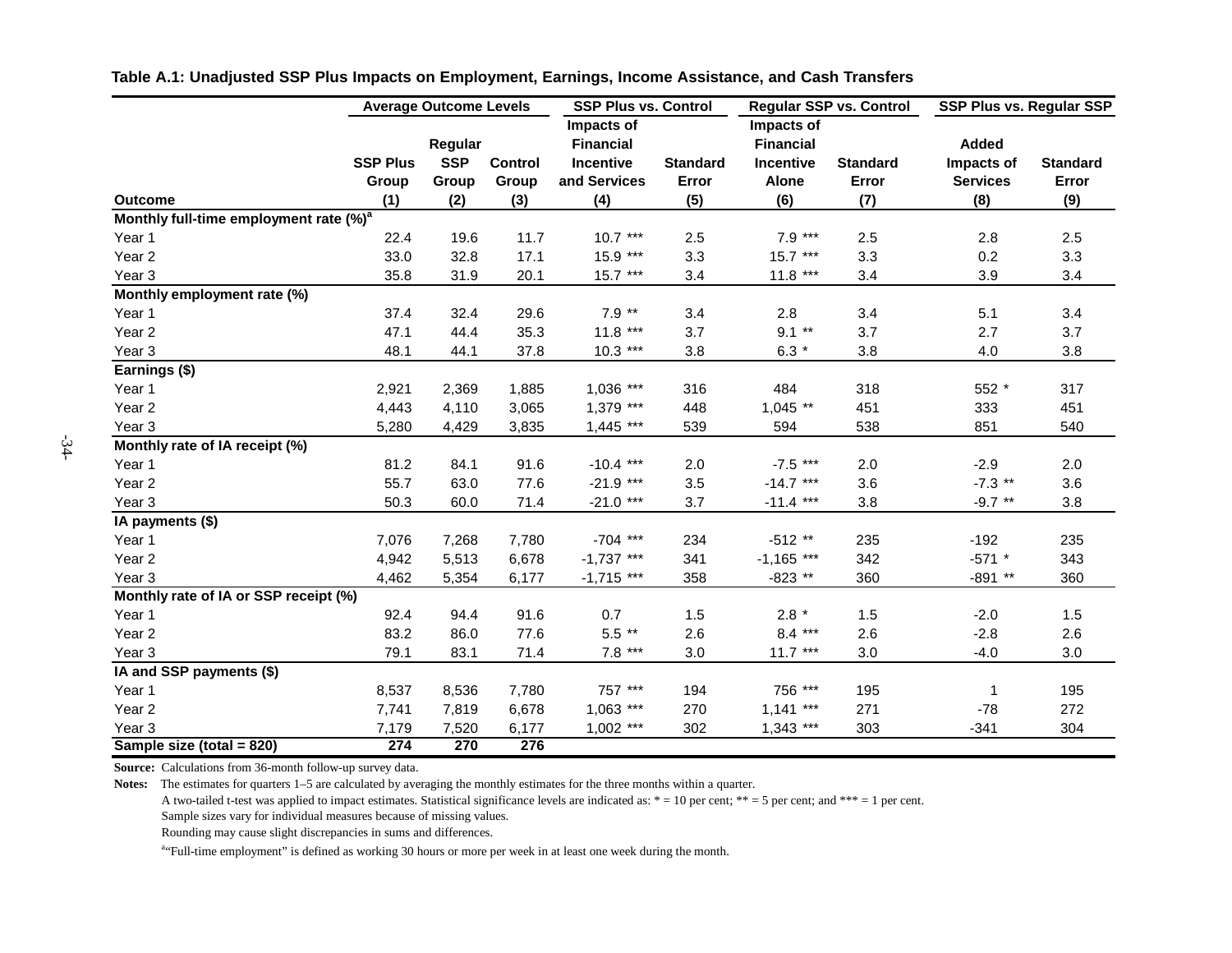|                                           | <b>Average Outcome Levels</b> |                     | <b>SSP Plus vs. Control</b> |                                  | <b>Regular SSP vs. Control</b> |                                  | SSP Plus vs. Regular SSP |                               |                          |
|-------------------------------------------|-------------------------------|---------------------|-----------------------------|----------------------------------|--------------------------------|----------------------------------|--------------------------|-------------------------------|--------------------------|
|                                           |                               | Regular             |                             | Impacts of<br><b>Financial</b>   |                                | Impacts of<br><b>Financial</b>   |                          | Added                         |                          |
|                                           | <b>SSP Plus</b><br>Group      | <b>SSP</b><br>Group | <b>Control</b><br>Group     | <b>Incentive</b><br>and Services | <b>Standard</b><br>Error       | <b>Incentive</b><br><b>Alone</b> | <b>Standard</b><br>Error | Impacts of<br><b>Services</b> | <b>Standard</b><br>Error |
| <b>Outcome</b>                            | (1)                           | (2)                 | (3)                         | (4)                              | (5)                            | (6)                              | (7)                      | (8)                           | (9)                      |
| Sources of individual income (\$)         |                               |                     |                             |                                  |                                |                                  |                          |                               |                          |
| Earnings                                  | 481                           | 385                 | 342                         | 139 ***                          | (50)                           | 42                               | (50)                     | 96 *                          | (50)                     |
| SSP supplement payments                   | 221                           | 179                 | $\Omega$                    | 221<br>***                       | (22)                           | 179 ***                          | (22)                     | 43 *                          | (22)                     |
| Income assistance payments                | 361                           | 441                 | 497                         | $-136$ ***                       | (31)                           | $-56$ *                          | (31)                     | $***$<br>$-81$                | (31)                     |
| Other transfer payments                   | 261                           | 214                 | 231                         | $30*$                            | (17)                           | $-17$                            | (17)                     | 46 ***                        | (17)                     |
| <b>Employment Insurance</b>               | 48                            | 24                  | 37                          | 11                               | (13)                           | $-13$                            | (13)                     | $24 *$                        | (13)                     |
| Child Tax Benefit                         | 176                           | 153                 | 154                         | $21**$                           | (10)                           | -1                               | (10)                     | 22 **                         | (10)                     |
| Goods and Services Tax Credit             | 37                            | 37                  | 39                          | -2                               | (1)                            | $-2$ *                           | (1)                      |                               | (1)                      |
| Other unearned income                     | 60                            | 41                  | 58                          | 2                                | (14)                           | $-17$                            | (14)                     | 19                            | (14)                     |
| Alimony and child support                 | 46                            | 25                  | 41                          | 4                                | (12)                           | $-17$                            | (12)                     | $21 *$                        | (12)                     |
| Income from roomers and boarders          | 6                             | 6                   | 6                           | 0                                | (4)                            | -1                               | (4)                      |                               | (4)                      |
| Other reported income                     | 8                             | 10                  | 10                          | -2                               | (6)                            | 0                                | (6)                      | -3                            | (6)                      |
| Projected taxes and net transfer          |                               |                     |                             |                                  |                                |                                  |                          |                               |                          |
| payments (\$)                             |                               |                     |                             |                                  |                                |                                  |                          |                               |                          |
| Projected income taxes <sup>a</sup>       | 100                           | 74                  | 43                          | 58 ***                           | (12)                           | $31**$                           | (12)                     | $27**$                        | (12)                     |
| Net transfer payments <sup>b</sup>        | 754                           | 764                 | 695                         | 59 *                             | (34)                           | 70 **                            | (34)                     | $-10$                         | (34)                     |
| <b>Total individual and family income</b> |                               |                     |                             |                                  |                                |                                  |                          |                               |                          |
| Total individual income (\$)              | 1,401                         | 1,264               | 1,135                       | 265 ***                          | (51)                           | 129 **                           | (51)                     | 136 ***                       | (51)                     |
| Total individual income net of taxes (\$) | 1,300                         | 1,191               | 1,092                       | 208 ***                          | (42)                           | 98 **                            | (41)                     | $109***$                      | (42)                     |
| Total family income $(\text{$\$})^c$      | 1,647                         | 1,464               | 1,267                       | 380 ***                          | (78)                           | 197 **                           | (77)                     | 183 **                        | (78)                     |
| Percentage with income below the low      |                               |                     |                             |                                  |                                |                                  |                          |                               |                          |
| income cut-off <sup>d</sup>               | 70.6                          | 76.0                | 88.1                        | $-17.4$ ***                      | (3.9)                          | $-12.1$ ***                      | (3.8)                    | $-5.4$                        | (3.9)                    |
| Sample size (total = 820)                 | 274                           | 270                 | 276                         |                                  |                                |                                  |                          |                               |                          |

**Table A.2: Unadjusted SSP Plus Impacts on Monthly Income and Net Transfer Payments in the Six Months Prior to the 36-Month Follow-up Interview**

**Sources:** Calculations from 36-month follow-up survey data, income assistance (IA) administrative records, and SSP Program Management Information System (PMIS) payment records.

**Notes:** Sample sizes vary for individual measures because of missing values. This may cause slight discrepancies in sums and differences.

Two-tailed t-tests were applied to differences in outcomes between the program and control groups. Statistical significance levels are indicated as: \* = 10 per cent; \*\* = 5 per cent; and \*\*\* = 1 per cent. Rounding may cause slight discrepancies in sums and differences.

<sup>a</sup>Includes projected Employment Insurance premiums and Canada Pension Plan premiums deducted at payroll and projected income taxes. Payroll deductions and income taxes were projected from federal and provincial tax schedules and data on earned and unearned income, and SSP supplement payments; the actual taxes paid by sample members may differ from these projections.

<sup>b</sup>Includes public expenditures on SSP, IA payments, and other transfers, net of income tax revenue.

cFamily income is measured by the sum of the sample member's income and the labour earnings of any other members of that person's family.

<sup>d</sup>Calculated by comparing annualized family income with the low income cut-off defined by Statistics Canada for the sample member's location and family size.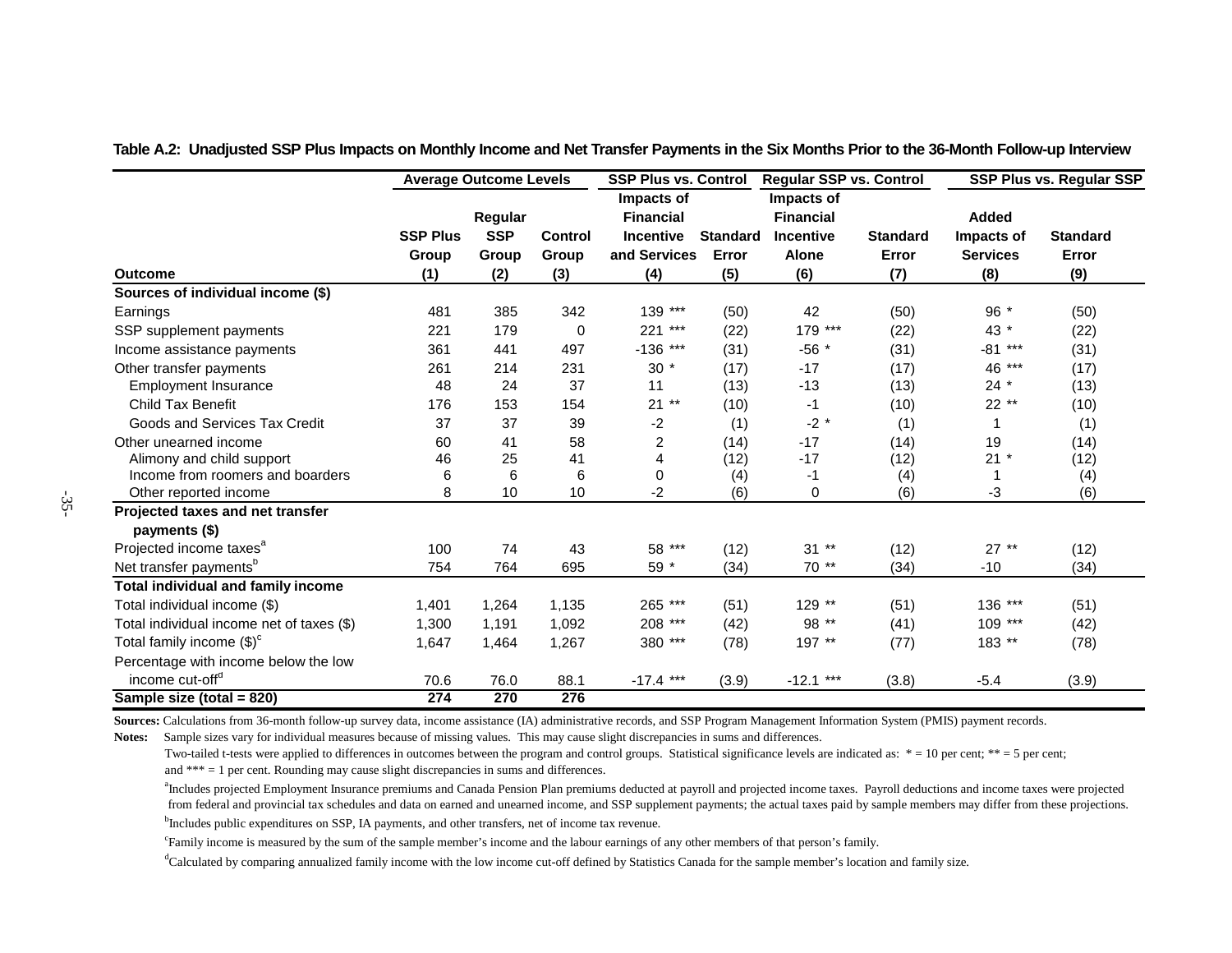|                                            |                 | <b>Average Outcome Levels</b> |                | <b>SSP Plus vs. Control</b> |                 | <b>Regular SSP vs. Control</b> |                 | <b>SSP Plus vs. Regular SSP</b> |                 |  |
|--------------------------------------------|-----------------|-------------------------------|----------------|-----------------------------|-----------------|--------------------------------|-----------------|---------------------------------|-----------------|--|
|                                            |                 |                               |                | Impacts of                  |                 | Impacts of                     |                 |                                 |                 |  |
|                                            |                 | Regular                       |                | <b>Financial</b>            |                 | <b>Financial</b>               |                 | Added                           |                 |  |
|                                            | <b>SSP Plus</b> | <b>SSP</b>                    | <b>Control</b> | <b>Incentive</b>            | <b>Standard</b> | <b>Incentive</b>               | <b>Standard</b> | Impacts of                      | <b>Standard</b> |  |
|                                            | Group           | Group                         | Group          | and Services                | Error           | <b>Alone</b>                   | Error           | <b>Services</b>                 | Error           |  |
| <b>Outcome</b>                             | (1)             | (2)                           | (3)            | (4)                         | (5)             | (6)                            | (7)             | (8)                             | (9)             |  |
| Full-time employment rate (%) <sup>a</sup> |                 |                               |                |                             |                 |                                |                 |                                 |                 |  |
| Quarter 1                                  | 11.5            | 12.1                          | 9.0            | 2.6                         | (2.2)           | 3.1                            | (2.2)           | $-0.5$                          | (2.2)           |  |
| Quarter 2                                  | 19.5            | 17.3                          | 9.0            | $10.5***$                   | (2.7)           | $8.3***$                       | (2.7)           | 2.2                             | (2.7)           |  |
| Quarter 3                                  | 26.1            | 23.2                          | 11.4           | $14.7***$                   | (3.0)           | $11.8***$                      | (3.0)           | 2.9                             | (3.1)           |  |
| Quarter 4                                  | 33.0            | 29.4                          | 13.5           | 19.4 ***                    | (3.3)           | 15.9 ***                       | (3.3)           | 3.6                             | (3.3)           |  |
| Quarter 5                                  | 33.0            | 31.1                          | 15.9           | $17.1***$                   | (3.4)           | $15.3***$                      | (3.4)           | 1.9                             | (3.4)           |  |
| Quarter 6                                  | 32.4            | 33.0                          | 16.6           | 15.8 ***                    | (3.4)           | $16.4***$                      | (3.4)           | $-0.6$                          | (3.4)           |  |
| Quarter 7                                  | 32.6            | 36.8                          | 17.1           | 15.5 ***                    | (3.5)           | 19.7 ***                       | (3.5)           | $-4.2$                          | (3.5)           |  |
| Quarter 8                                  | 31.6            | 34.7                          | 16.6           | $15.0***$                   | (3.4)           | $18.1***$                      | (3.5)           | $-3.1$                          | (3.5)           |  |
| Quarter 9                                  | 32.1            | 33.2                          | 17.5           | $14.7***$                   | (3.5)           | 15.8 ***                       | (3.5)           | $-1.1$                          | (3.5)           |  |
| Quarter 10                                 | 35.1            | 31.7                          | 19.4           | $15.7***$                   | (3.5)           | $12.3***$                      | (3.5)           | 3.4                             | (3.6)           |  |
| Quarter 11                                 | 37.8            | 34.6                          | 21.9           | $16.0***$                   | (3.6)           | $12.7***$                      | (3.6)           | 3.3                             | (3.6)           |  |
| Quarter 12                                 | 37.5            | 34.0                          | 18.0           | $19.4***$                   | (3.5)           | $16.0***$                      | (3.5)           | 3.4                             | (3.5)           |  |
| Overall employment rate (%)                |                 |                               |                |                             |                 |                                |                 |                                 |                 |  |
| Quarter 1                                  | 26.2            | 27.1                          | 25.3           | 0.9                         | (1.8)           | 1.8                            | (1.8)           | $-0.9$                          | (1.8)           |  |
| Quarter 2                                  | 35.2            | 30.4                          | 25.1           | $10.1***$                   | (2.7)           | $5.3*$                         | (2.7)           | 4.8 $*$                         | (2.7)           |  |
| Quarter 3                                  | 42.2            | 37.9                          | 27.9           | $14.3***$                   | (3.2)           | $9.9***$                       | (3.2)           | 4.4                             | (3.3)           |  |
| Quarter 4                                  | 47.7            | 42.4                          | 30.1           | $17.7***$                   | (3.3)           | $12.4***$                      | (3.3)           | 5.3                             | (3.4)           |  |
| Quarter 5                                  | 47.7            | 43.2                          | 31.5           | $16.2***$                   | (3.5)           | $11.7***$                      | (3.5)           | 4.5                             | (3.5)           |  |
| Quarter 6                                  | 46.7            | 45.9                          | 33.8           | $12.9***$                   | (3.5)           | $12.2***$                      | (3.5)           | 0.7                             | (3.6)           |  |
| Quarter 7                                  | 46.6            | 48.9                          | 35.6           | $11.0***$                   | (3.7)           | $13.3***$                      | (3.7)           | $-2.3$                          | (3.7)           |  |
| Quarter 8                                  | 45.6            | 47.0                          | 34.9           | $10.7***$                   | (3.7)           | $12.1***$                      | (3.7)           | $-1.4$                          | (3.8)           |  |
| Quarter 9                                  | 45.1            | 45.9                          | 35.1           | $10.0***$                   | (3.7)           | $10.7***$                      | (3.7)           | $-0.8$                          | (3.8)           |  |
| Quarter 10                                 | 48.0            | 44.1                          | 35.0           | $13.0***$                   | (3.7)           | $9.1**$                        | (3.7)           | 3.8                             | (3.8)           |  |
| Quarter 11                                 | 50.0            | 47.8                          | 39.0           | $11.0***$                   | (3.8)           | $8.8***$                       | (3.8)           | 2.2                             | (3.8)           |  |
| Quarter 12                                 | 50.7            | 46.5                          | 38.6           | $12.1***$                   | (3.8)           | $7.9**$                        | (3.8)           | 4.2                             | (3.8)           |  |

**Table A.3: Adjusted SSP Plus Impacts on Employment and Earnings, by Quarter**

(continued)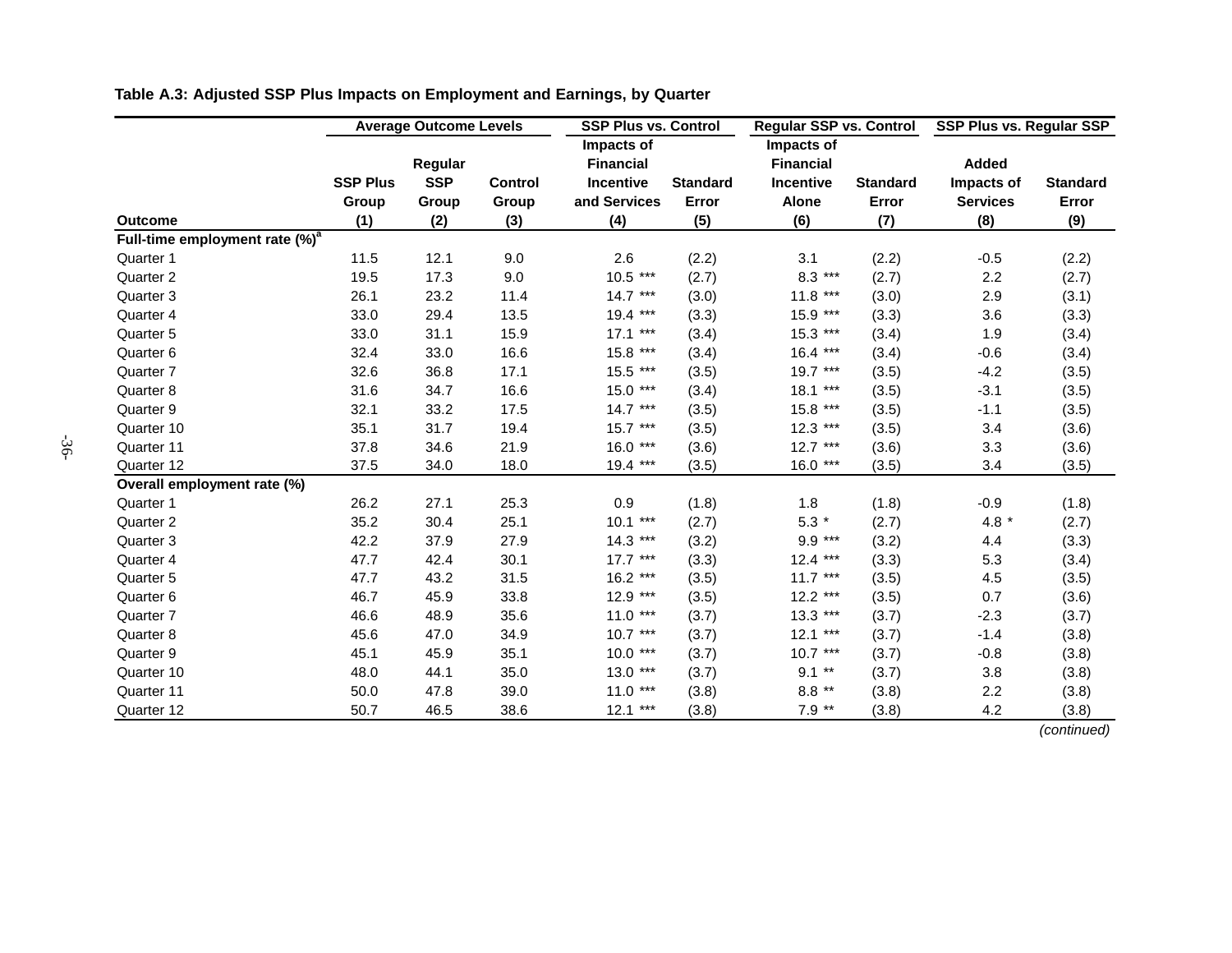|                             | <b>Average Outcome Levels</b> |            |                | <b>SSP Plus vs. Control</b> |                 | Regular SSP vs. Control |                 | <b>SSP Plus vs. Regular SSP</b> |                 |
|-----------------------------|-------------------------------|------------|----------------|-----------------------------|-----------------|-------------------------|-----------------|---------------------------------|-----------------|
|                             |                               |            |                | Impacts of                  |                 | Impacts of              |                 |                                 |                 |
|                             |                               | Regular    |                | <b>Financial</b>            |                 | <b>Financial</b>        |                 | Added                           |                 |
|                             | <b>SSP Plus</b>               | <b>SSP</b> | <b>Control</b> | Incentive                   | <b>Standard</b> | Incentive               | <b>Standard</b> | Impacts of                      | <b>Standard</b> |
|                             | Group                         | Group      | Group          | and Services                | Error           | <b>Alone</b>            | Error           | <b>Services</b>                 | Error           |
| <b>Outcome</b>              | (1)                           | (2)        | (3)            | (4)                         | (5)             | (6)                     | (7)             | (8)                             | (9)             |
| Average hours worked        |                               |            |                |                             |                 |                         |                 |                                 |                 |
| (hours/month)               |                               |            |                |                             |                 |                         |                 |                                 |                 |
| Quarter 1                   | 25.9                          | 25.3       | 21.1           | 4.7                         | (3.2)           | 4.2                     | (3.2)           | 0.6                             | (3.2)           |
| Quarter 2                   | 37.6                          | 33.1       | 22.7           | $14.9***$                   | (4.4)           | $10.4$ **               | (4.4)           | 4.4                             | (4.4)           |
| Quarter 3                   | 50.7                          | 43.7       | 27.1           | 23.6 ***                    | (4.9)           | 16.6 ***                | (4.9)           | 7.0                             | (4.9)           |
| Quarter 4                   | 57.9                          | 50.1       | 31.3           | 26.6 ***                    | (5.1)           | 18.8 ***                | (5.1)           | 7.8                             | (5.1)           |
| Quarter 5                   | 58.3                          | 52.3       | 34.3           | 24.0 ***                    | (5.2)           | 18.0 ***                | (5.3)           | 6.0                             | (5.3)           |
| Quarter 6                   | 58.5                          | 57.2       | 37.0           | $21.5***$                   | (5.5)           | 20.3 ***                | (5.5)           | 1.3                             | (5.5)           |
| Quarter 7                   | 60.6                          | 66.2       | 40.0           | 20.6 ***                    | (5.9)           | 26.2 ***                | (5.9)           | $-5.6$                          | (6.0)           |
| Quarter 8                   | 58.1                          | 62.5       | 38.0           | 20.0 ***                    | (5.7)           | 24.5 ***                | (5.7)           | $-4.4$                          | (5.7)           |
| Quarter 9                   | 59.1                          | 59.2       | 39.2           | 19.9 ***                    | (5.6)           | $20.0***$               | (5.6)           | $-0.1$                          | (5.7)           |
| Quarter 10                  | 60.5                          | 58.8       | 41.8           | $18.7***$                   | (5.8)           | 16.9 ***                | (5.8)           | 1.7                             | (5.8)           |
| Quarter 11                  | 64.9                          | 61.9       | 46.5           | $18.5***$                   | (5.8)           | $15.4***$               | (5.8)           | 3.1                             | (5.8)           |
| Quarter 12                  | 62.6                          | 59.9       | 41.8           | 20.8 ***                    | (5.7)           | 18.1 ***                | (5.6)           | 2.8                             | (5.7)           |
| Average earnings (\$/month) |                               |            |                |                             |                 |                         |                 |                                 |                 |
| Quarter 1                   | 126                           | 121        | 107            | 19                          | (15)            | 14                      | (15)            | 5                               | (15)            |
| Quarter 2                   | 199                           | 178        | 119            | 80 ***                      | (24)            | 59 **                   | (24)            | 21                              | (24)            |
| Quarter 3                   | 299                           | 239        | 153            | 146 ***                     | (31)            | 85 ***                  | (31)            | $61**$                          | (31)            |
| Quarter 4                   | 348                           | 293        | 191            | 157 ***                     | (34)            | $103***$                | (34)            | 54                              | (34)            |
| Quarter 5                   | 350                           | 305        | 215            | 135 ***                     | (34)            | 91 ***                  | (34)            | 44                              | (34)            |
| Quarter 6                   | 352                           | 343        | 239            | $113***$                    | (36)            | $104$ ***               | (36)            | 9                               | (36)            |
| Quarter 7                   | 374                           | 402        | 270            | $104$ **                    | (41)            | 133 ***                 | (41)            | $-28$                           | (41)            |
| Quarter 8                   | 380                           | 383        | 260            | $120$ ***                   | (40)            | 123 ***                 | (40)            | $-2$                            | (40)            |
| Quarter 9                   | 377                           | 365        | 274            | $103**$                     | (40)            | $91**$                  | (40)            | 12                              | (41)            |
| Quarter 10                  | 423                           | 394        | 309            | $114**$                     | (46)            | 84 *                    | (46)            | 29                              | (46)            |
| Quarter 11                  | 466                           | 414        | 343            | $123$ ***                   | (47)            | 71                      | (47)            | 52                              | (48)            |
| Quarter 12                  | 470                           | 406        | 308            | 162 ***                     | (48)            | 99 **                   | (47)            | 64                              | (48)            |
| Sample size (total = 820)   | $\overline{274}$              | 270        | 276            |                             |                 |                         |                 |                                 |                 |

**Table A.3: Adjusted SSP Plus Impacts on Employment and Earnings, by Quarter (cont'd)**

**Source:** Calculations from 36-month follow-up survey data.

**Notes:** The estimates for quarters 1–5 are calculated by averaging the monthly estimates for the three months within a quarter.

A two-tailed t-test was applied to impact estimates. Statistical significance levels are indicated as:  $* = 10$  per cent;  $** = 5$  per cent; and \*\*\* = 1 per cent. Sample sizes vary for individual measures because of missing values.

Rounding may cause slight discrepancies in sums and differences.

a"Full-time employment" is defined as working 30 hours or more per week in at least one week during the month.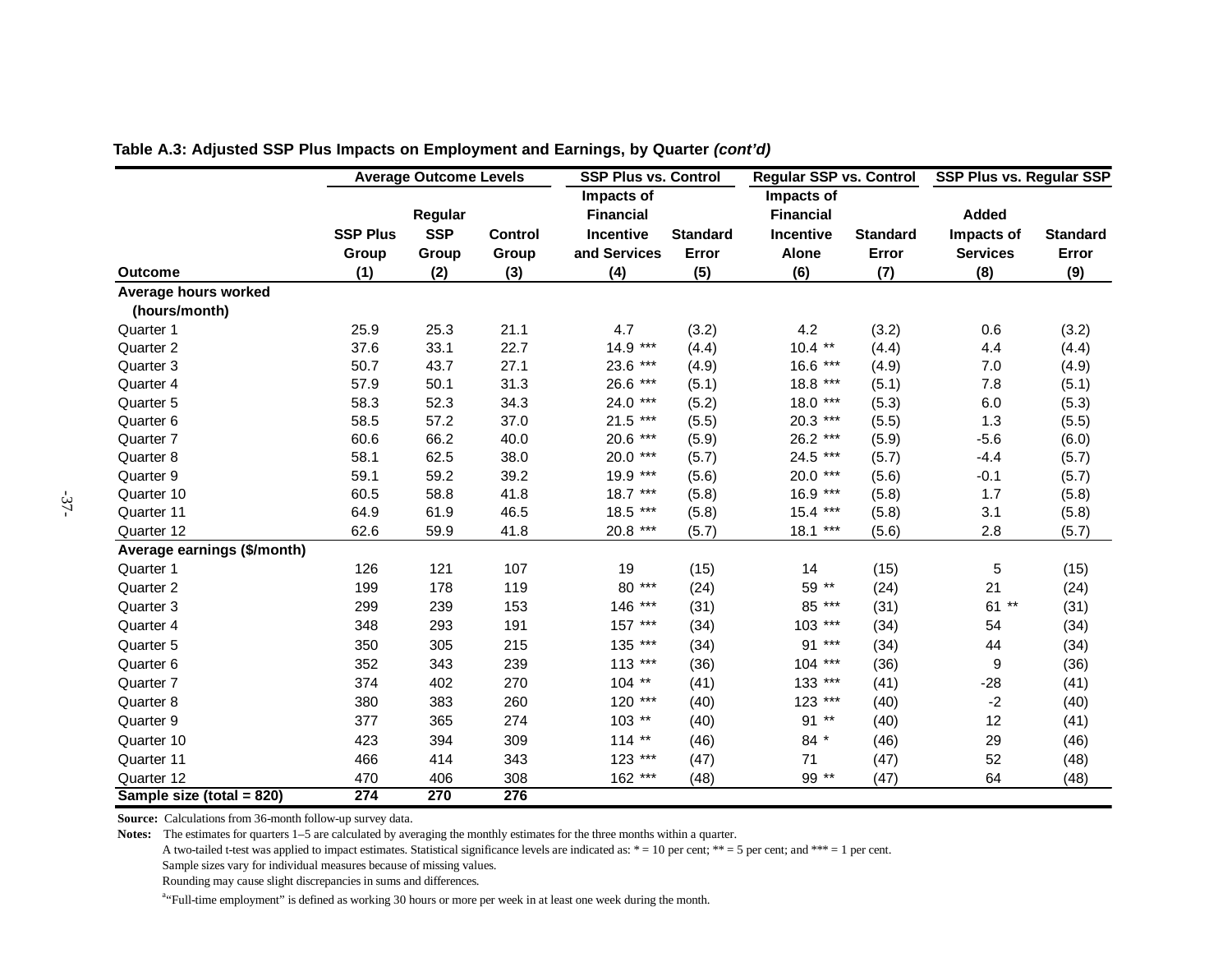|                                |                 | <b>Average Outcome Levels</b> |                | <b>SSP Plus vs. Control</b> |                 | <b>Regular SSP vs. Control</b> |                 | <b>SSP Plus vs. Regular SSP</b> |                 |
|--------------------------------|-----------------|-------------------------------|----------------|-----------------------------|-----------------|--------------------------------|-----------------|---------------------------------|-----------------|
|                                |                 |                               |                | Impacts of                  |                 | Impacts of                     |                 |                                 |                 |
|                                |                 | Regular                       |                | <b>Financial</b>            |                 | <b>Financial</b>               |                 | <b>Added</b>                    |                 |
|                                | <b>SSP Plus</b> | <b>SSP</b>                    | <b>Control</b> | <b>Incentive</b>            | <b>Standard</b> | Incentive                      | <b>Standard</b> | Impacts of                      | <b>Standard</b> |
|                                | Group           | Group                         | Group          | and Services                | Error           | <b>Alone</b>                   | Error           | <b>Services</b>                 | Error           |
| <b>Outcome</b>                 | (1)             | (2)                           | (3)            | (4)                         | (5)             | (6)                            | (7)             | (8)                             | (9)             |
| Receiving IA (%)               |                 |                               |                |                             |                 |                                |                 |                                 |                 |
| Quarter 1                      | 97.0            | 98.2                          | 98.5           | $-1.5$ *                    | (0.9)           | $-0.3$                         | (0.9)           | $-1.2$                          | (0.9)           |
| Quarter 2                      | 88.0            | 88.7                          | 94.2           | $-6.2$ ***                  | (2.1)           | $-5.5***$                      | (2.1)           | $-0.7$                          | (2.1)           |
| Quarter 3                      | 76.0            | 77.1                          | 89.1           | $-13.1***$                  | (2.9)           | $-12.0$ ***                    | (2.9)           | $-1.1$                          | (2.9)           |
| Quarter 4                      | 66.3            | 68.5                          | 86.0           | $-19.7$ ***                 | (3.3)           | $-17.5$ ***                    | (3.3)           | $-2.2$                          | (3.3)           |
| Quarter 5                      | 60.6            | 63.8                          | 81.8           | $-21.2$ ***                 | (3.4)           | $-18.0$ ***                    | (3.4)           | $-3.2$                          | (3.4)           |
| Quarter 6                      | 58.0            | 62.2                          | 78.8           | $-20.7***$                  | (3.6)           | $-16.6$ ***                    | (3.6)           | $-4.1$                          | (3.6)           |
| Quarter 7                      | 55.5            | 60.4                          | 75.9           | $-20.5$ ***                 | (3.6)           | $-15.5$ ***                    | (3.6)           | $-5.0$                          | (3.7)           |
| Quarter 8                      | 55.6            | 57.6                          | 74.6           | $-19.0$ ***                 | (3.7)           | $-17.0$ ***                    | (3.7)           | $-2.0$                          | (3.7)           |
| Quarter 9                      | 52.9            | 57.8                          | 74.1           | $-21.3$ ***                 | (3.7)           | $-16.3$ ***                    | (3.7)           | $-4.9$                          | (3.7)           |
| Quarter 10                     | 52.8            | 58.9                          | 74.4           | $-21.7***$                  | (3.7)           | $-15.5$ ***                    | (3.7)           | $-6.1$ *                        | (3.7)           |
| Quarter 11                     | 51.0            | 58.1                          | 70.7           | $-19.7***$                  | (3.7)           | $-12.6$ ***                    | (3.7)           | $-7.2$ *                        | (3.8)           |
| Quarter 12                     | 49.4            | 58.1                          | 68.3           | $-19.0$ ***                 | (3.7)           | $-10.2$ ***                    | (3.7)           | $-8.7$ **                       | (3.8)           |
| Receiving either IA or SSP (%) |                 |                               |                |                             |                 |                                |                 |                                 |                 |
| Quarter 1                      | 97.3            | 98.7                          | 98.5           | $-1.3$                      | (0.8)           | 0.2                            | (0.8)           | $-1.5$ *                        | (0.8)           |
| Quarter 2                      | 94.4            | 94.9                          | 93.7           | 0.7                         | (1.7)           | 1.2                            | (1.7)           | $-0.4$                          | (1.7)           |
| Quarter 3                      | 91.4            | 91.9                          | 88.6           | 2.8                         | (2.1)           | $3.3\,$                        | (2.1)           | $-0.5$                          | (2.2)           |
| Quarter 4                      | 88.4            | 89.9                          | 85.7           | 2.7                         | (2.5)           | 4.2 $*$                        | (2.5)           | $-1.5$                          | (2.5)           |
| Quarter 5                      | 85.5            | 88.0                          | 81.9           | 3.6                         | (2.7)           | $6.1**$                        | (2.7)           | $-2.5$                          | (2.7)           |
| Quarter 6                      | 84.7            | 84.8                          | 78.9           | $5.8**$                     | (2.8)           | $5.9**$                        | (2.9)           | $-0.1$                          | (2.9)           |
| Quarter 7                      | 83.1            | 84.0                          | 76.1           | $7.0**$                     | (3.0)           | $7.9***$                       | (3.0)           | $-0.9$                          | (3.0)           |
| Quarter 8                      | 83.2            | 81.9                          | 74.8           | $8.5***$                    | (3.1)           | $7.2**$                        | (3.1)           | 1.3                             | (3.1)           |
| Quarter 9                      | 79.3            | 80.9                          | 74.3           | $5.0\,$                     | (3.3)           | $6.6**$                        | (3.3)           | $-1.6$                          | (3.3)           |
| Quarter 10                     | 80.6            | 81.7                          | 74.5           | $6.1 *$                     | (3.1)           | $7.2**$                        | (3.1)           | $-1.1$                          | (3.2)           |
| Quarter 11                     | 80.6            | 81.7                          | 70.6           | $10.0***$                   | (3.2)           | $11.0***$                      | (3.2)           | $-1.1$                          | (3.2)           |
| Quarter 12                     | 79.0            | 82.4                          | 68.4           | $10.6***$                   | (3.3)           | $14.1***$                      | (3.3)           | $-3.5$                          | (3.3)           |

**Table A.4: Adjusted SSP Plus Impacts on Income Assistance and Supplement Receipt and Payments, by Quarter**

(continued)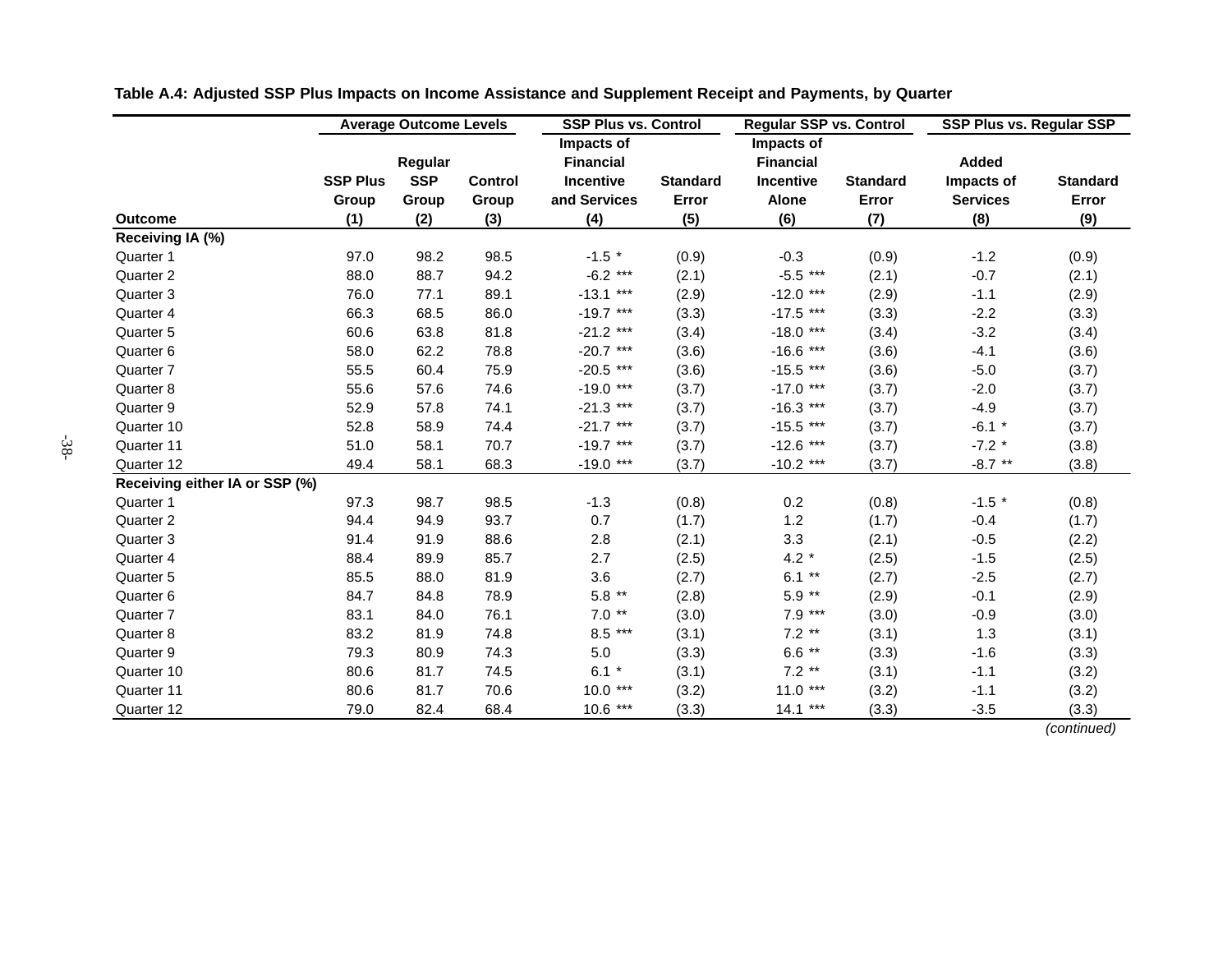|                                | <b>Average Outcome Levels</b> |            |                | <b>SSP Plus vs. Control</b> |                 | <b>Regular SSP vs. Control</b> |                 | SSP Plus vs. Regular SSP |                 |
|--------------------------------|-------------------------------|------------|----------------|-----------------------------|-----------------|--------------------------------|-----------------|--------------------------|-----------------|
|                                |                               |            |                | Impacts of                  |                 | Impacts of                     |                 |                          |                 |
|                                |                               | Regular    |                | <b>Financial</b>            |                 | <b>Financial</b>               |                 | Added                    |                 |
|                                | <b>SSP Plus</b>               | <b>SSP</b> | <b>Control</b> | <b>Incentive</b>            | <b>Standard</b> | Incentive                      | <b>Standard</b> | Impacts of               | <b>Standard</b> |
|                                | Group                         | Group      | Group          | and Services                | Error           | Alone                          | Error           | <b>Services</b>          | Error           |
| <b>Outcome</b>                 | (1)                           | (2)        | (3)            | (4)                         | (5)             | (6)                            | (7)             | (8)                      | (9)             |
| Average IA payments (\$/month) |                               |            |                |                             |                 |                                |                 |                          |                 |
| Quarter 1                      | 695                           | 699        | 706            | $-11$                       | (11)            | $-7$                           | (11)            | $-4$                     | (11)            |
| Quarter 2                      | 630                           | 633        | 666            | $-36$ **                    | (17)            | $-33$ **                       | (17)            | $-3$                     | (17)            |
| Quarter 3                      | 550                           | 552        | 630            | $-80$ ***                   | (22)            | $-78$ ***                      | (22)            | $-2$                     | (22)            |
| Quarter 4                      | 485                           | 506        | 623            | $-138$ ***                  | (25)            | $-117$ ***                     | (25)            | -21                      | (25)            |
| Quarter 5                      | 449                           | 469        | 606            | $-158$ ***                  | (27)            | $-137$ ***                     | (27)            | $-20$                    | (27)            |
| Quarter 6                      | 428                           | 449        | 572            | $-143$ ***                  | (28)            | $-122$ ***                     | (28)            | $-21$                    | (28)            |
| Quarter 7                      | 400                           | 432        | 537            | $-138$ ***                  | (28)            | $-105$ ***                     | (28)            | $-32$                    | (28)            |
| Quarter 8                      | 408                           | 422        | 536            | $-128$ ***                  | (29)            | $-114$ ***                     | (29)            | $-14$                    | (29)            |
| Quarter 9                      | 395                           | 431        | 544            | $-149$ ***                  | (29)            | $-112$ ***                     | (29)            | $-37$                    | (29)            |
| Quarter 10                     | 389                           | 439        | 535            | $-146$ ***                  | (29)            | $-96$ ***                      | (29)            | $-51$ *                  | (29)            |
| Quarter 11                     | 368                           | 432        | 509            | $-140$ ***                  | (29)            | $-77$ ***                      | (29)            | $-63$ **                 | (29)            |
| Quarter 12                     | 361                           | 426        | 501            | $-140$ ***                  | (29)            | $-75$ **                       | (29)            | $-65$ **                 | (29)            |
| Average income from IA and     |                               |            |                |                             |                 |                                |                 |                          |                 |
| SSP (\$/month)                 |                               |            |                |                             |                 |                                |                 |                          |                 |
| Quarter 1                      | 700                           | 704        | 705            | $-5$                        | (10)            | -1                             | (11)            | $-3$                     | (11)            |
| Quarter 2                      | 719                           | 722        | 661            | 58 ***                      | (18)            | ***<br>61                      | (18)            | $-3$                     | (18)            |
| Quarter 3                      | 729                           | 706        | 626            | $103***$                    | (20)            | 80 ***                         | (20)            | 23                       | (21)            |
| Quarter 4                      | 693                           | 696        | 622            | 71 ***                      | (22)            | 74 ***                         | (22)            | $-3$                     | (22)            |
| Quarter 5                      | 674                           | 672        | 609            | 66 ***                      | (24)            | 63 ***                         | (24)            | $\boldsymbol{2}$         | (25)            |
| Quarter 6                      | 664                           | 651        | 572            | 92 ***                      | (25)            | 79 ***                         | (25)            | 13                       | (25)            |
| Quarter 7                      | 626                           | 632        | 539            | 87 ***                      | (26)            | 93 ***                         | (26)            | -6                       | (26)            |
| Quarter 8                      | 628                           | 608        | 536            | 91 ***                      | (26)            | 72 ***                         | (26)            | 19                       | (26)            |
| Quarter 9                      | 605                           | 612        | 545            | 60 **                       | (28)            | 67 **                          | (28)            | $-7$                     | (28)            |
| Quarter 10                     | 629                           | 631        | 536            | 94 ***                      | (28)            | 96 ***                         | (28)            | $-2$                     | (28)            |
| Quarter 11                     | 600                           | 619        | 508            | 92 ***                      | (26)            | 111<br>***                     | (26)            | $-19$                    | (27)            |
| Quarter 12                     | 571                           | 601        | 501            | 70 ***                      | (27)            | 99 ***                         | (27)            | $-29$                    | (27)            |
| Sample size (total = 820)      | 274                           | 270        | 276            |                             |                 |                                |                 |                          |                 |

**Table A.4: Adjusted SSP Plus Impacts on Income Assistance and Supplement Receipt and Payments, by Quarter (cont'd)**

**Sources:** Calculations from income assistance (IA) administrative records and SSP Program Management Information System (PMIS) payment records.

Notes: The estimates for quarters  $1-12$  are calculated by averaging the monthly estimates for the three months within a quarter.

A two-tailed t-test was applied to impact estimates. Statistical significance levels are indicated as: \* = 10 per cent; \*\* = 5 per cent; and \*\*\* = 1 per cent.

Rounding may cause slight discrepancies in sums and differences.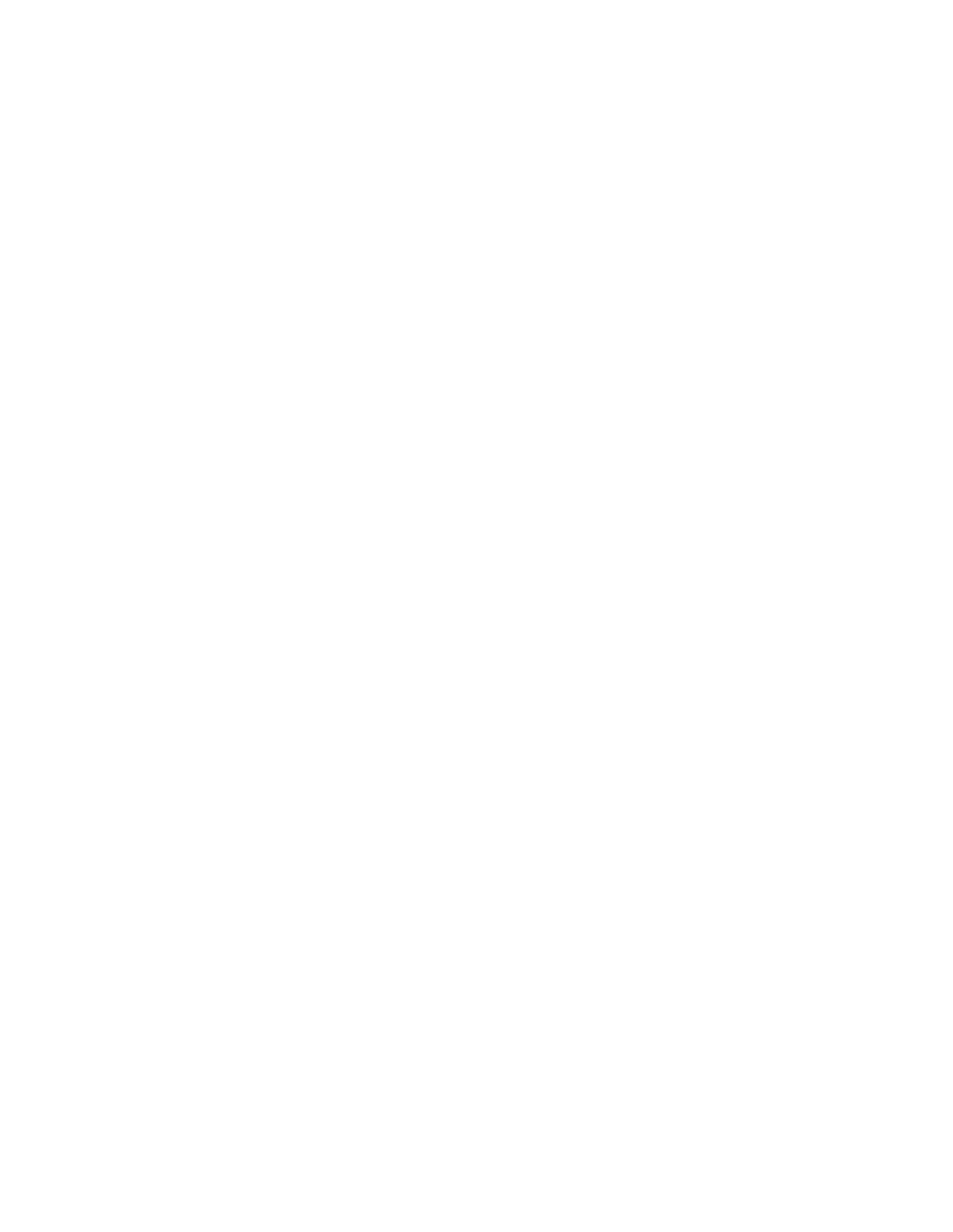## **References**

- Battle, K. (1997). "Transformation: Canadian social policy since 1985." Paper presented at the annual meeting of the American Sociological Association, Toronto.
- Lin, W., Robins, P. K., Card, D., Harknett, K., & Lui-Gurr, S. (1998). *When financial incentives encourage work: Complete 18-month findings from the Self-Sufficiency Project*. Ottawa: Social Research and Demonstration Corporation.
- Michalopoulos, C., Card, D., Gennetian, L. A., Harknett, K., & Robins, P. K. (2000). *The Self-Sufficiency Project at 36 months: Effects of a financial work incentive on employment and income*. Ottawa: Social Research and Demonstration Corporation.
- Quets, G., Robins, P. K., Pan, E. C., Michalopoulos, C., & Card, D. (1999). *Does SSP Plus increase employment? The effect of adding services to the Self-Sufficiency Project's financial incentives*. Ottawa: Social Research and Demonstration Corporation.